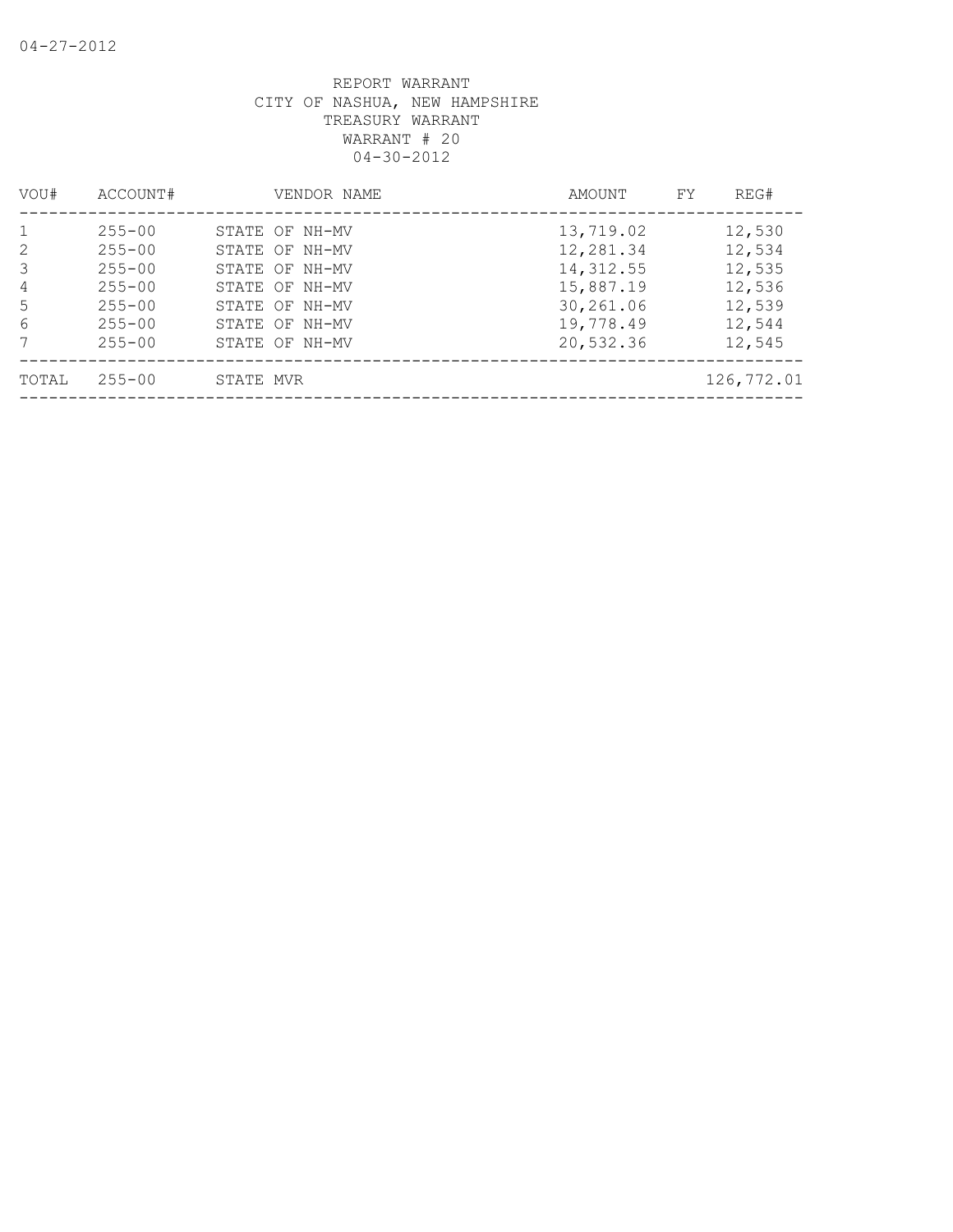|       | VOU# ACCOUNT# | VENDOR NAME                         | AMOUNT       | FY<br>REG# |
|-------|---------------|-------------------------------------|--------------|------------|
| 8     |               | 305-49075 PETTY CASH                | 16.48        | 201,851    |
| TOTAL | 305           | SRF - CIVIC & COMM ACTIVITIES       |              | 16.48      |
|       |               |                                     |              |            |
| 9     | $308 - 40$    | HARVARD PILGRIM HEALTH CARE         | 131,396.55   | 12,543     |
| 10    | 308-59400     | ANTHEM BLUE CROSS BLUE SHIELD       | 58, 273.38   | 12,542     |
| 11    | 308-59400     | HARVARD PILGRIM HEALTH CARE         | 12,376.29    | 12,543     |
| 12    | 308-59402     | ANTHEM BLUE CROSS BLUE SHIELD       | 44, 471.79   | 12,542     |
| 13    | 308-59402     | HARVARD PILGRIM HEALTH CARE         | 17,146.39    | 12,543     |
| 14    | 308-83010     | ANTHEM BLUE CROSS BLUE SHIELD       | 20,170.40    | 12,542     |
| 14    | 308-83012     | ANTHEM BLUE CROSS BLUE SHIELD       | 184, 279. 27 | 12,542     |
| 14    | 308-83013     | ANTHEM BLUE CROSS BLUE SHIELD       | 165,803.45   | 12,542     |
| 15    | 308-83016     | HARVARD PILGRIM HEALTH CARE         | 65, 355. 75  | 12,543     |
| 15    | 308-83017     | HARVARD PILGRIM HEALTH CARE         | 36,309.70    | 12,543     |
| 16    | 308-83018     | ANTHEM BLUE CROSS BLUE SHIELD       | 46,671.22    | 12,542     |
| 16    | 308-83019     | ANTHEM BLUE CROSS BLUE SHIELD       | 12,069.52    | 12,542     |
| 17    | 308-83020     | NORTHEAST DELTA                     | 10,752.18    | 12,540     |
| 17    | 308-83021     | NORTHEAST DELTA                     | 23,889.43    | 12,540     |
| 18    | 308-83064     | ACEVEDO ROLANDO MARTINEZ            | 1,050.78     | 201,850    |
| 19    | 308-83064     | THE LAW OFFICE OF JOHN M MELLO      | 15,000.00    | 201,853    |
| 20    | 308-83077     | HM LIFE INSURANCE COMPANY           | 66,678.32    | 12,541     |
| TOTAL | 308           | SRF - INSURANCE                     |              | 911,694.42 |
|       |               | 3247-705 NASHUA SCHOOL DISTRICT #42 | 800.00       | 12,532     |
| TOTAL | 324           | ATHLETICS REVENUE FUND              |              | 800.00     |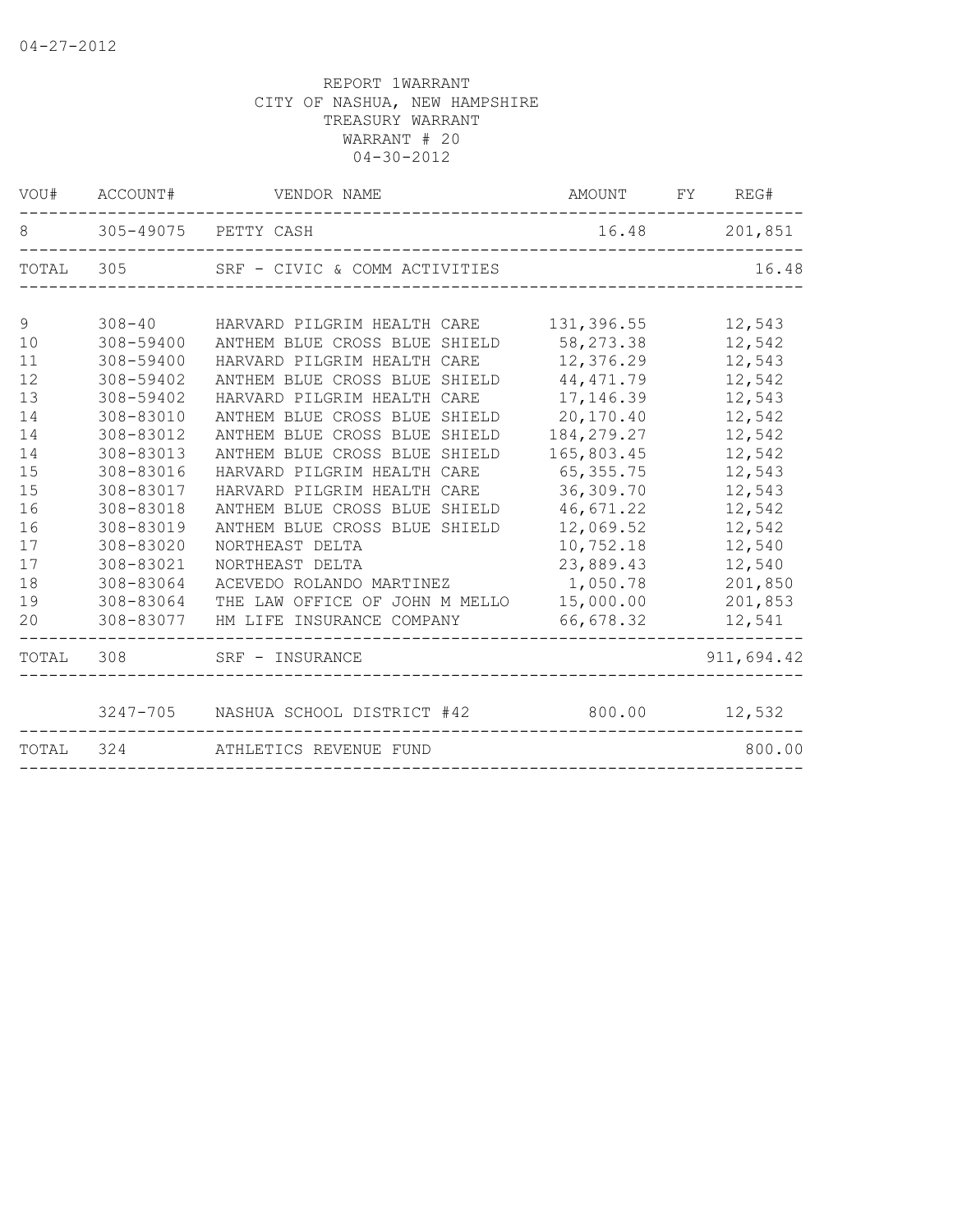| VOU#  | ACCOUNT# | VENDOR NAME | AMOUNT | <b>FY</b> | REG# |
|-------|----------|-------------|--------|-----------|------|
|       |          |             |        |           |      |
| TOTAL |          |             |        |           |      |
|       |          |             |        |           |      |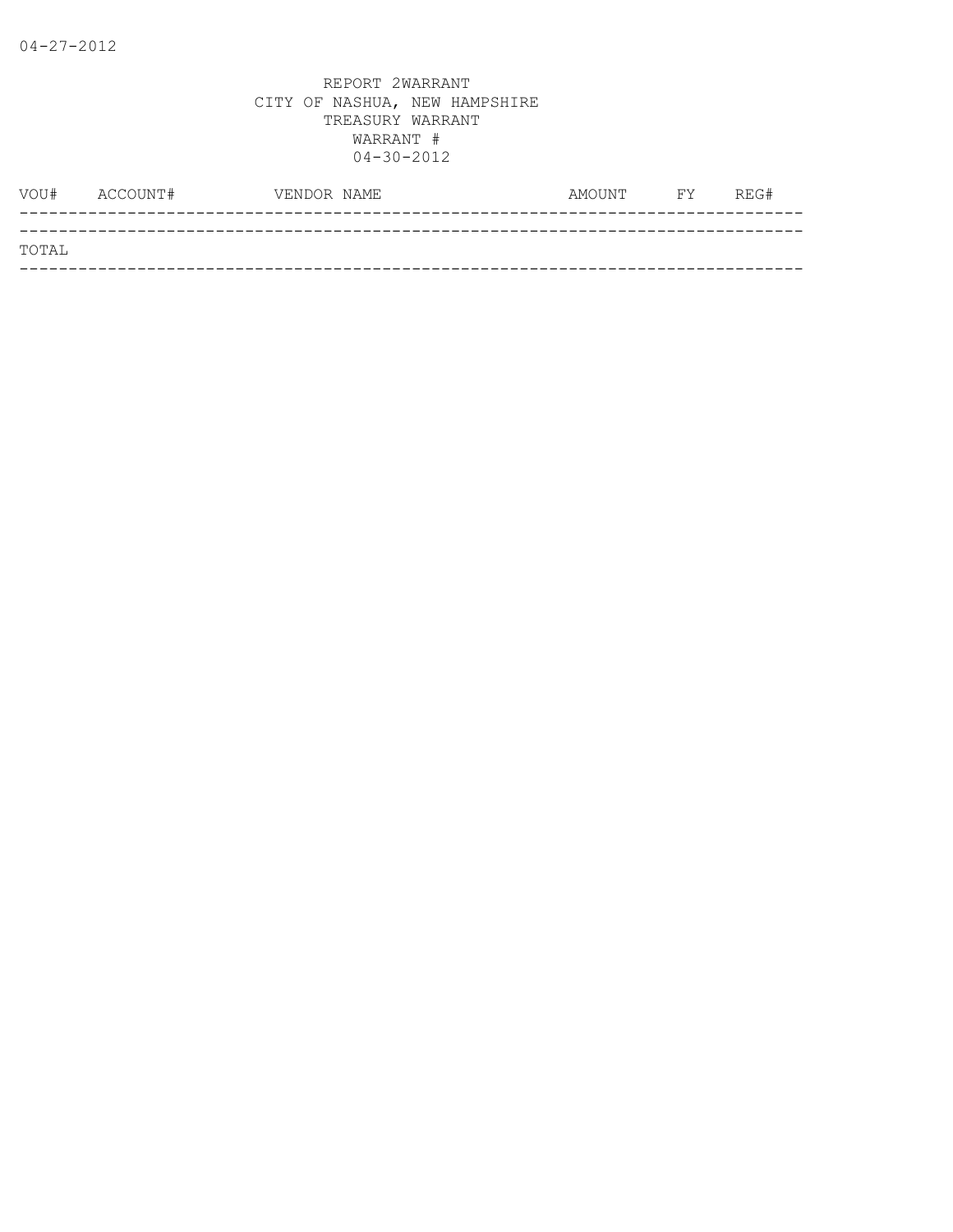| VOU#     | ACCOUNT#                   | VENDOR NAME                    | AMOUNT          | FY | REG#               |
|----------|----------------------------|--------------------------------|-----------------|----|--------------------|
| 22       | 501-98060                  | PETTY CASH                     | 5.00            |    | 201,851            |
| TOTAL    | 501                        | MAYOR'S OFFICE                 |                 |    | 5.00               |
| 22       | 502-91015                  | PETTY CASH                     | 143.20          |    | 201,851            |
| TOTAL    | 502                        | LEGAL DEPARTMENT               |                 |    | 143.20             |
| 23       | 531-43005                  | UNITED STATES POSTAL SERVICE   | 3,000.00 12,538 |    |                    |
| TOTAL    | 531                        | POLICE DEPARTMENT              |                 |    | 3,000.00           |
| 24       |                            | 551-49075 PETTY CASH           | 7.28            |    | 201,851            |
| TOTAL    | 551                        | PUBLIC WORKS DIV & ENGINEERING |                 |    | 7.28               |
| 24<br>25 | $552 - 41015$<br>552-32005 | PETTY CASH<br>PSNH             | 4.00<br>43.46   |    | 201,851<br>201,852 |
| TOTAL    | 552                        | PARKS AND RECREATION           |                 |    | 47.46              |
| 26<br>26 | $553 - 41015$<br>553-49075 | PETTY CASH<br>PETTY CASH       | 9.37<br>4.00    |    | 201,851<br>201,851 |
| TOTAL    | 553                        | STREET DEPARTMENT              |                 |    | 13.37              |
| 26       | 557-59100                  | PETTY CASH                     | 35.75           |    | 201,851            |
| TOTAL    | 557                        | PARKING LOTS<br>-------------- |                 |    | 35.75              |
|          |                            | 26 561-75160 PETTY CASH        |                 |    | 9.23 201,851       |
|          | TOTAL 561                  | EDGEWOOD CEMETERY              |                 |    | 9.23               |
|          |                            | 26 563-75023 PETTY CASH        |                 |    | 87.85 201,851      |
|          |                            | TOTAL 563 WOODLAWN CEMETERY    |                 |    | 87.85              |
| 26       |                            | 572-49075 PETTY CASH           | 5.45            |    | 201,851            |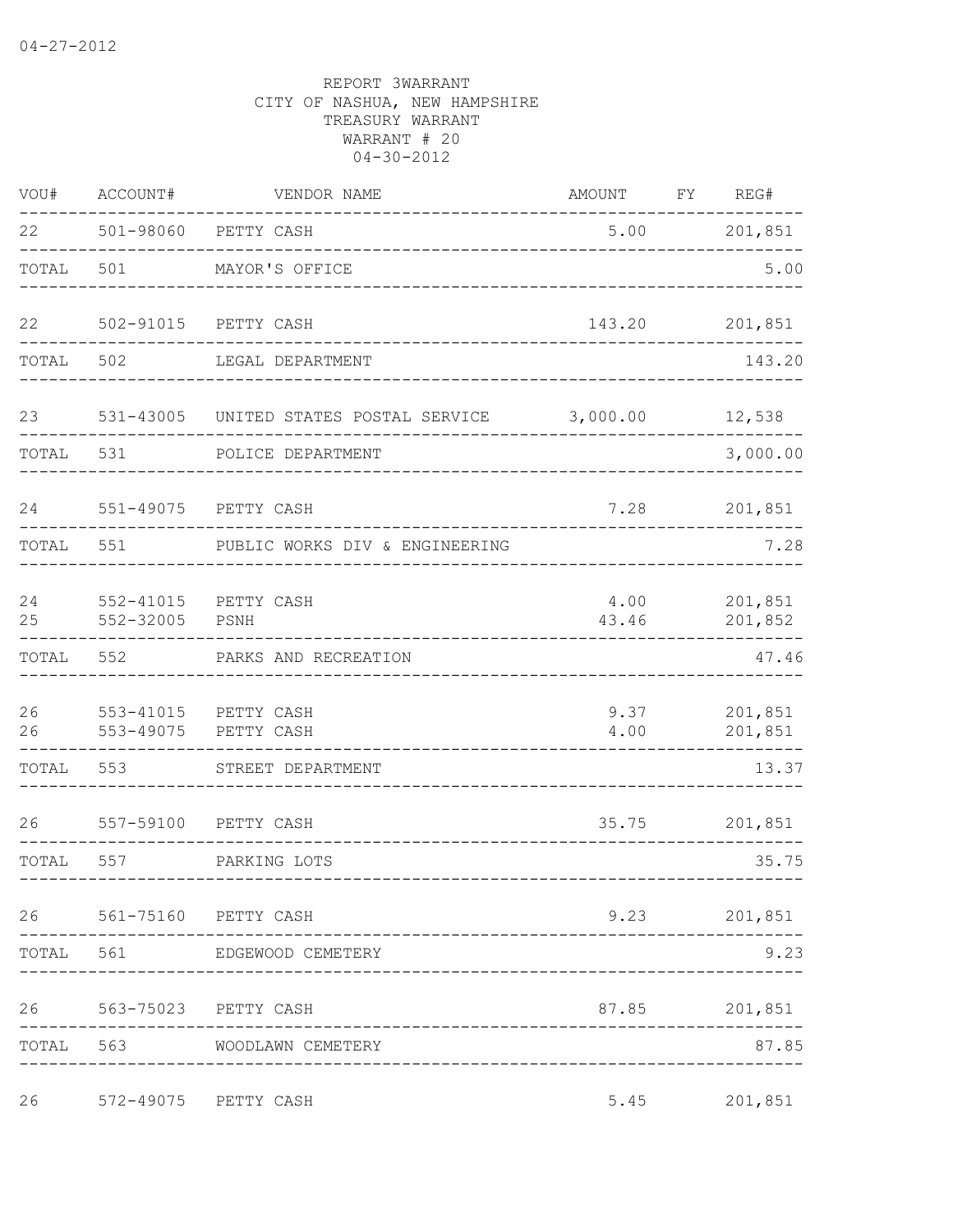| VOU#           | ACCOUNT#               | VENDOR NAME                                            | AMOUNT                   | FY | REG#                          |
|----------------|------------------------|--------------------------------------------------------|--------------------------|----|-------------------------------|
| 26<br>26<br>26 | 572-91005<br>572-94005 | PETTY CASH<br>PETTY CASH<br>572-98029 PETTY CASH       | 104.36<br>40.00<br>66.31 |    | 201,851<br>201,851<br>201,851 |
| TOTAL          | 572                    | PLANNING DEPARTMENT                                    |                          |    | 216.12                        |
| 26             |                        | 576-91005 PETTY CASH                                   | 55.85                    |    | 201,851                       |
| TOTAL          | 576                    | BUILDING DEPARTMENT                                    |                          |    | 55.85                         |
| 27             |                        | 581-45295 NASHUA SCHOOL DISTRICT #42<br>-------------- | 980.00                   |    | 12,532                        |
| TOTAL          | 581                    | SCHOOL DEPARTMENT                                      |                          |    | 980.00                        |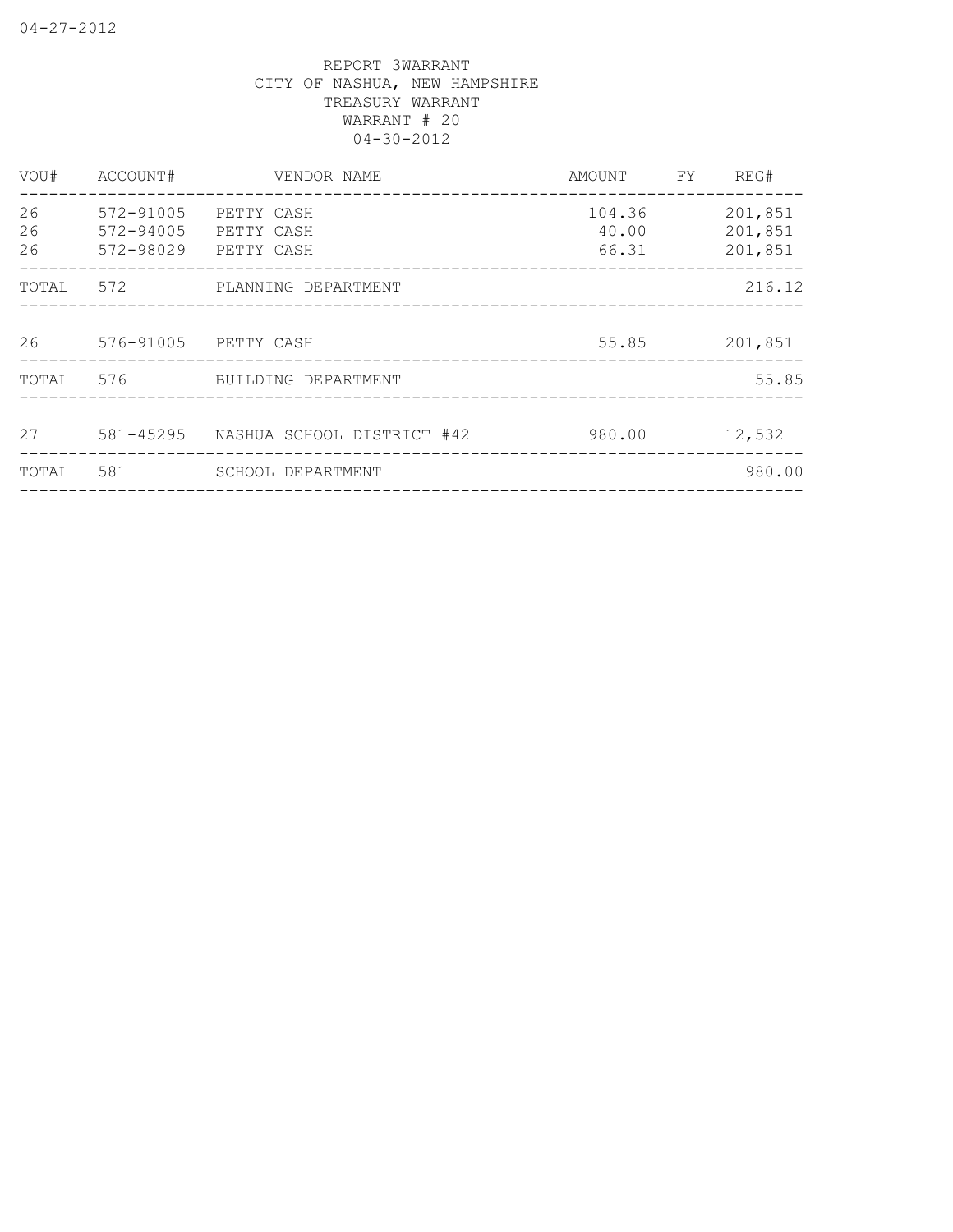| VOU#  | ACCOUNT# | VENDOR NAME | AMOUNT | <b>FY</b> | REG# |
|-------|----------|-------------|--------|-----------|------|
|       |          |             |        |           |      |
| TOTAL |          |             |        |           |      |
|       |          |             |        |           |      |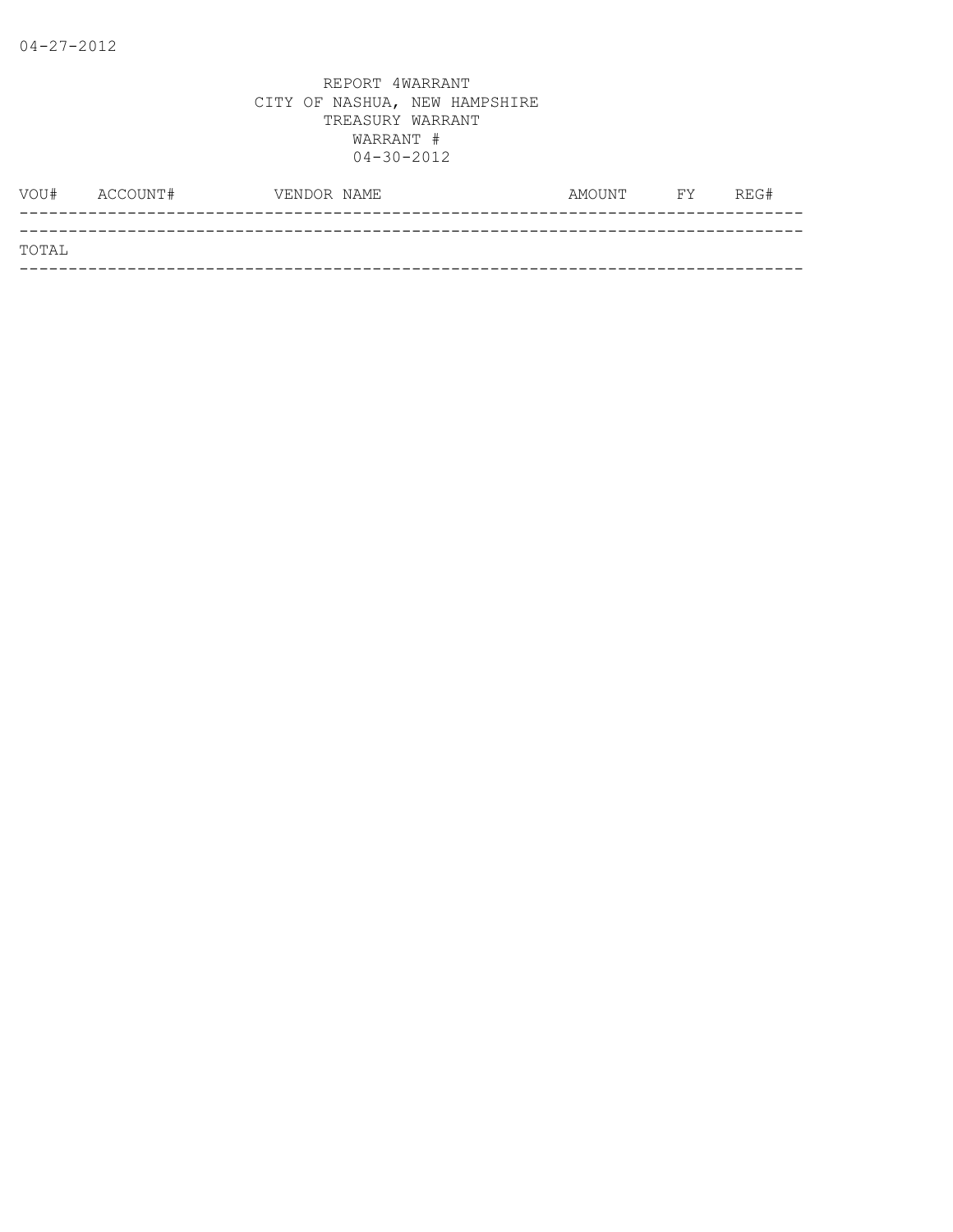|           | VENDOR NAME      | AMOUNT FY REG#                                          |                  |
|-----------|------------------|---------------------------------------------------------|------------------|
|           |                  |                                                         | 201,851          |
| TOTAL 722 |                  |                                                         |                  |
|           | ACCOUNT# PROGRAM | 722-98033 3735 PETTY CASH<br>CPF-INFORMATION TECHNOLOGY | 124.74<br>124.74 |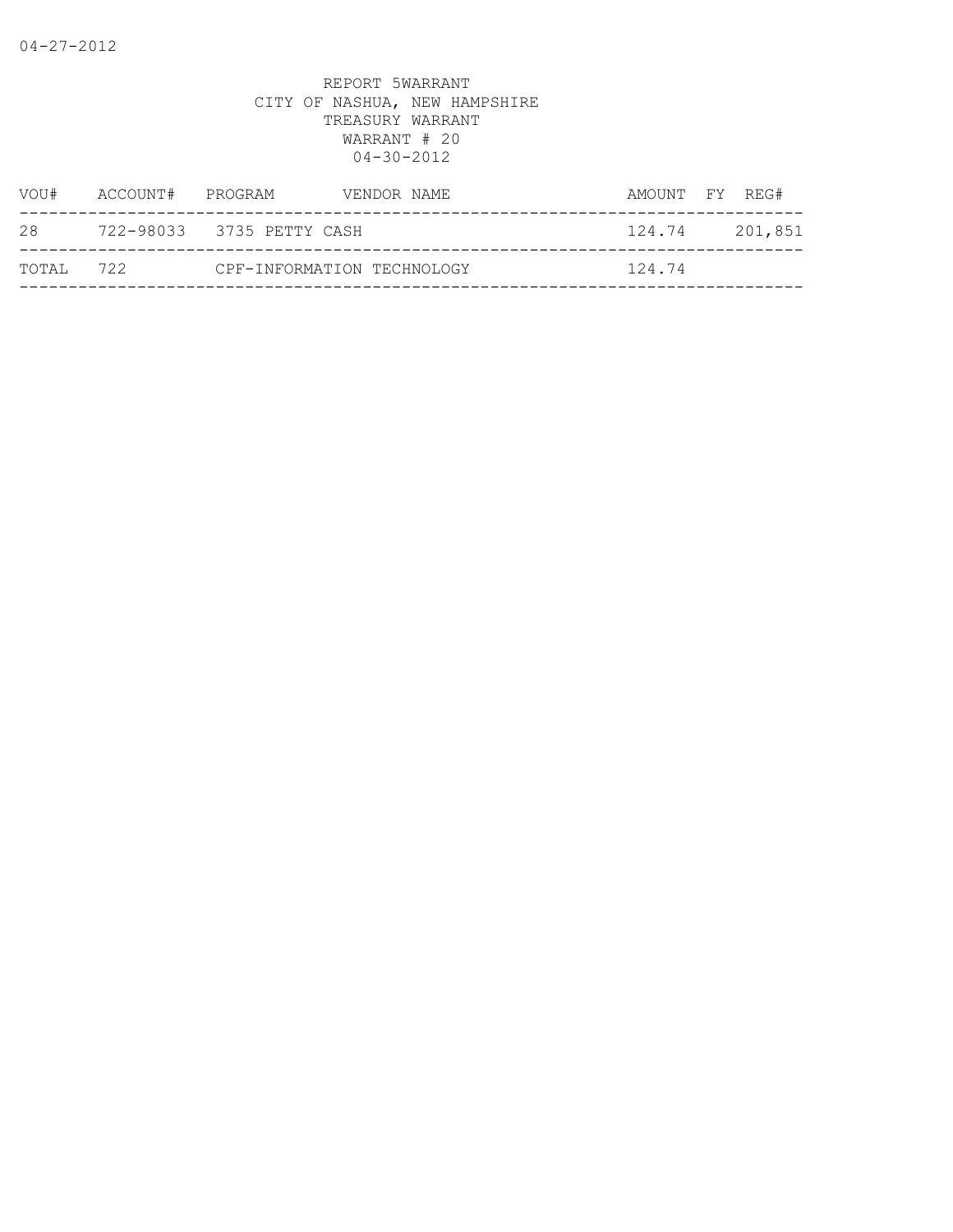| VOU#                 | ACCOUNT#                                         | VENDOR NAME                                                            | AMOUNT                                     | REG#<br>FY                            |
|----------------------|--------------------------------------------------|------------------------------------------------------------------------|--------------------------------------------|---------------------------------------|
| 28<br>29<br>30<br>31 | 802-43005<br>802-59220<br>802-59265<br>802-59265 | PETTY CASH<br>PRINTGRAPHICS OF MAINE<br>CITIZENS BANK<br>CITIZENS BANK | 14.40<br>6, 200.00<br>2,386.27<br>1,029.74 | 201,851<br>12,537<br>12,531<br>12,533 |
| TOTAL                | 802                                              | SEWERAGE DISPOSAL SYSTEM                                               |                                            | 9,630.41                              |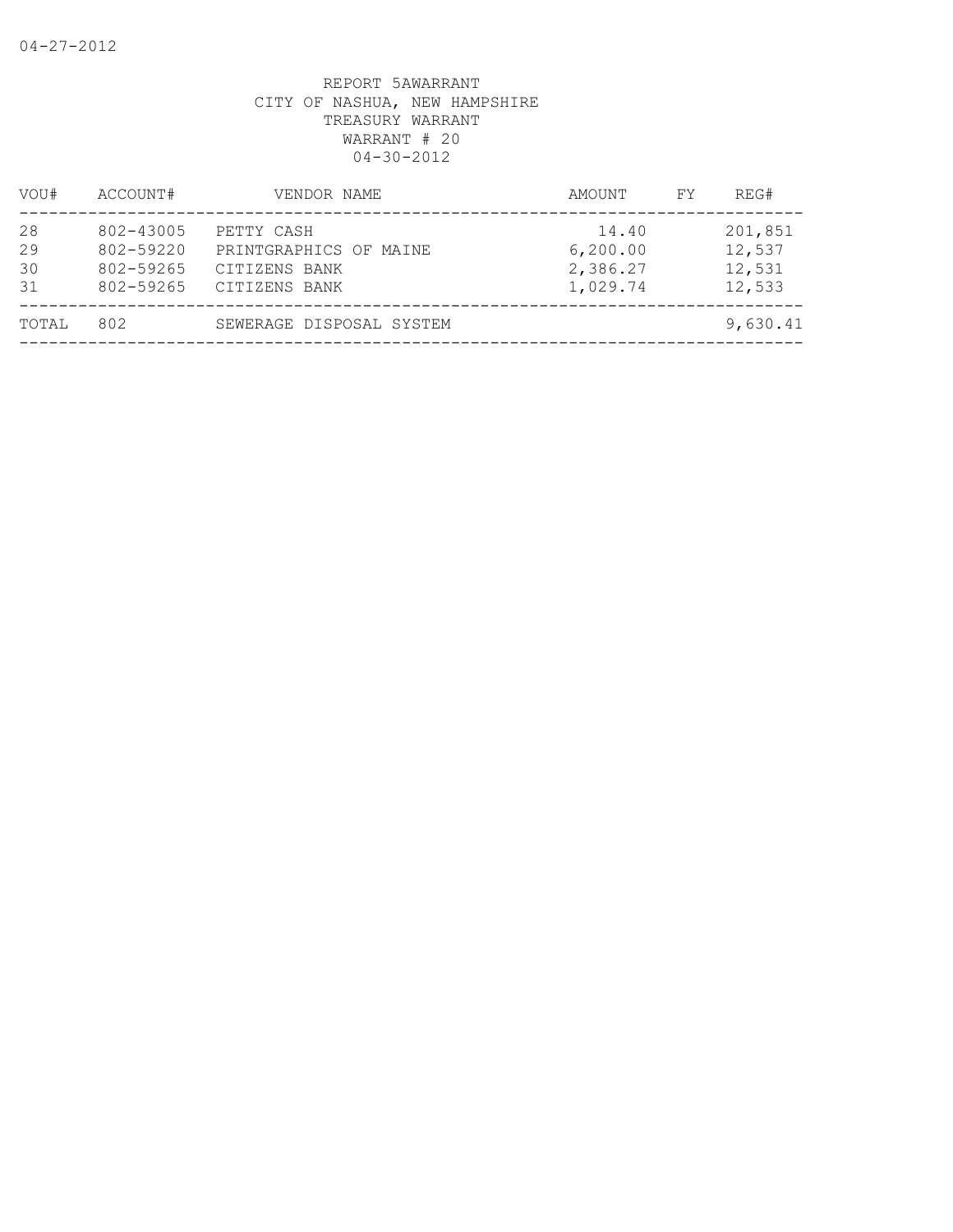| VOU#  | ACCOUNT# | VENDOR NAME                  | AMOUNT | FY <b>FY</b> | REG#    |
|-------|----------|------------------------------|--------|--------------|---------|
| 32    |          | 961-45195 PETTY CASH         | 99.00  |              | 201,851 |
| TOTAL | 961      | EDGEWOOD CEMETERY TRUST FUND |        |              | 99.00   |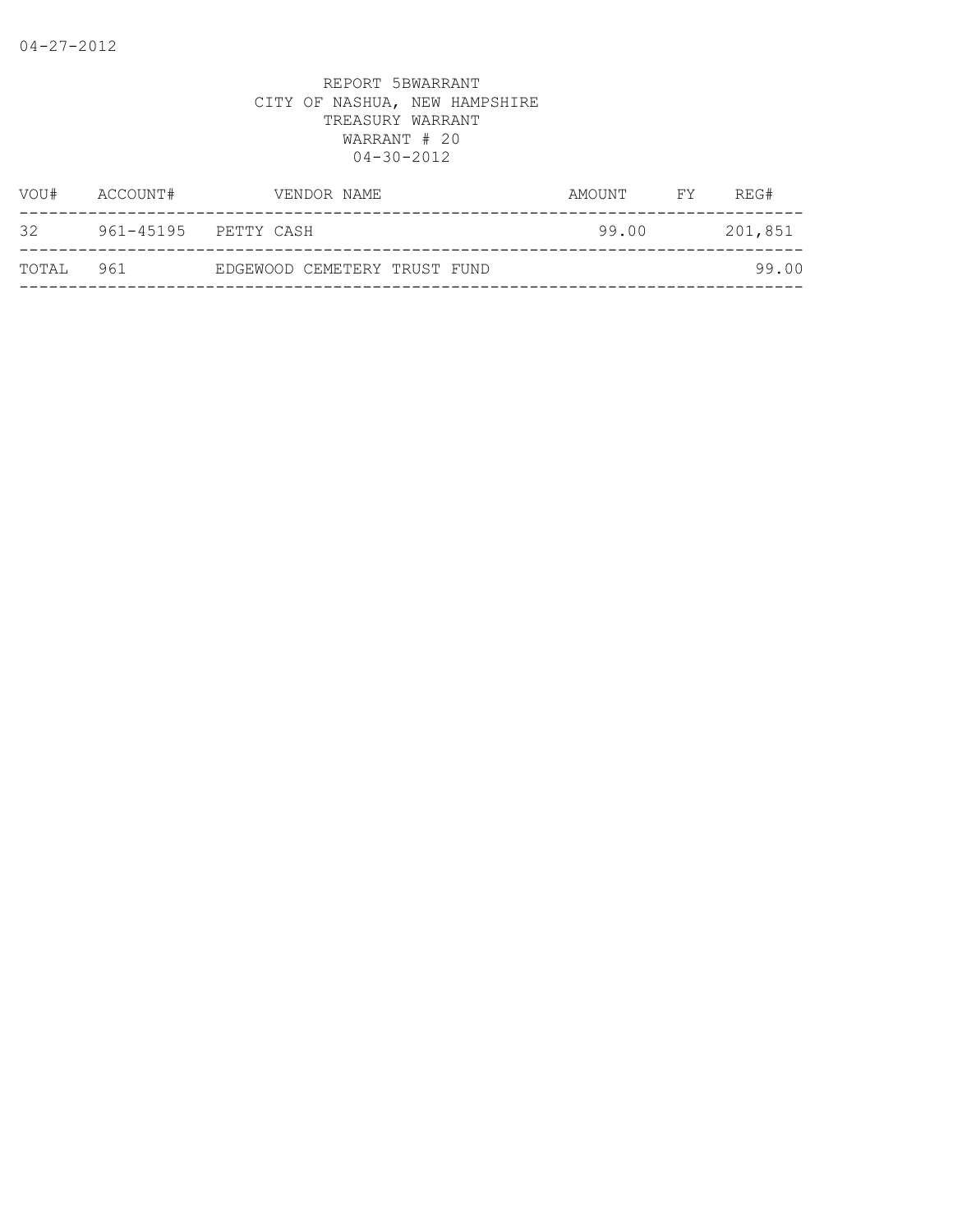|           | ACCOUNT# PAYROLL WEEK ENDING |  | AMOUNT |  |
|-----------|------------------------------|--|--------|--|
|           |                              |  |        |  |
| TOTAL 951 |                              |  |        |  |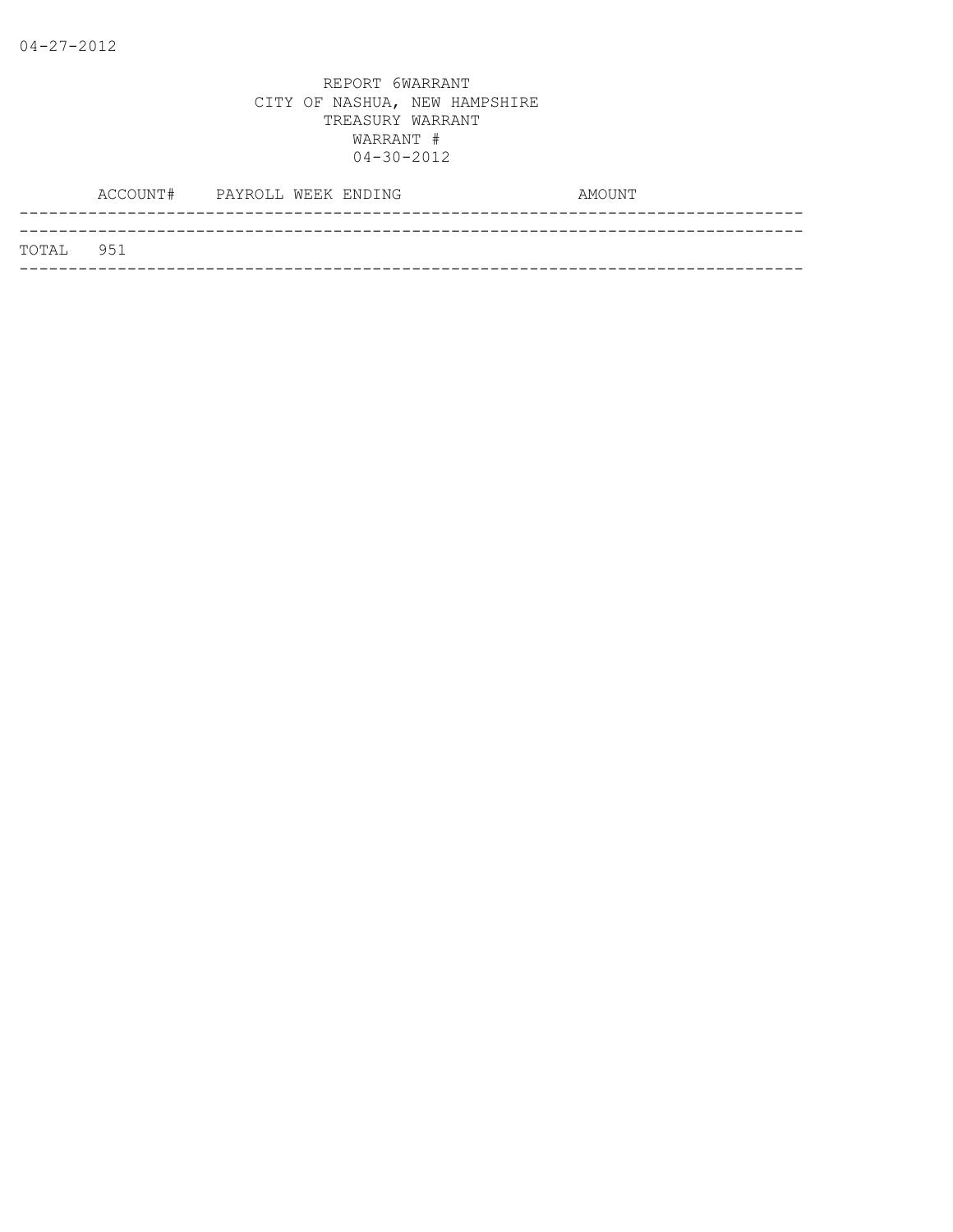|           |           | ACCOUNT# PAYROLL WEEK ENDING  | AMOUNT   |            |
|-----------|-----------|-------------------------------|----------|------------|
|           | 305-11125 | 14-APR-2012                   | 962.06   |            |
|           | 305-11125 | 21-APR-2012                   | 962.06   |            |
|           | 305-11239 | 14-APR-2012                   | 1,080.52 |            |
|           | 305-11239 | 21-APR-2012                   | 1,080.52 |            |
|           |           | 305-31050 21-APR-2012         | 100.00   |            |
| TOTAL 305 |           | SRF - CIVIC & COMM ACTIVITIES |          | 4,185.16   |
|           |           |                               |          |            |
|           | 308-11130 | 14-APR-2012                   | 862.73   |            |
|           | 308-11130 | 21-APR-2012                   | 862.73   |            |
|           | 308-11418 | 14-APR-2012                   | 526.34   |            |
|           | 308-11418 | 21-APR-2012                   | 526.34   |            |
|           | 308-11441 | 14-APR-2012                   | 1,453.63 |            |
|           | 308-11441 | 21-APR-2012                   | 1,453.63 |            |
|           | 308-11446 | 14-APR-2012                   | 1,156.28 |            |
|           | 308-11446 | 21-APR-2012                   | 1,156.28 |            |
|           | 308-11447 | 14-APR-2012                   | 257.36   |            |
|           | 308-11447 | 21-APR-2012                   | 257.36   |            |
|           | 308-11540 | 14-APR-2012                   | 1,083.90 |            |
|           | 308-11540 | 21-APR-2012                   | 1,083.90 |            |
|           | 308-11578 | 14-APR-2012                   | 997.83   |            |
|           | 308-11578 | 21-APR-2012                   | 997.83   |            |
|           | 308-11589 | 14-APR-2012                   | 1,080.53 |            |
|           | 308-11589 | 21-APR-2012                   | 783.38   |            |
|           | 308-11608 | 14-APR-2012                   | 976.17   |            |
|           | 308-11608 | 21-APR-2012                   | 976.17   |            |
|           | 308-83051 | 14-APR-2012                   | 3,484.62 |            |
|           | 308-83051 | 21-APR-2012                   | 3,041.89 |            |
|           | 308-83052 | 14-APR-2012                   | 1,391.59 |            |
|           |           | 308-83052 21-APR-2012         | 1,391.59 |            |
|           |           | 308-83102  14-APR-2012        | 1,780.22 |            |
|           | 308-83102 | 21-APR-2012                   | 1,577.68 |            |
| TOTAL 308 |           | SRF - INSURANCE               |          | 29, 159.98 |
|           |           |                               |          |            |
|           |           | 3092-13004 14-APR-2012        | 636.59   |            |
|           |           | 3092-13004 21-APR-2012        | 1,233.56 |            |
| TOTAL     | 309       | FRESH FRUIT & VEGETABLE GRANT |          | 1,870.15   |
|           |           |                               |          |            |
|           |           | 3097-11162  14-APR-2012       | 645.75   |            |
|           |           | 3097-11162 21-APR-2012        | 645.75   |            |
|           |           | 3097-11408 14-APR-2012        | 706.29   |            |
|           |           | 3097-11408 21-APR-2012        | 679.13   |            |
|           |           | 3097-12112  14-APR-2012       | 576.58   |            |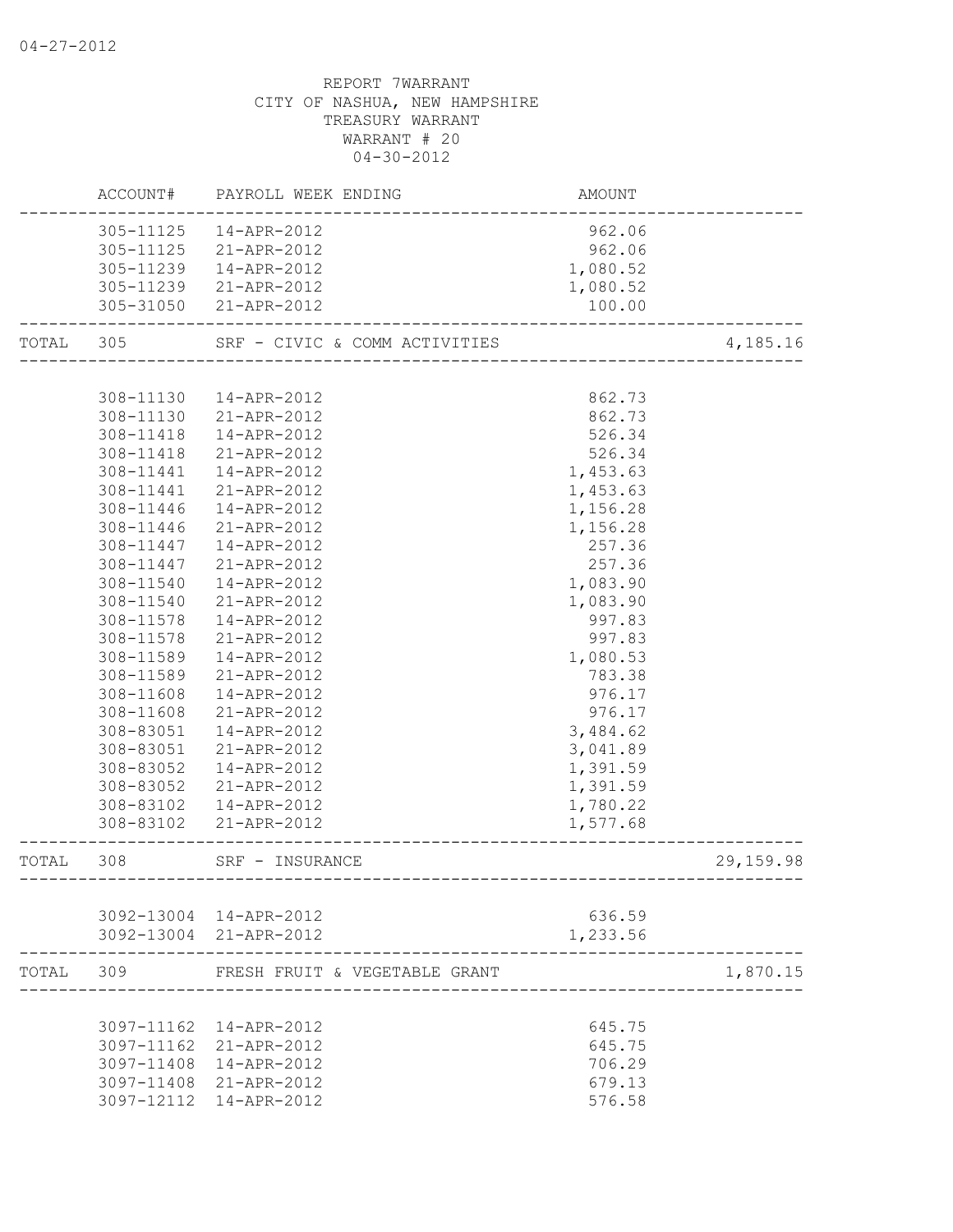|           |                          | 3097-12112 21-APR-2012     | 602.98             |           |
|-----------|--------------------------|----------------------------|--------------------|-----------|
|           | 3097-12830               | 14-APR-2012                | 21.28              |           |
|           | 3097-12830<br>3097-19138 | 21-APR-2012<br>21-APR-2012 | 167.89<br>3,029.27 |           |
|           | 3097-19139               | 21-APR-2012                | 13, 142. 22        |           |
|           | 3097-19140               | 14-APR-2012                | 8,907.50           |           |
|           | 3097-19140               | 21-APR-2012                | 8,907.50           |           |
|           | 3097-19540               | 14-APR-2012                | 24, 241.35         |           |
|           | 3097-19540               | 21-APR-2012                | 25, 142. 72        |           |
|           | 3097-19544               | 14-APR-2012                | 677.88             |           |
|           | 3097-19544               | 21-APR-2012                | 704.47             |           |
|           | 3097-19545               | 14-APR-2012                | 1,167.46           |           |
|           | 3097-19545               | 21-APR-2012                | 1,202.75           |           |
| TOTAL 309 |                          | SRF - FOOD SERVICES        |                    | 91,168.77 |
|           |                          |                            |                    |           |
|           | 3117-12006               | 14-APR-2012                | 375.00             |           |
|           | 3117-12006               | 21-APR-2012                | 975.00             |           |
|           | 3117-13032               | 14-APR-2012                | 54.21              |           |
|           | 3117-13032               | 21-APR-2012                | 27.11              |           |
| TOTAL 311 |                          | DRIVER'S EDUCATION         |                    | 1,431.32  |
|           |                          |                            |                    |           |
|           | 312-11165                | 14-APR-2012                | 1,070.96           |           |
|           | 312-11165                | 21-APR-2012                | 1,070.96           |           |
|           | 312-11191                | 14-APR-2012                | 827.27             |           |
|           | 312-11191                | 21-APR-2012                | 827.27             |           |
|           | 312-11445                | 14-APR-2012                | 109.36             |           |
|           | 312-11445                | 21-APR-2012                | 109.36             |           |
|           | 312-11547                | 14-APR-2012                | 2,235.46           |           |
|           | 312-11547                | 21-APR-2012                | 2,235.48           |           |
|           | 312-12052                | 14-APR-2012                | 630.84             |           |
|           | 312-12052                | 21-APR-2012                | 660.94             |           |
|           | 312-13004                | 14-APR-2012                | 528.94             |           |
|           | 312-13004                | 21-APR-2012                | 364.95             |           |
| TOTAL     | 312                      | SRF - FINANCIAL SERVICES   |                    | 10,671.79 |
|           | 3122-12006               | 14-APR-2012                | 350.00             |           |
|           | 3122-12006               | 21-APR-2012                | 1,150.00           |           |
| TOTAL     | 312                      | ADULT ED/CONTINUING ED     |                    | 1,500.00  |

3212-12006 21-APR-2012 550.00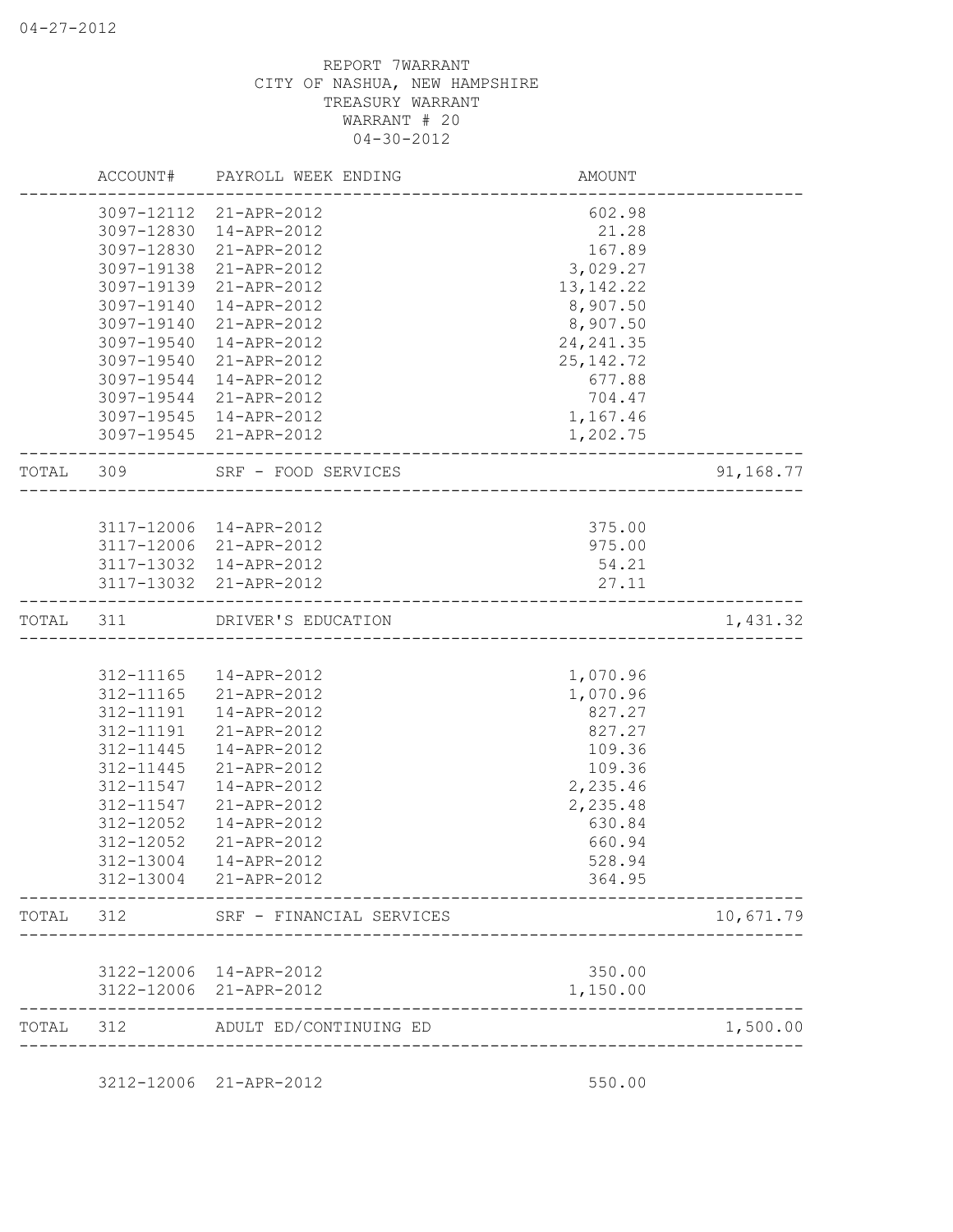|           |           | ACCOUNT# PAYROLL WEEK ENDING                                  | AMOUNT       |                                 |
|-----------|-----------|---------------------------------------------------------------|--------------|---------------------------------|
|           |           | TOTAL 321 ADULT ED/COLLEGE TRANSITIONS                        |              | 550.00                          |
|           |           |                                                               |              |                                 |
|           |           | 3262-11860 21-APR-2012<br>----------------------------------- | 2,211.46     | . _ _ _ _ _ _ _ _ _ _ _ _ _ _ _ |
|           |           | TOTAL 326 NH ALTERNATE ASSES COACH                            |              | 2,211.46                        |
|           |           | 331-11250  14-APR-2012                                        | 717.44       |                                 |
|           | 331-11250 | 21-APR-2012                                                   | 717.44       |                                 |
|           | 331-11561 | 14-APR-2012                                                   | 1,173.90     |                                 |
|           | 331-11561 | 21-APR-2012                                                   | 1,173.90     |                                 |
|           | 331-12115 | 14-APR-2012                                                   | 555.49       |                                 |
|           | 331-12115 | 21-APR-2012                                                   | 555.49       |                                 |
|           | 331-13038 | 14-APR-2012                                                   | 2,513.45     |                                 |
|           | 331-13038 | 21-APR-2012                                                   | 3, 123.67    |                                 |
|           |           | 331-13044  14-APR-2012                                        | 2,496.24     |                                 |
|           |           | 331-13044 21-APR-2012                                         | 828.82       |                                 |
|           |           | 331-18036  14-APR-2012                                        | 8,878.40     |                                 |
|           |           | 331-18036 21-APR-2012                                         | 8,646.53     |                                 |
|           |           | TOTAL 331 SRF - POLICE DEPARTMENT                             |              | 31,380.77                       |
|           |           |                                                               |              |                                 |
|           |           | 3362-13133 21-APR-2012                                        | 550.00       |                                 |
| TOTAL 336 |           | TITLE I SINI DR CRISP                                         |              | 550.00                          |
|           |           |                                                               |              |                                 |
|           |           | 341-01210  14-APR-2012                                        | 437.49       |                                 |
|           |           | 341-01210 21-APR-2012                                         | 437.49       |                                 |
|           |           | 341-11024  14-APR-2012                                        | 264.36       |                                 |
|           | 341-11024 | 21-APR-2012                                                   | 264.35       |                                 |
|           | 341-11235 | 14-APR-2012                                                   | 1,217.17     |                                 |
|           | 341-11235 | 21-APR-2012                                                   | 1,217.17     |                                 |
|           | 341-11484 | 14-APR-2012                                                   | 275.20       |                                 |
|           | 341-11484 | 21-APR-2012                                                   | 963.20       |                                 |
|           | 341-11563 | 14-APR-2012                                                   | 1,019.33     |                                 |
|           | 341-11563 | 21-APR-2012                                                   | 1,019.34     |                                 |
|           | 341-12000 | 14-APR-2012                                                   | 4,974.47     |                                 |
|           | 341-12000 | 21-APR-2012                                                   | $-4,009.79$  |                                 |
|           | 341-12582 | 14-APR-2012                                                   | 7,323.35     |                                 |
|           | 341-12582 | 21-APR-2012                                                   | $-6, 451.92$ |                                 |
|           | 341-31050 | 21-APR-2012                                                   | 100.00       |                                 |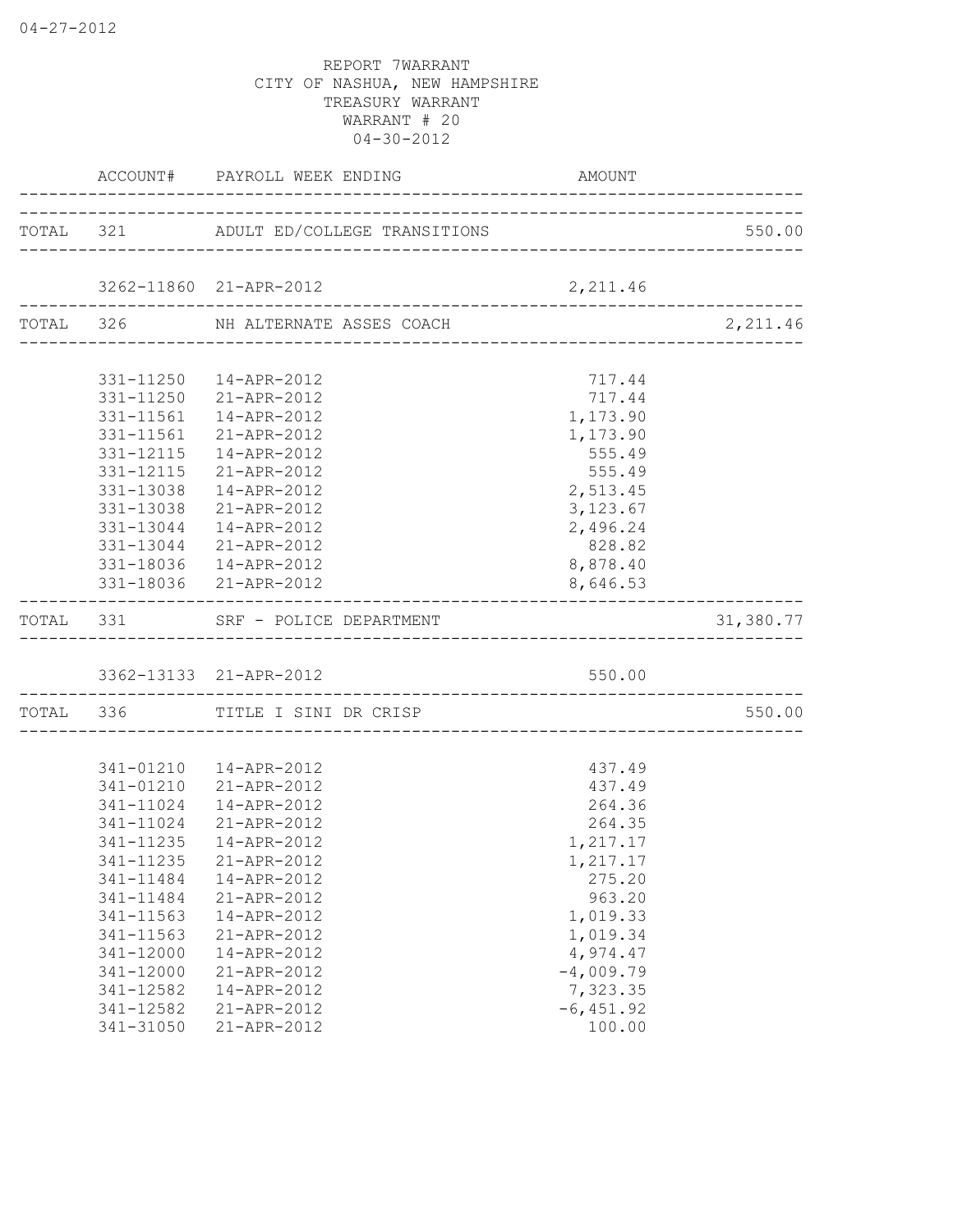|           | ACCOUNT#   | PAYROLL WEEK ENDING                    | <b>AMOUNT</b>                      |           |
|-----------|------------|----------------------------------------|------------------------------------|-----------|
|           |            | TOTAL 341 SRF - COMMUNITY SERVICES     |                                    | 9,051.21  |
|           | 342-12000  | 14-APR-2012                            | $-4,318.21$                        |           |
|           | 342-12000  | 21-APR-2012                            | 4,666.05                           |           |
|           | 342-12199  | 14-APR-2012                            | 959.35                             |           |
|           | 342-12199  | 21-APR-2012                            | 959.35                             |           |
|           | 342-12582  | 14-APR-2012<br>342-12582 21-APR-2012   | $-6, 365.75$<br>7,409.52           |           |
| TOTAL 342 |            | SRF - COMMUNITY HEALTH                 |                                    | 3,310.31  |
|           |            | 3440-12006 14-APR-2012                 | 3,219.60                           |           |
|           |            | 3440-12006 21-APR-2012                 | 4,802.16                           |           |
|           |            | 3440-12078 14-APR-2012                 | 767.54                             |           |
|           |            | 3440-12078 21-APR-2012                 | 8,450.00                           |           |
| TOTAL 344 |            | AFTER SCHOOL PROGRAM                   | __________________________________ | 17,239.30 |
|           |            | 3452-11162  14-APR-2012                | 711.38                             |           |
|           |            | 3452-11162 21-APR-2012                 | 711.38                             |           |
|           |            | 3452-11860 21-APR-2012                 | 7,124.28                           |           |
|           |            | 3452-12006 14-APR-2012                 |                                    |           |
| TOTAL 345 |            | TITLE IV 21ST CENT ELEM                | _________________________________  | 8,547.04  |
|           |            | 3462-11860 21-APR-2012                 | 3,686.59                           |           |
|           |            | 3462-12006 14-APR-2012                 | 1,160.14                           |           |
|           |            | 3462-12006 21-APR-2012                 | 3,854.01                           |           |
| TOTAL     | 346        | TITLE IV 21ST CENT MIDDLE              | ______________________________     | 8,700.74  |
|           |            |                                        |                                    |           |
|           | 3468-11162 | 3468-11162  14-APR-2012<br>21-APR-2012 | 645.75<br>645.75                   |           |
|           | 3468-11870 | 21-APR-2012                            | 4,488.23                           |           |
|           | 3468-19230 | 14-APR-2012                            | 750.00                             |           |
|           | 3468-19230 | 21-APR-2012                            | 2,578.50                           |           |
| TOTAL     | 346        | SMALLER LEARNING COMMUNITY             |                                    | 9,108.23  |

3501-13133 21-APR-2012 200.00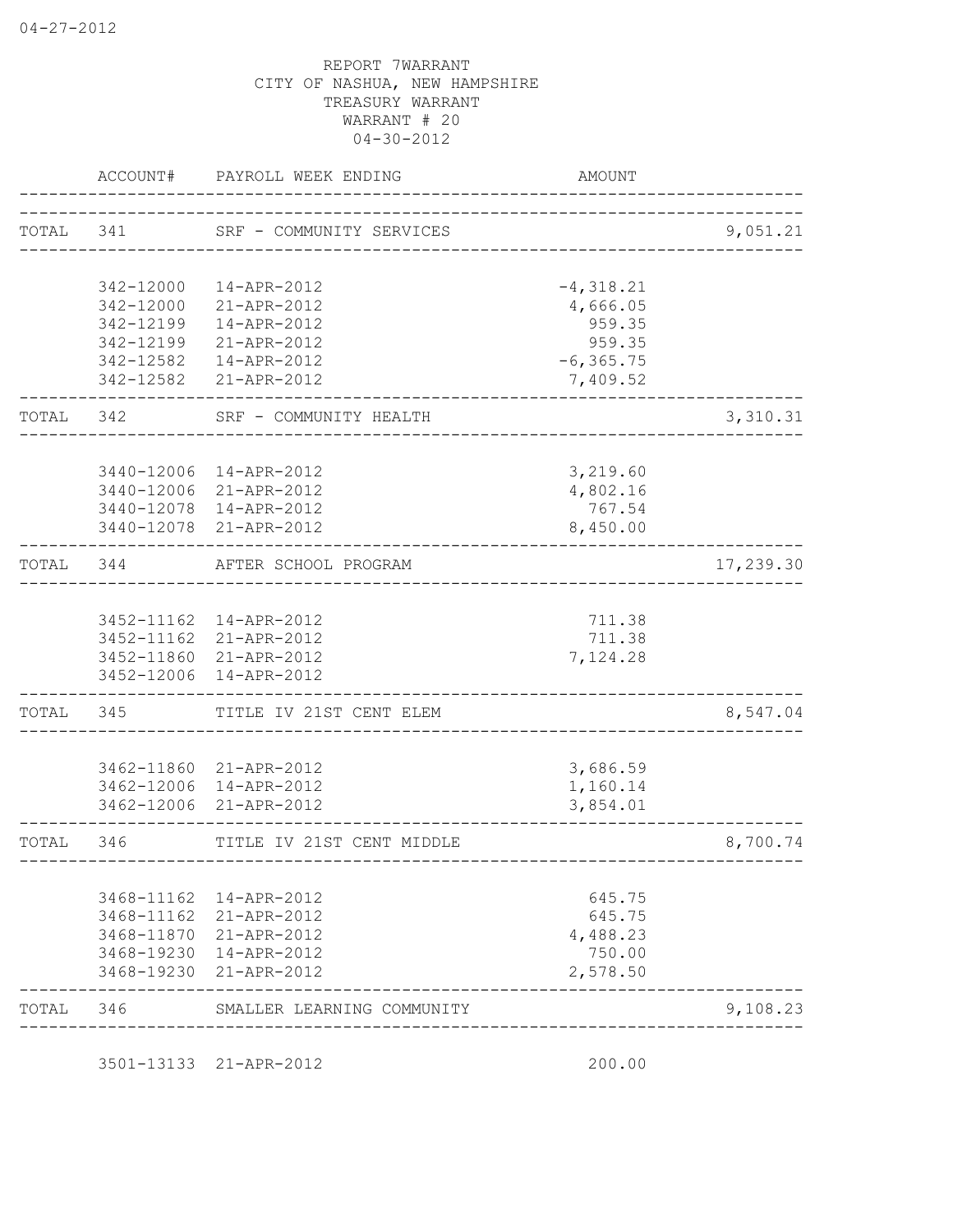|       | ACCOUNT#   | PAYROLL WEEK ENDING                              | <b>AMOUNT</b>          |           |
|-------|------------|--------------------------------------------------|------------------------|-----------|
|       |            | TOTAL 350 TITLE IIA QUALITY TEACHERS             |                        | 200.00    |
|       |            | 3502-11709 21-APR-2012                           | 1,804.70               |           |
|       |            | 3502-11726 21-APR-2012                           | 13,220.86              |           |
|       |            | 3502-11803 21-APR-2012                           | 1,105.04               |           |
|       |            | 3502-12201 21-APR-2012                           | 124.00                 |           |
| TOTAL | 350        | TITLE IIA HQT                                    |                        | 16,254.60 |
|       |            | 352-11562  14-APR-2012                           | 441.54                 |           |
|       |            | 352-11562 21-APR-2012                            | 420.52                 |           |
| TOTAL | 352        | SRF - PARKS AND RECREATION                       | ______________________ | 862.06    |
|       |            |                                                  |                        |           |
|       |            | 3532-11870 21-APR-2012                           | 950.00                 |           |
|       |            | 3532-12006 14-APR-2012<br>3532-12006 21-APR-2012 | 650.00<br>3,425.00     |           |
|       |            | 3532-13032 14-APR-2012                           | 41.33                  |           |
| TOTAL | 353        | ADULT ED/HS DIPLOMA PROGRAM                      |                        | 5,066.33  |
|       |            |                                                  |                        |           |
|       | 3612-11726 | 3612-11515 21-APR-2012<br>21-APR-2012            | 4,177.23<br>18,851.29  |           |
|       | 3612-11845 | 14-APR-2012                                      | 144.68                 |           |
|       | 3612-11845 | 21-APR-2012                                      | 144.68                 |           |
|       | 3612-12111 | 14-APR-2012                                      | 14,635.98              |           |
|       | 3612-12111 | 21-APR-2012                                      | 14,391.51              |           |
|       | 3612-12198 | 21-APR-2012                                      | 1,748.26               |           |
| TOTAL | 361        | ED JOBS                                          |                        | 54,093.63 |
|       |            |                                                  |                        |           |
|       |            | 371-12029  14-APR-2012<br>371-12029 21-APR-2012  | 37.04<br>111.13        |           |
| TOTAL | 371        | SRF - COMMUNITY DEVELOPMENT                      |                        | 148.17    |
|       |            | 373-53075  14-APR-2012                           | 74.09                  |           |
| TOTAL | 373        | SRF - ECONOMIC DEVELOPMENT                       |                        | 74.09     |
|       |            |                                                  |                        |           |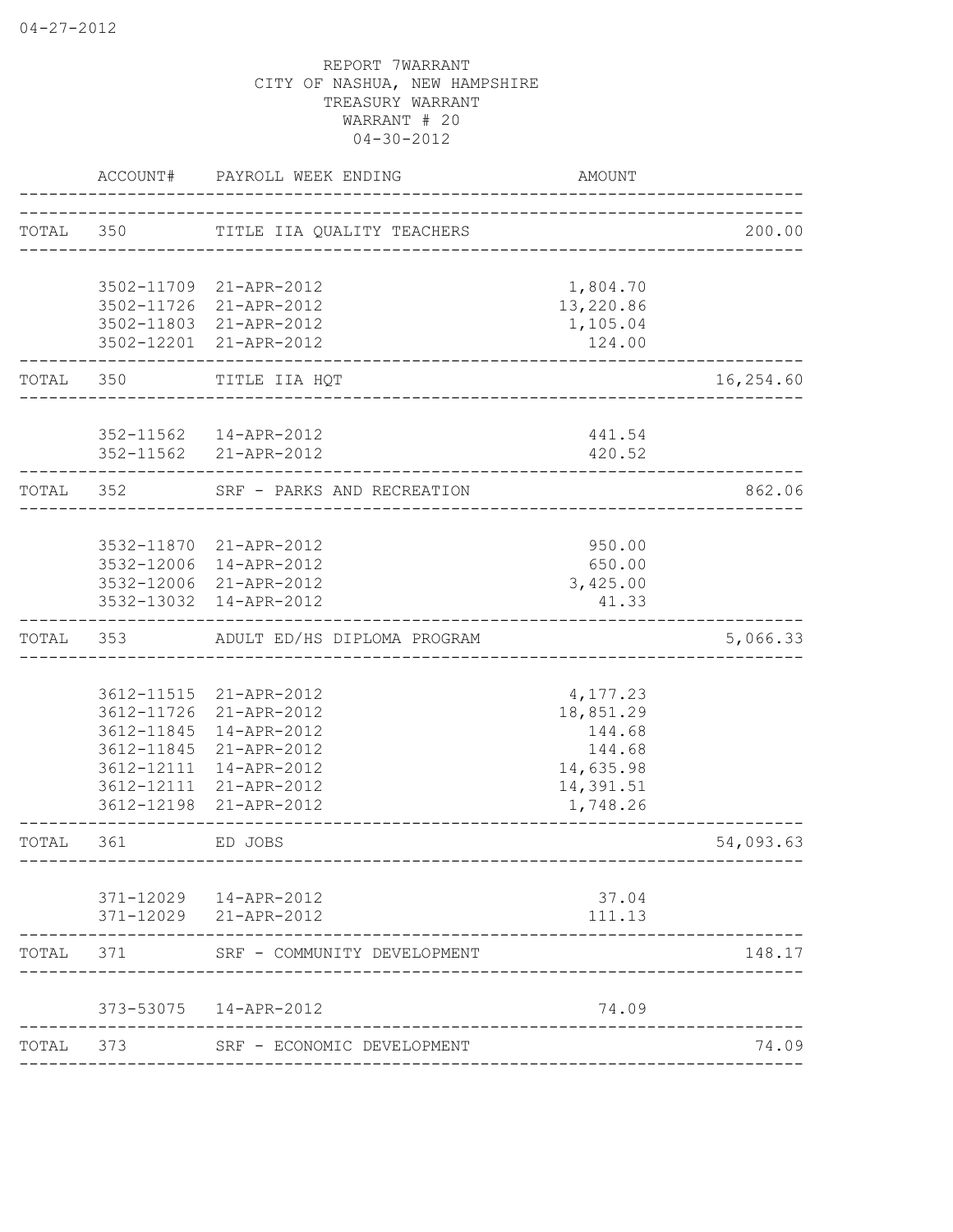|       | ACCOUNT#   | PAYROLL WEEK ENDING                              | AMOUNT                           |           |
|-------|------------|--------------------------------------------------|----------------------------------|-----------|
|       | 374-0705M  | 21-APR-2012                                      | 180.00                           |           |
|       | 374-0705P  | 14-APR-2012                                      | 1,780.30                         |           |
|       | 374-0705P  | 21-APR-2012                                      | 1,780.30                         |           |
|       | 374-07235  | 14-APR-2012                                      | 564.09                           |           |
|       | 374-07235  | 21-APR-2012                                      | 564.09                           |           |
|       | 374-07340  | 14-APR-2012                                      | 464.38                           |           |
|       | 374-07340  | 21-APR-2012                                      | 464.38                           |           |
|       | 374-0734P  | 14-APR-2012                                      | 1,081.59                         |           |
|       | 374-0734P  | 21-APR-2012                                      | 1,081.58                         |           |
|       | 374-07506  | 14-APR-2012                                      | 55.56                            |           |
|       | 374-07506  | 21-APR-2012                                      | 18.52                            |           |
|       | 374-31050  | 21-APR-2012                                      | 17.00                            |           |
| TOTAL | 374        | SRF - URBAN PROGRAMS                             | ________________________________ | 8,051.79  |
|       |            |                                                  |                                  |           |
|       |            | 3762-11726 21-APR-2012                           | 17,324.17                        |           |
|       | 3762-11802 | 21-APR-2012                                      | 2,064.08                         |           |
|       | 3762-11870 | 21-APR-2012                                      | 2,860.09                         |           |
|       | 3762-12111 | 14-APR-2012                                      | 5, 152.27                        |           |
|       | 3762-12111 | 21-APR-2012                                      | 5, 142.49                        |           |
|       | 3762-12126 | 14-APR-2012                                      |                                  |           |
|       | 3762-12126 | 21-APR-2012                                      | 569.10                           |           |
|       | 3762-12135 | 14-APR-2012                                      | 250.56                           |           |
|       | 3762-12135 | 21-APR-2012                                      | 222.72                           |           |
|       | 3762-12198 | 21-APR-2012                                      | 54,063.01                        |           |
|       | 3762-12201 | 14-APR-2012                                      | 158.10                           |           |
|       | 3762-12201 | 21-APR-2012                                      | 424.70                           |           |
|       | 3762-13133 | 21-APR-2012                                      | 493.75                           |           |
|       | 3762-19000 | 14-APR-2012                                      | 4,319.14                         |           |
|       | 3762-19000 | 21-APR-2012                                      | 4,249.84                         |           |
| TOTAL | 376        | TITLE IA                                         |                                  | 97,294.02 |
|       |            |                                                  |                                  |           |
|       |            | 3771-12006 14-APR-2012<br>3771-12006 21-APR-2012 | 227.50<br>61.26                  |           |
|       |            |                                                  |                                  |           |
| TOTAL | 377        | TITLE III ENHANCING ENG LANG                     |                                  | 288.76    |
|       | 3772-11515 | 14-APR-2012                                      |                                  |           |
|       |            |                                                  | 1,075.00<br>400.00               |           |
|       | 3772-11850 | 21-APR-2012                                      |                                  |           |
|       | 3772-12006 | 14-APR-2012                                      | 577.50                           |           |
|       | 3772-12006 | 21-APR-2012                                      | 1,745.00                         |           |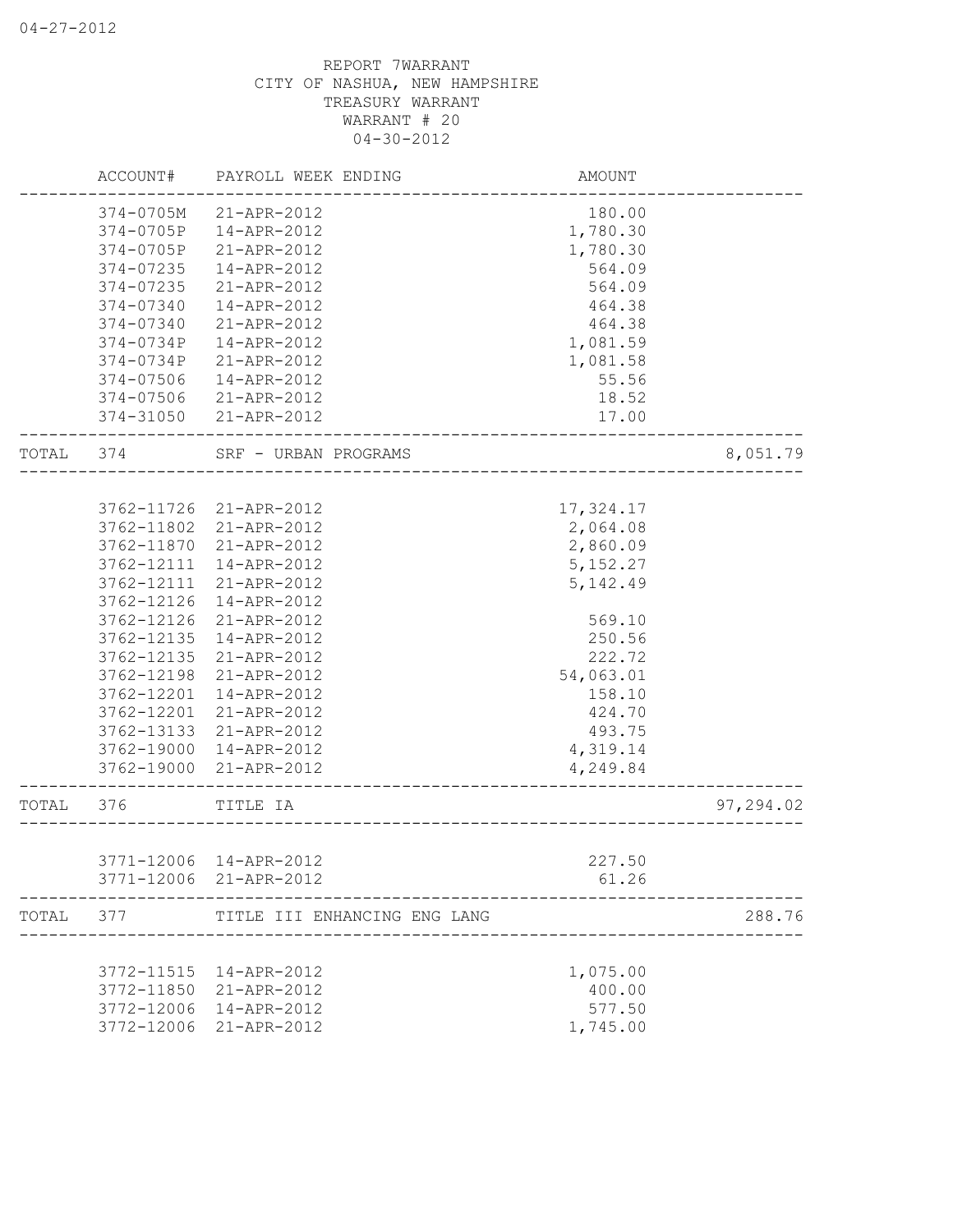|           | ACCOUNT#               | PAYROLL WEEK ENDING                    | AMOUNT           |           |
|-----------|------------------------|----------------------------------------|------------------|-----------|
|           |                        | TOTAL 377 TITLE III ENHANCING ENG LANG |                  | 3,797.50  |
|           |                        |                                        |                  |           |
|           |                        | 378-01210  14-APR-2012                 | 550.37           |           |
|           |                        | 378-01210 21-APR-2012                  | 550.36           |           |
|           | 378-09003<br>378-09003 | 14-APR-2012                            | 550.37           |           |
|           | 378-11676              | 21-APR-2012<br>14-APR-2012             | 550.37<br>934.06 |           |
|           | 378-11676              | 21-APR-2012                            | 934.06           |           |
|           | 378-11677              | 14-APR-2012                            | 203.74           |           |
|           | 378-11677              | 21-APR-2012                            | 240.78           |           |
|           | 378-11679              | 14-APR-2012                            | 928.77           |           |
|           | 378-11679              | 21-APR-2012                            | 928.77           |           |
|           | 378-11680              | 14-APR-2012                            | 833.90           |           |
|           | 378-11680              | 21-APR-2012                            | 833.90           |           |
|           | 378-11683              | 14-APR-2012                            | 1,684.46         |           |
|           | 378-11683              | 21-APR-2012                            | 1,684.46         |           |
|           | 378-11688              | 14-APR-2012                            | 620.56           |           |
|           | 378-11688              | 21-APR-2012                            | 620.56           |           |
|           |                        | 378-11751  14-APR-2012                 | 1,384.39         |           |
|           |                        | 378-11751 21-APR-2012                  | 1,384.39         |           |
|           |                        | 378-12188  14-APR-2012                 | 148.61           |           |
|           |                        | 378-12188 21-APR-2012                  | 148.61           |           |
| TOTAL 378 |                        | TRANSPORTATION                         |                  | 15,715.49 |
|           |                        | 3902-13133 21-APR-2012                 | 250.00           |           |
|           |                        | TOTAL 390 VOC ED SECONDARY PERKINS     |                  | 250.00    |
|           |                        |                                        |                  |           |
|           |                        | 3937-19000 21-APR-2012                 | 846.77           |           |
| TOTAL     | 393                    | DAY CARE                               |                  | 846.77    |
|           | 3952-11726             | 21-APR-2012                            | 67,183.17        |           |
|           | 3952-12201             | 14-APR-2012                            | 62.00            |           |
|           | 3952-12201             | 21-APR-2012                            | 62.00            |           |
| TOTAL     | 395                    | IDEA B SPECIAL EDUCATION               |                  | 67,307.17 |

3962-11726 21-APR-2012 1,702.98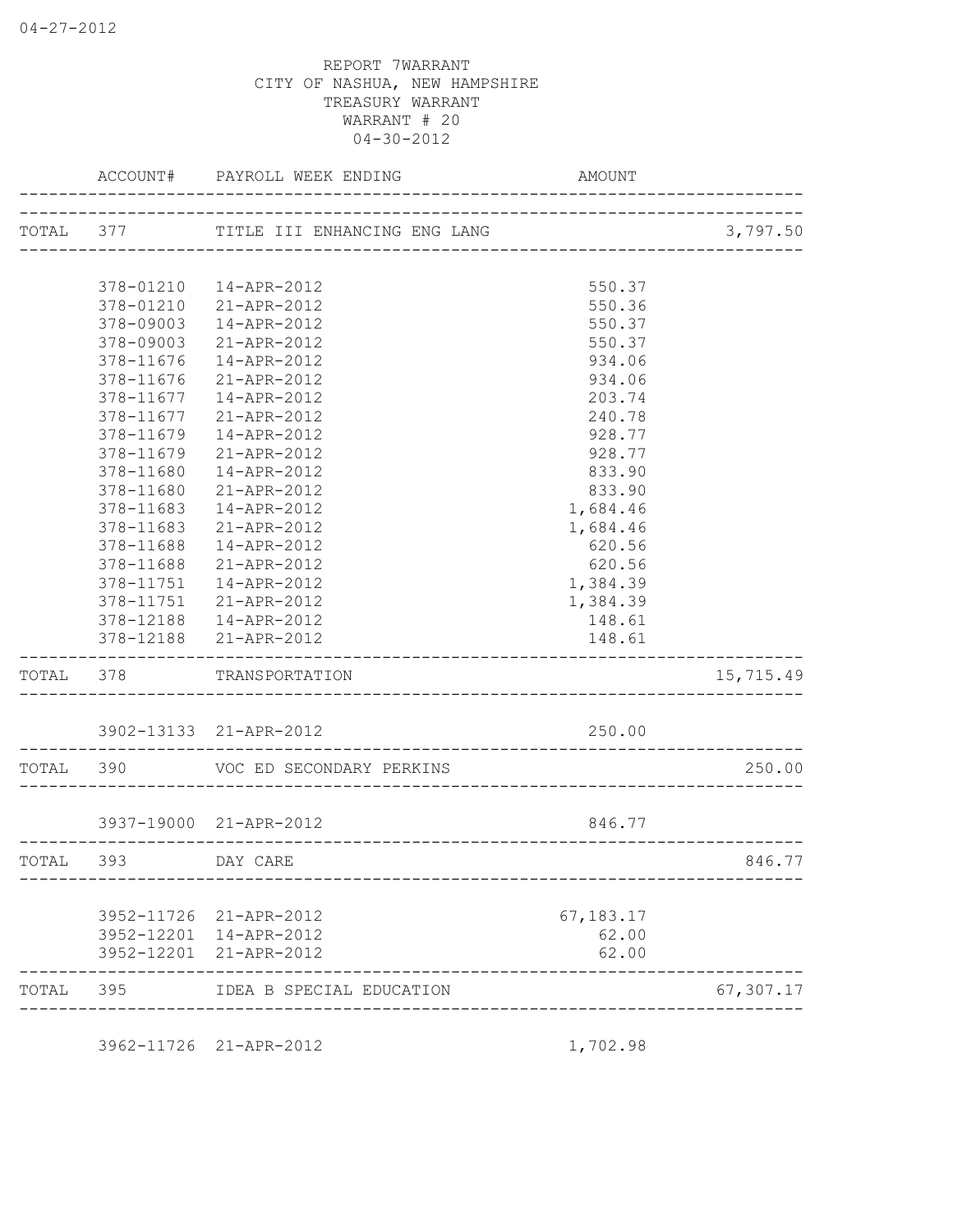|       | ACCOUNT# | PAYROLL WEEK ENDING                              | AMOUNT               |          |
|-------|----------|--------------------------------------------------|----------------------|----------|
| TOTAL | 396      | IDEA PRESCHOOL                                   |                      | 1,702.98 |
|       |          | 3977-12111 14-APR-2012<br>3977-12111 21-APR-2012 | 1,833.33<br>1,846.73 |          |
| TOTAL | 397      | SPECIAL ED LOCAL                                 |                      | 3,680.06 |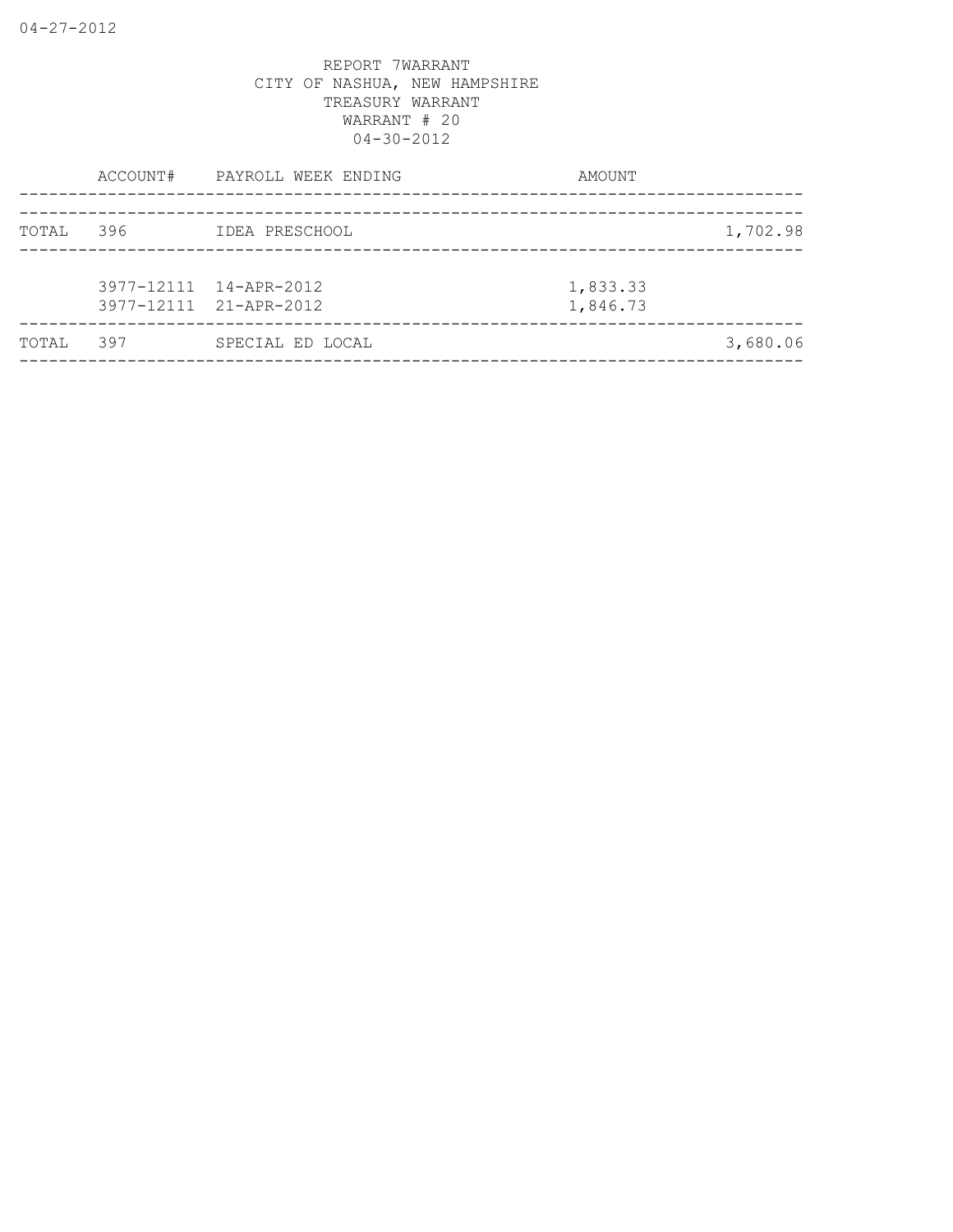|       | ACCOUNT#      | PAYROLL WEEK ENDING    | AMOUNT   |            |
|-------|---------------|------------------------|----------|------------|
|       | 501-11033     | 14-APR-2012            | 856.40   |            |
|       | 501-11033     | 21-APR-2012            | 856.40   |            |
|       | $501 - 11445$ | 14-APR-2012            | 437.44   |            |
|       | $501 - 11445$ | 21-APR-2012            | 437.44   |            |
|       | 501-11463     | 14-APR-2012            | 802.30   |            |
|       | 501-11463     | 21-APR-2012            | 802.30   |            |
|       | 501-11470     | 14-APR-2012            | 881.65   |            |
|       | 501-11470     | $21 - APR - 2012$      | 881.65   |            |
|       | 501-11471     | 14-APR-2012            | 2,033.79 |            |
|       | 501-11471     | 21-APR-2012            | 2,033.79 |            |
|       | 501-11611     | 14-APR-2012            | 546.81   |            |
|       | 501-11611     | 21-APR-2012            | 546.80   |            |
|       |               | 501-31050 21-APR-2012  | 50.00    |            |
| TOTAL | 501           | MAYOR'S OFFICE         |          | 11,166.77  |
|       |               |                        |          |            |
|       | 502-11195     | 14-APR-2012            | 1,431.39 |            |
|       | 502-11195     | 21-APR-2012            | 1,431.39 |            |
|       | 502-11219     | 14-APR-2012            | 3,711.27 |            |
|       | 502-11219     | 21-APR-2012            | 3,711.27 |            |
|       | $502 - 11518$ | 14-APR-2012            | 888.18   |            |
|       |               | 502-11518 21-APR-2012  | 888.17   |            |
|       |               | 502-31050 21-APR-2012  | 50.00    |            |
| TOTAL | 502           | LEGAL DEPARTMENT       |          | 12, 111.67 |
|       |               |                        |          |            |
|       |               | 503-11071  14-APR-2012 | 1,293.15 |            |
|       | 503-11071     | 21-APR-2012            | 1,293.15 |            |
|       | 503-12092     | 14-APR-2012            | 348.30   |            |
|       | 503-12092     | 21-APR-2012            | 348.30   |            |
| TOTAL | 503           | BOARD OF ALDERMEN      |          | 3,282.90   |
|       | 507-82010     | 21-APR-2012            | 381.59   |            |
|       |               |                        |          |            |
| TOTAL | 507           | PENSIONS               |          | 381.59     |
|       | 511-11247     | 14-APR-2012            |          |            |
|       |               |                        | 670.28   |            |
|       | 511-11247     | 21-APR-2012            | 670.28   |            |
|       | 511-11248     | 14-APR-2012            | 1,442.84 |            |
|       | 511-11248     | 21-APR-2012            | 1,442.84 |            |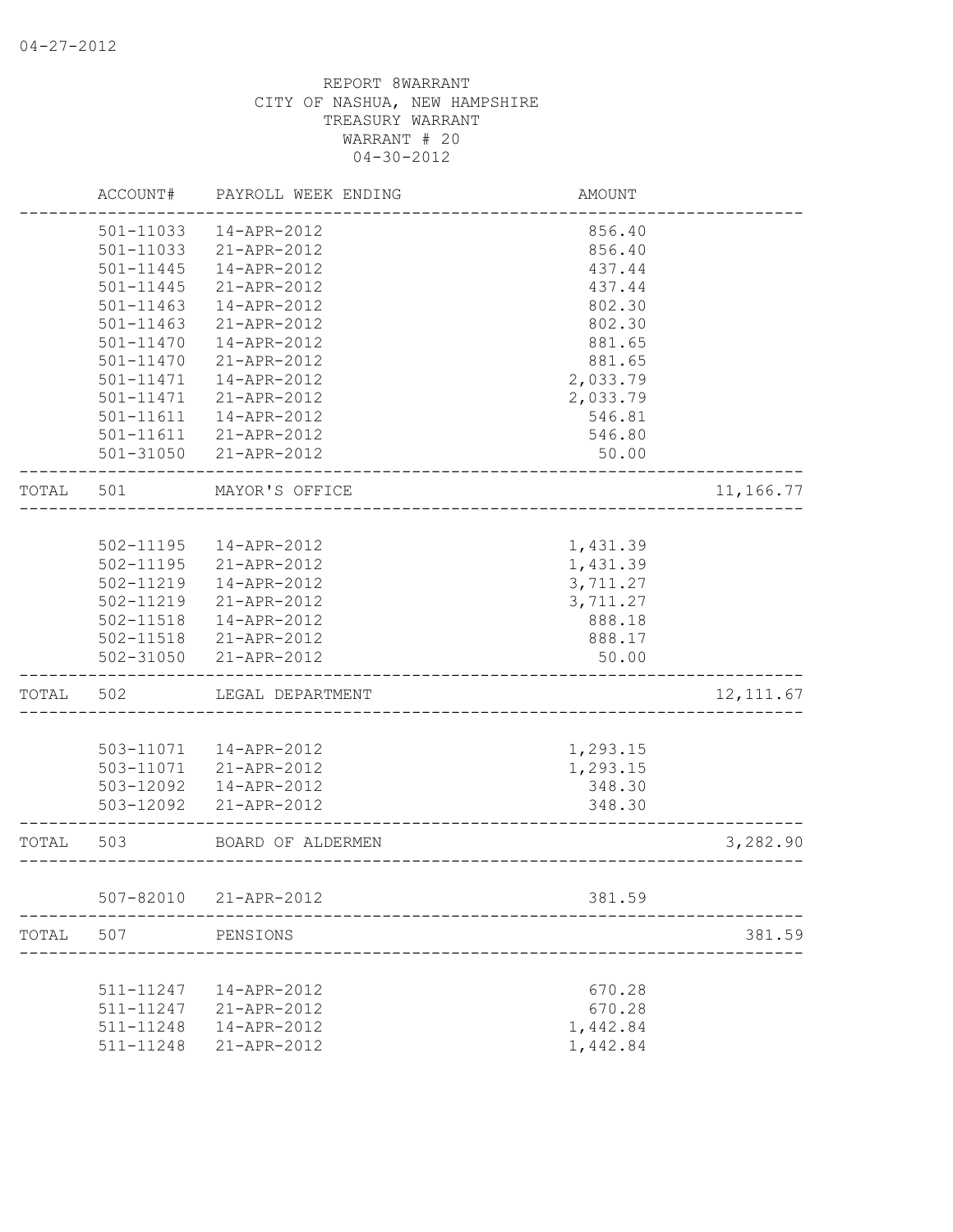| ACCOUNT#            | PAYROLL WEEK ENDING             | AMOUNT   |          |
|---------------------|---------------------------------|----------|----------|
| TOTAL 511 CITI-STAT |                                 |          | 4,226.24 |
|                     |                                 |          |          |
| 512-11005           | 14-APR-2012                     | 863.56   |          |
| 512-11005           | 21-APR-2012                     | 863.56   |          |
| 512-11050           | 14-APR-2012                     | 742.06   |          |
| 512-11050           | 21-APR-2012                     | 742.05   |          |
| 512-11064           | 14-APR-2012                     | 1,017.55 |          |
| 512-11064           | 21-APR-2012                     | 1,017.56 |          |
| 512-11073           | 14-APR-2012                     | 1,627.86 |          |
| 512-11073           | 21-APR-2012                     | 1,627.86 |          |
| 512-11134           | 14-APR-2012                     | 796.65   |          |
| 512-11134           | 21-APR-2012                     | 796.65   |          |
| 512-11165           | 14-APR-2012                     | 1,605.06 |          |
| 512-11165           | 21-APR-2012                     | 1,605.06 |          |
| 512-11167           | 14-APR-2012                     | 580.90   |          |
| 512-11167           | 21-APR-2012                     | 580.90   |          |
| 512-11173           | 14-APR-2012                     | 1,453.64 |          |
| 512-11173           | 21-APR-2012                     | 1,453.63 |          |
| 512-11177           | $14 - APR - 2012$               |          |          |
| 512-11177           |                                 | 1,895.14 |          |
|                     | 21-APR-2012                     | 1,895.14 |          |
| 512-11222           | 14-APR-2012                     | 1,020.07 |          |
| 512-11222           | 21-APR-2012                     | 1,020.07 |          |
| 512-11224           | 14-APR-2012                     | 1,005.33 |          |
| 512-11224           | 21-APR-2012                     | 1,005.33 |          |
| 512-11265           | 14-APR-2012                     | 888.18   |          |
| 512-11265           | 21-APR-2012                     | 888.18   |          |
| 512-11431           | 14-APR-2012                     | 1,998.71 |          |
| 512-11431           | 21-APR-2012                     | 1,998.71 |          |
| 512-11531           | 14-APR-2012                     | 1,693.74 |          |
| 512-11531           | 21-APR-2012                     | 1,693.75 |          |
| 512-11673           | 14-APR-2012                     | 1,062.19 |          |
| 512-11673           | 21-APR-2012                     | 1,062.20 |          |
| 512-11684           | 14-APR-2012                     | 877.27   |          |
|                     | $512 - 11684$ $21 - APR - 2012$ | 877.27   |          |
| 512-11714           | 14-APR-2012                     | 962.06   |          |
| 512-11714           | 21-APR-2012                     | 962.06   |          |
| 512-11740           | 14-APR-2012                     | 1,678.69 |          |
| 512-11740           | 21-APR-2012                     | 1,678.70 |          |
| 512-12033           | 14-APR-2012                     | 619.06   |          |
| 512-12033           | 21-APR-2012                     | 619.06   |          |
| 512-12056           | 14-APR-2012                     | 363.07   |          |
| 512-12056           | 21-APR-2012                     | 363.07   |          |
| 512-12749           | 14-APR-2012                     | 647.62   |          |
| 512-12749           | 21-APR-2012                     | 622.72   |          |
| 512-13004           | 14-APR-2012                     | 67.75    |          |
| 512-13004           | 21-APR-2012                     | 34.33    |          |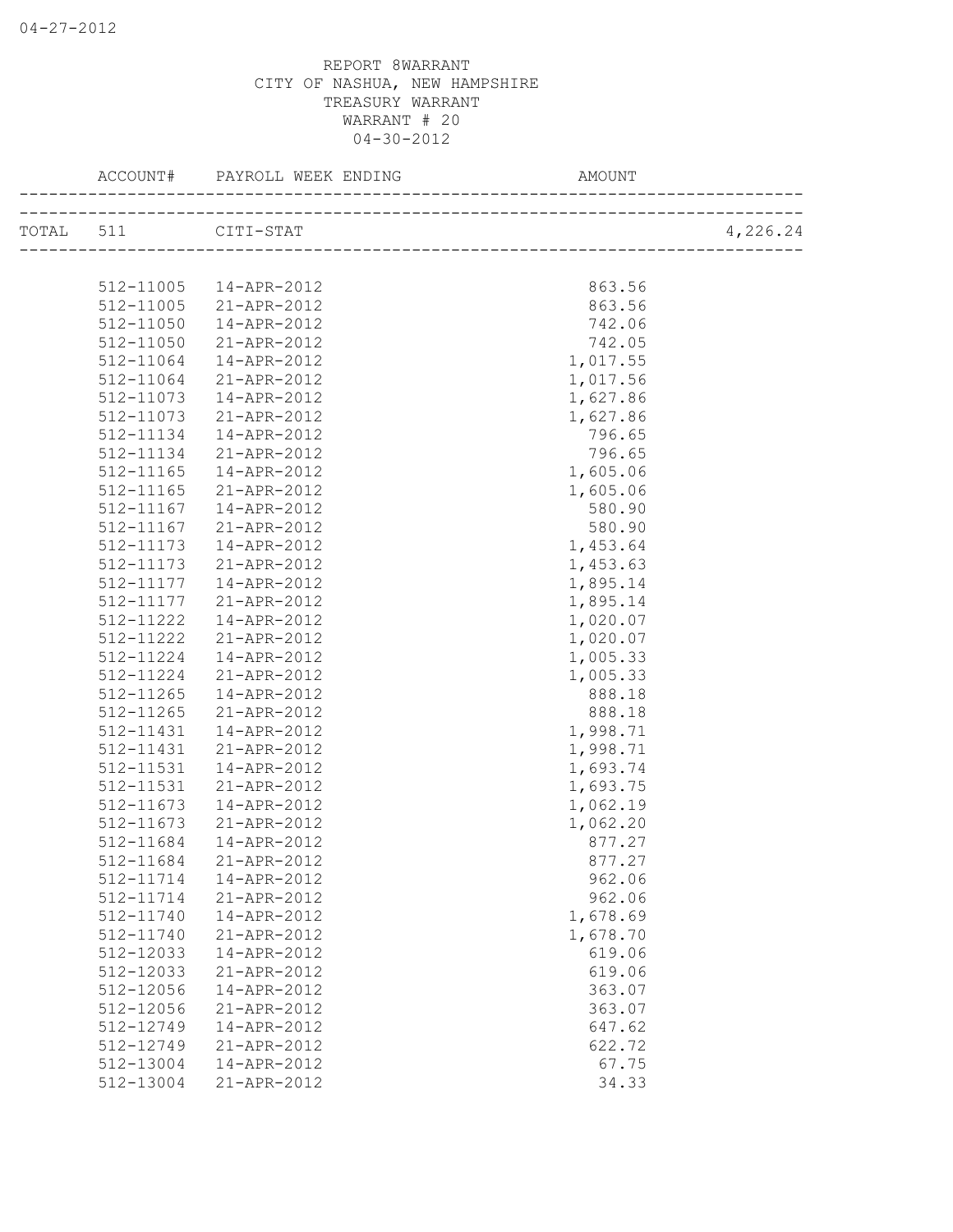|                         |           | ACCOUNT# PAYROLL WEEK ENDING                            | AMOUNT                              |           |
|-------------------------|-----------|---------------------------------------------------------|-------------------------------------|-----------|
|                         |           | 512-31050 21-APR-2012<br>------------------------------ | 100.00                              |           |
| TOTAL<br>TOTAL<br>TOTAL |           | TOTAL 512 FINANCIAL SERVICES                            | _______________________             | 46,974.02 |
|                         |           |                                                         |                                     |           |
|                         |           | 513-11117  14-APR-2012                                  | 1,626.12                            |           |
|                         |           | 513-11117 21-APR-2012                                   | 1,626.12                            |           |
|                         | 513-11171 | 14-APR-2012                                             | 1,412.84                            |           |
|                         | 513-11171 | 21-APR-2012                                             | 1,412.84                            |           |
|                         | 513-11213 | 14-APR-2012                                             | 1,299.58                            |           |
|                         | 513-11213 | 21-APR-2012                                             | 1,299.58                            |           |
|                         | 513-11223 | 14-APR-2012                                             | 774.94                              |           |
|                         | 513-11223 | 21-APR-2012                                             | 774.95                              |           |
|                         |           | 513-12085  14-APR-2012                                  | 250.00                              |           |
|                         |           | 513-12085 21-APR-2012                                   | 250.00                              |           |
|                         | 513       | CITY CLERK'S OFFICE                                     | ___________________________________ | 10,726.97 |
|                         |           |                                                         |                                     |           |
|                         |           | 515-11185  14-APR-2012                                  | 786.82                              |           |
|                         |           | 515-11185 21-APR-2012                                   | 786.81                              |           |
|                         |           | 515-11350  14-APR-2012                                  | 962.06                              |           |
|                         |           | 515-11350 21-APR-2012                                   | 962.06                              |           |
|                         |           | 515-11447   14-APR-2012                                 | 1,458.37                            |           |
|                         |           | 515-11447 21-APR-2012                                   | 1,458.37                            |           |
|                         | 515       | HUMAN RESOURCES                                         |                                     | 6,414.49  |
|                         |           |                                                         |                                     |           |
|                         |           | 516-11147   14-APR-2012                                 | 637.19                              |           |
|                         |           | 516-11147 21-APR-2012                                   | 637.19                              |           |
|                         |           | 516-11148  14-APR-2012                                  | 985.60                              |           |
|                         |           | 516-11148 21-APR-2012                                   | 985.60                              |           |
|                         |           | 516-11459  14-APR-2012                                  | 1,293.15                            |           |
|                         | 516-11459 | 21-APR-2012                                             | 1,293.15                            |           |
|                         | 516-11573 | 14-APR-2012                                             | 939.12                              |           |
|                         |           | 516-11573 21-APR-2012                                   | 939.12                              |           |
|                         | 516       | PURCHASING DEPARTMENT                                   |                                     | 7,710.12  |
|                         |           |                                                         |                                     |           |
|                         | 517-11198 | 14-APR-2012                                             | 1,127.96                            |           |
|                         | 517-11198 | 21-APR-2012                                             | 1,127.96                            |           |
|                         | 517-11266 | 14-APR-2012                                             | 641.15                              |           |
|                         | 517-11266 | 21-APR-2012                                             | 641.15                              |           |
|                         | 517-11420 | 14-APR-2012                                             | 747.87                              |           |
|                         | 517-11420 | 21-APR-2012                                             | 747.87                              |           |
|                         | 517-12063 | 14-APR-2012                                             | 296.86                              |           |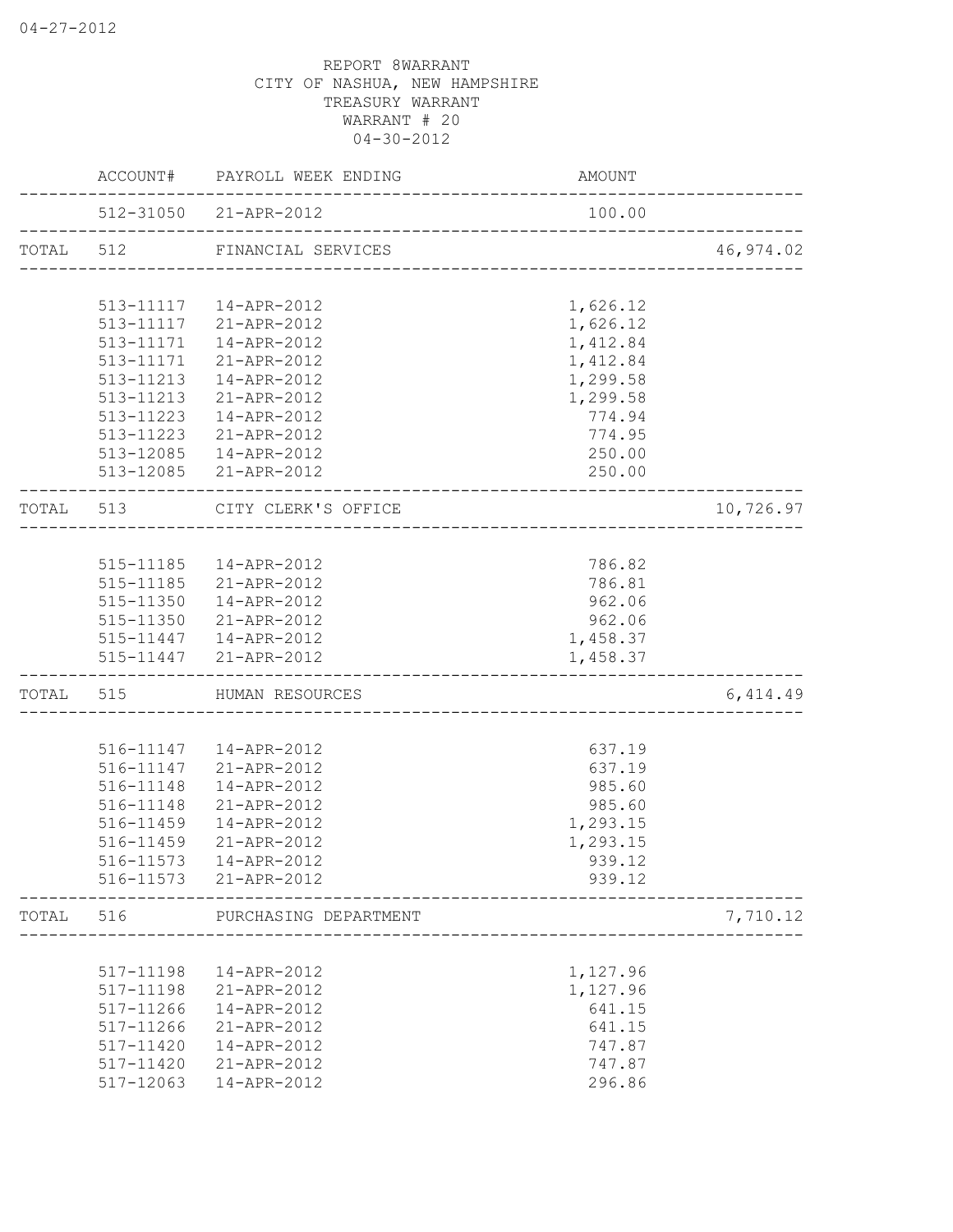|       |               | ACCOUNT# PAYROLL WEEK ENDING          | AMOUNT   |           |
|-------|---------------|---------------------------------------|----------|-----------|
|       |               | 517-12063 21-APR-2012                 | 296.86   |           |
|       |               | 517-13020 21-APR-2012                 | 179.00   |           |
|       |               | TOTAL 517 BUILDING MAINT - CITY ADMIN |          | 5,806.68  |
|       |               |                                       |          |           |
|       |               | 519-11014  14-APR-2012                | 1,122.76 |           |
|       |               | 519-11014 21-APR-2012                 | 1,122.77 |           |
|       | 519-11016     | 14-APR-2012                           | 985.60   |           |
|       | 519-11016     | 21-APR-2012                           | 985.60   |           |
|       | 519-11017     | 14-APR-2012                           | 824.00   |           |
|       | 519-11017     | 21-APR-2012                           | 824.00   |           |
|       | 519-11115     | 14-APR-2012                           | 1,996.63 |           |
|       | 519-11115     | 21-APR-2012                           | 1,996.63 |           |
|       | 519-11146     | 14-APR-2012                           | 858.42   |           |
|       | 519-11146     | 21-APR-2012                           | 858.42   |           |
|       | 519-11153     | 14-APR-2012                           | 620.56   |           |
|       | 519-11153     | 21-APR-2012                           | 620.56   |           |
|       | 519-11154     | 14-APR-2012                           | 652.12   |           |
|       |               | 519-11154 21-APR-2012                 | 652.11   |           |
|       |               | 519-11205  14-APR-2012                | 815.21   |           |
|       |               | 519-11205 21-APR-2012                 | 815.21   |           |
|       |               | 519-11241  14-APR-2012                | 1,367.59 |           |
|       |               | 519-11241 21-APR-2012                 | 1,367.59 |           |
|       |               | 519-18006 21-APR-2012                 | 375.00   |           |
| TOTAL | 519           | ASSESSORS                             |          | 18,860.78 |
|       |               |                                       |          |           |
|       |               | 520-12077  14-APR-2012                | 277.03   |           |
|       |               | 520-12077 21-APR-2012                 | 277.03   |           |
| TOTAL | 520           | HUNT BUILDING                         |          | 554.06    |
|       |               |                                       |          |           |
|       |               | 522-11024  14-APR-2012                | 639.71   |           |
|       | 522-11024     | 21-APR-2012                           | 639.71   |           |
|       | 522-11127     | 14-APR-2012                           | 1,626.13 |           |
|       | 522-11127     | 21-APR-2012                           | 1,626.13 |           |
|       | $522 - 11128$ | 14-APR-2012                           | 1,152.83 |           |
|       | 522-11128     | 21-APR-2012                           | 1,152.83 |           |
|       | 522-11286     | 14-APR-2012                           | 608.85   |           |
|       | 522-11286     | 21-APR-2012                           | 608.85   |           |
|       | 522-11356     | 14-APR-2012                           | 1,103.92 |           |
|       | 522-11356     | 21-APR-2012                           | 1,103.92 |           |
|       | 522-11429     | 14-APR-2012                           | 1,873.47 |           |
|       | 522-11429     | 21-APR-2012                           | 1,873.48 |           |
|       | 522-11496     | 14-APR-2012                           | 1,537.47 |           |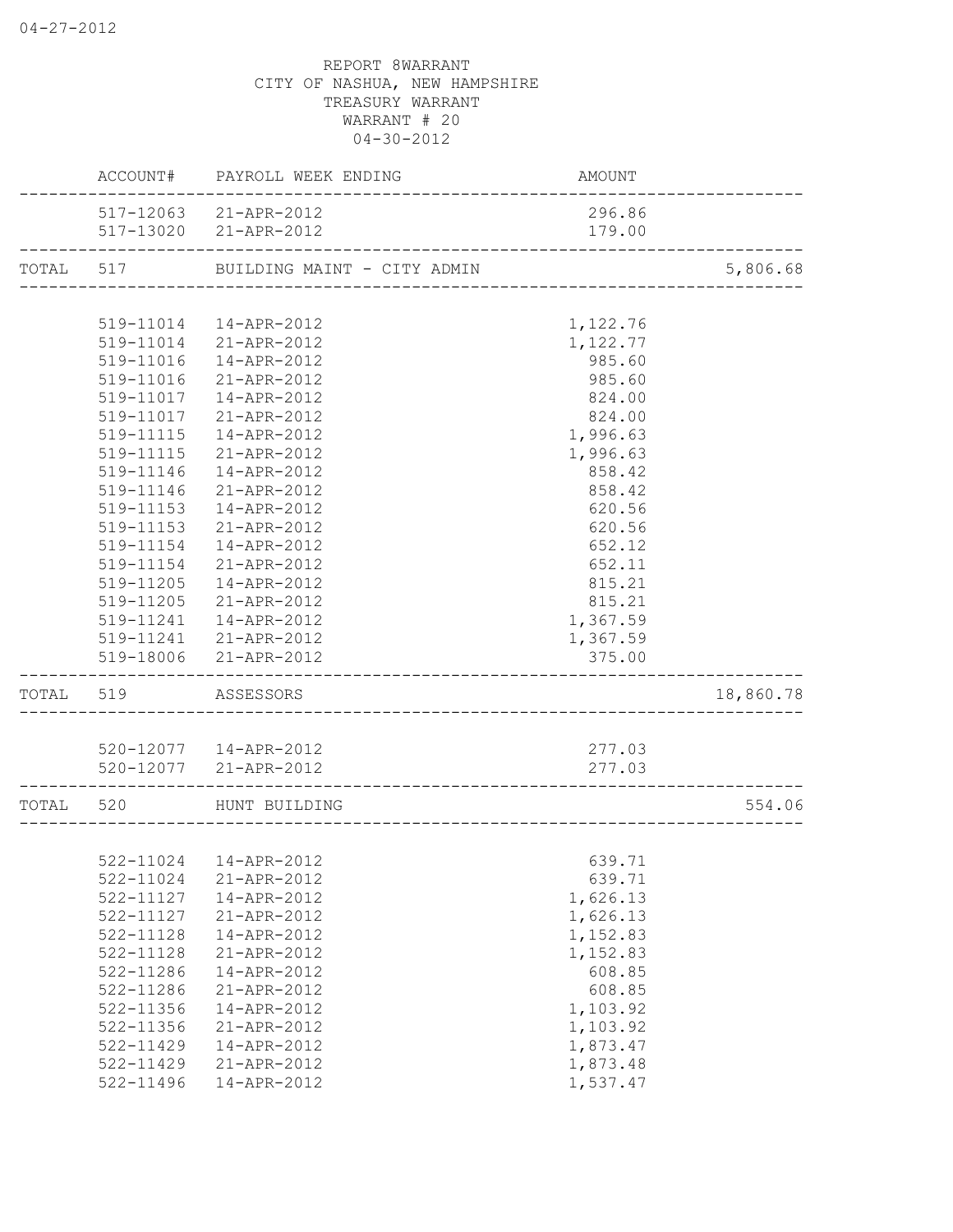|           |                           | ACCOUNT# PAYROLL WEEK ENDING                                    | AMOUNT    |            |
|-----------|---------------------------|-----------------------------------------------------------------|-----------|------------|
|           | 522-11496                 | 21-APR-2012                                                     | 1,537.48  |            |
|           | 522-11641                 | 14-APR-2012                                                     | 1,409.38  |            |
|           | 522-11641                 | 21-APR-2012                                                     | 1,409.38  |            |
|           | $522 - 11652$             | 14-APR-2012                                                     | 1,496.81  |            |
|           | $522 - 11652$             | 21-APR-2012                                                     | 1,496.81  |            |
|           | 522-11721                 | 14-APR-2012                                                     | 1,556.12  |            |
|           | 522-11721                 | 21-APR-2012                                                     | 1,556.12  |            |
|           | 522-11724                 | 14-APR-2012                                                     | 1,377.84  |            |
|           | 522-11724                 | 21-APR-2012                                                     | 1,377.84  |            |
|           | 522-11729                 | 14-APR-2012                                                     | 2,231.12  |            |
|           | 522-11729                 | 21-APR-2012                                                     | 2,231.12  |            |
|           | 522-13004                 | 21-APR-2012                                                     | 17.99     |            |
|           | . _ _ _ _ _ _ _ _ _ _ _ _ | 522-31050 21-APR-2012<br>______________________________________ | 250.00    |            |
|           |                           | TOTAL 522 INFORMATION TECHNOLOGY                                |           | 33, 495.31 |
|           |                           |                                                                 |           |            |
|           |                           | 523-11332  14-APR-2012                                          | 1,006.33  |            |
|           |                           | 523-11332 21-APR-2012                                           | 1,006.33  |            |
| TOTAL 523 |                           | GIS                                                             |           | 2,012.66   |
|           |                           |                                                                 |           |            |
|           | 531-11065                 | 14-APR-2012                                                     | 1,149.00  |            |
|           | 531-11065                 | 21-APR-2012                                                     | 1,149.02  |            |
|           | 531-11085                 | 14-APR-2012                                                     | 922.04    |            |
|           | 531-11085                 | 21-APR-2012                                                     | 922.04    |            |
|           | 531-11114                 | 14-APR-2012                                                     | 2,367.05  |            |
|           | 531-11114                 | 21-APR-2012                                                     | 2,367.05  |            |
|           | 531-11129                 | 14-APR-2012                                                     | 1,968.13  |            |
|           | 531-11129                 | 21-APR-2012                                                     | 1,968.13  |            |
|           | 531-11164                 | 14-APR-2012                                                     | 1,178.65  |            |
|           | 531-11164                 | 21-APR-2012                                                     | 1,178.65  |            |
|           | 531-11166                 | 14-APR-2012                                                     | 1,937.99  |            |
|           | 531-11166                 | 21-APR-2012                                                     | 1,937.99  |            |
|           | 531-11170                 | 14-APR-2012                                                     | 1,526.04  |            |
|           | 531-11170                 | 21-APR-2012                                                     | 1,526.04  |            |
|           | 531-11201                 | 14-APR-2012                                                     | 682.41    |            |
|           | 531-11201                 | 21-APR-2012                                                     | 682.42    |            |
|           | 531-11203                 | 14-APR-2012                                                     | 1,349.54  |            |
|           | 531-11203                 | 21-APR-2012                                                     | 1,349.55  |            |
|           | 531-11226                 | 14-APR-2012                                                     | 776.25    |            |
|           | 531-11226                 | 21-APR-2012                                                     | 776.25    |            |
|           | 531-11242                 | 14-APR-2012                                                     | 1,158.79  |            |
|           | 531-11242                 | 21-APR-2012                                                     | 1,158.79  |            |
|           | 531-11245                 | 14-APR-2012                                                     | 643.00    |            |
|           | 531-11245                 | 21-APR-2012                                                     | 643.00    |            |
|           | 531-11257                 | 14-APR-2012                                                     | 5, 123.45 |            |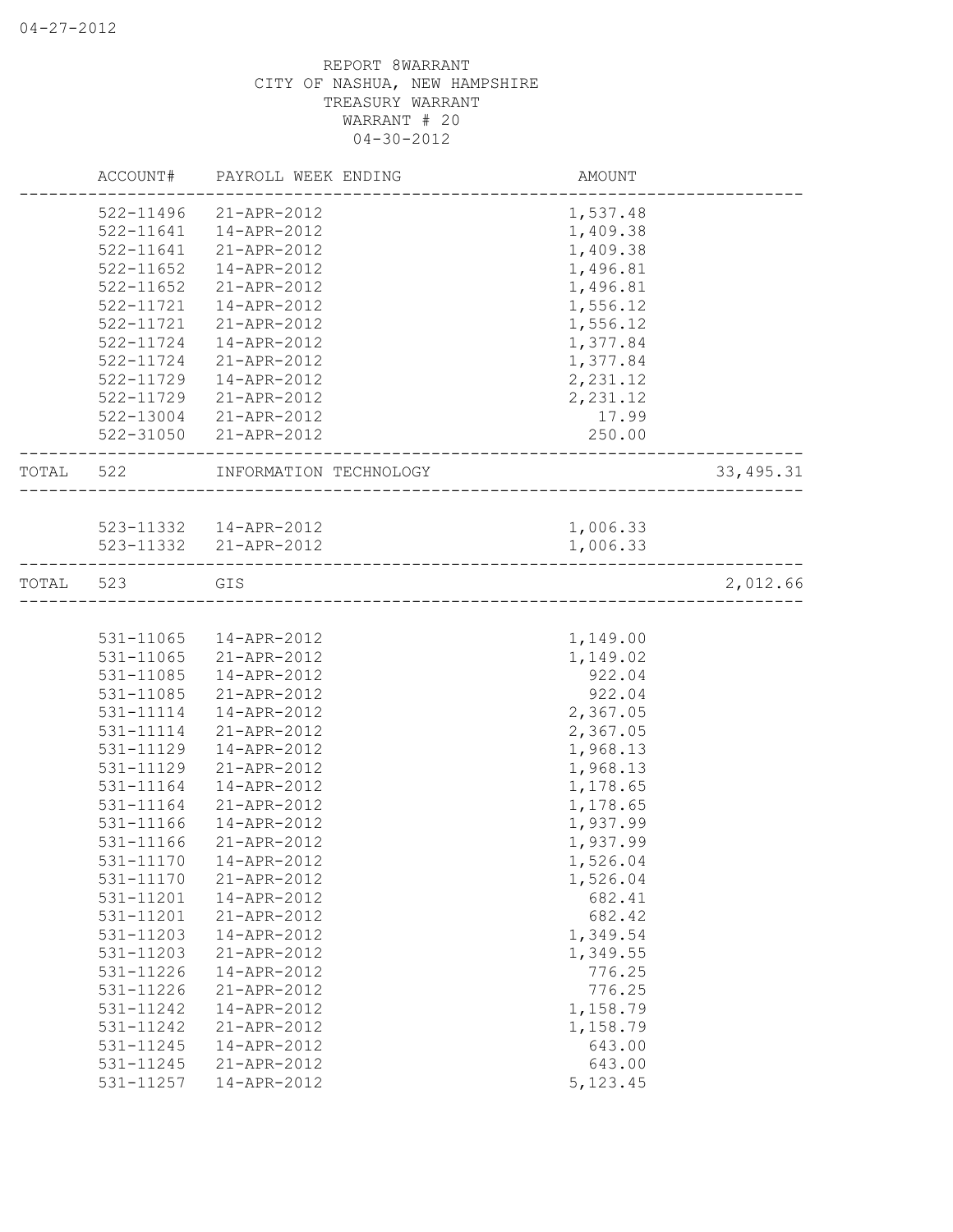|           | ACCOUNT# PAYROLL WEEK ENDING | AMOUNT      |  |
|-----------|------------------------------|-------------|--|
|           | 531-11257 21-APR-2012        | 5, 123.45   |  |
| 531-11287 | 14-APR-2012                  | 846.15      |  |
| 531-11287 | 21-APR-2012                  | 846.15      |  |
| 531-11398 | 14-APR-2012                  | 646.25      |  |
| 531-11398 | 21-APR-2012                  | 646.25      |  |
| 531-11474 | 14-APR-2012                  | 740.38      |  |
| 531-11474 | 21-APR-2012                  | 740.39      |  |
| 531-11477 | 14-APR-2012                  | 735.61      |  |
| 531-11477 | 21-APR-2012                  | 735.61      |  |
| 531-11487 | 14-APR-2012                  | 1,400.35    |  |
| 531-11487 | 21-APR-2012                  | 1,400.35    |  |
| 531-11495 | 14-APR-2012                  | 1,037.27    |  |
| 531-11495 | 21-APR-2012                  | 1,037.27    |  |
| 531-11498 | 14-APR-2012                  | 882.56      |  |
| 531-11498 | 21-APR-2012                  | 882.56      |  |
| 531-11516 | 14-APR-2012                  | 884.57      |  |
| 531-11516 | 21-APR-2012                  | 884.57      |  |
| 531-11534 | 14-APR-2012                  | 1,496.61    |  |
| 531-11534 | 21-APR-2012                  | 1,496.62    |  |
| 531-11535 | 14-APR-2012                  | 13,447.83   |  |
| 531-11535 | 21-APR-2012                  | 13,447.78   |  |
| 531-11537 | 14-APR-2012                  | 14,485.32   |  |
| 531-11537 | 21-APR-2012                  | 14,485.35   |  |
| 531-11538 | 14-APR-2012                  | 922.03      |  |
| 531-11538 | 21-APR-2012                  | 922.04      |  |
| 531-11539 | 14-APR-2012                  | 1,587.09    |  |
| 531-11539 | 21-APR-2012                  | 1,587.08    |  |
| 531-11544 | 14-APR-2012                  | 4,289.96    |  |
| 531-11544 | 21-APR-2012                  | 4,289.96    |  |
| 531-11549 | 14-APR-2012                  | 6,444.20    |  |
| 531-11549 | 21-APR-2012                  | 6,444.20    |  |
| 531-11550 | 14-APR-2012                  | 1,924.30    |  |
| 531-11550 | 21-APR-2012                  | 1,924.30    |  |
| 531-11552 | 14-APR-2012                  | 12,388.16   |  |
| 531-11552 | 21-APR-2012                  | 9,325.80    |  |
| 531-11555 | 14-APR-2012                  | 43,105.00   |  |
| 531-11555 | 21-APR-2012                  | 46,651.52   |  |
| 531-11558 | 14-APR-2012                  | 71,177.50   |  |
| 531-11558 | 21-APR-2012                  | 71,177.50   |  |
| 531-11561 | 14-APR-2012                  | 11,851.41   |  |
| 531-11561 | 21-APR-2012                  | 11,851.41   |  |
| 531-11567 | 14-APR-2012                  | 34, 187. 11 |  |
| 531-11567 | 21-APR-2012                  | 34, 187. 11 |  |
| 531-11569 | 14-APR-2012                  | 1,214.02    |  |
| 531-11569 | 21-APR-2012                  | 1,214.02    |  |
| 531-11618 | 14-APR-2012                  | 2,713.46    |  |
| 531-11618 | 21-APR-2012                  | 2,713.46    |  |
| 531-11622 | 14-APR-2012                  | 3,062.09    |  |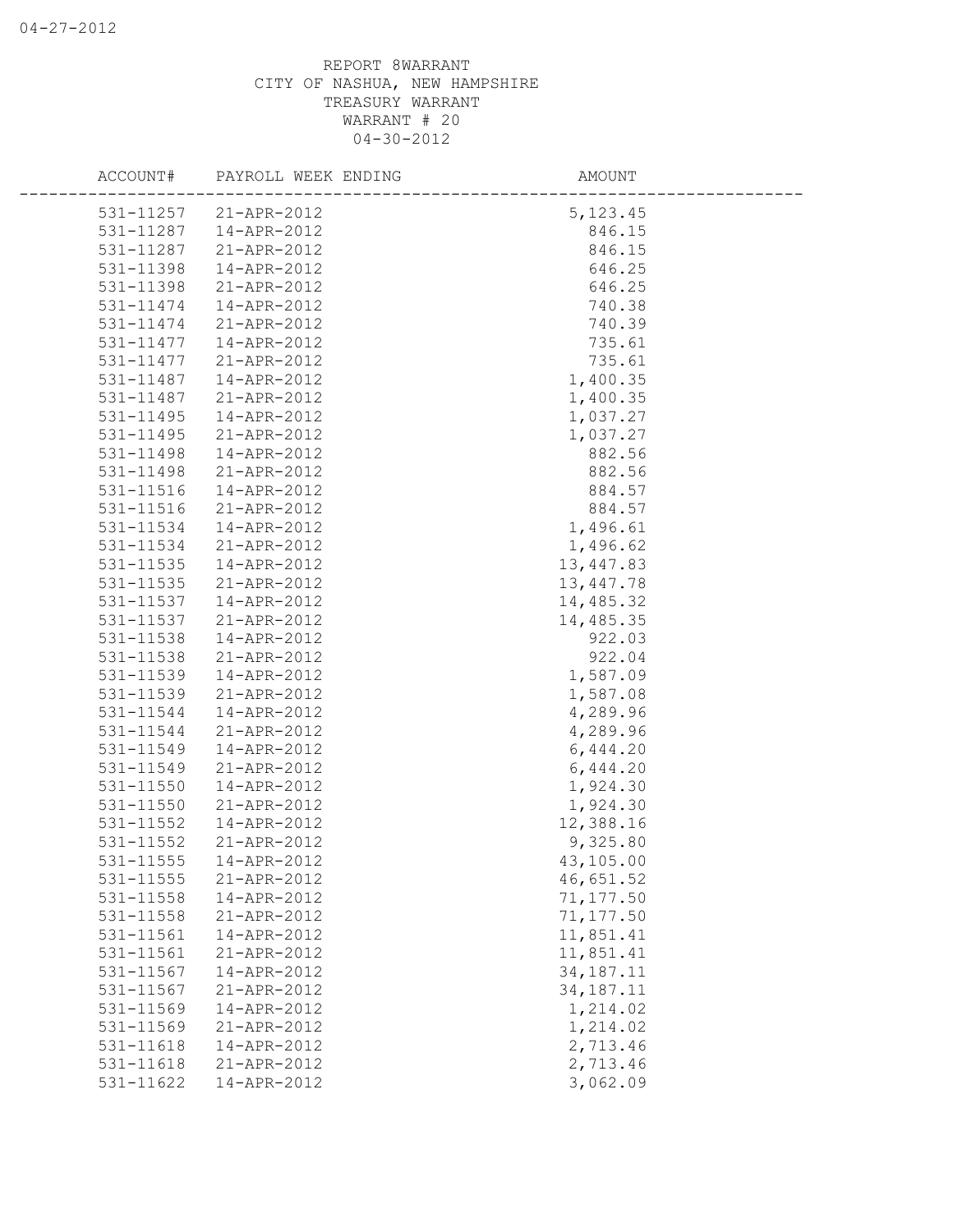|       | ACCOUNT#  | PAYROLL WEEK ENDING   | AMOUNT     |            |
|-------|-----------|-----------------------|------------|------------|
|       |           | 531-11622 21-APR-2012 | 3,062.11   |            |
|       | 531-11664 | 14-APR-2012           | 1, 171. 17 |            |
|       | 531-11664 | 21-APR-2012           | 1,171.16   |            |
|       | 531-11665 | 14-APR-2012           | 863.25     |            |
|       | 531-11665 | 21-APR-2012           | 863.25     |            |
|       | 531-11719 | 14-APR-2012           | 949.27     |            |
|       | 531-11719 | 21-APR-2012           | 949.27     |            |
|       | 531-11732 | 14-APR-2012           | 6,034.25   |            |
|       | 531-11732 | 21-APR-2012           | 6,034.25   |            |
|       | 531-12020 | 14-APR-2012           | 984.99     |            |
|       | 531-12020 | 21-APR-2012           | 984.99     |            |
|       | 531-12042 | 14-APR-2012           | 736.36     |            |
|       | 531-12042 | 21-APR-2012           | 1,513.50   |            |
|       | 531-12066 | 14-APR-2012           | 666.41     |            |
|       | 531-12066 | 21-APR-2012           | 666.41     |            |
|       | 531-12068 | 14-APR-2012           | 725.99     |            |
|       | 531-12068 | 21-APR-2012           | 725.99     |            |
|       | 531-12071 | 14-APR-2012           | 266.52     |            |
|       | 531-12071 | 21-APR-2012           | 266.52     |            |
|       | 531-12119 | 14-APR-2012           | 1,158.52   |            |
|       | 531-12119 | 21-APR-2012           | 1,158.52   |            |
|       | 531-13004 | 14-APR-2012           | 1,050.87   |            |
|       | 531-13004 | 21-APR-2012           | 2,782.19   |            |
|       | 531-13040 | 14-APR-2012           | 4,065.05   |            |
|       | 531-13040 | 21-APR-2012           | 4,355.06   |            |
|       | 531-13044 | 14-APR-2012           | 1,214.74   |            |
|       | 531-13044 | 21-APR-2012           | 2,702.57   |            |
|       | 531-13047 | 14-APR-2012           | 6,614.53   |            |
|       | 531-13047 | 21-APR-2012           | 12,449.97  |            |
|       | 531-13048 | 14-APR-2012           | 4,000.72   |            |
|       | 531-13048 | 21-APR-2012           | 3,394.22   |            |
|       | 531-17002 | 14-APR-2012           | 200.00     |            |
|       | 531-17003 | 14-APR-2012           | 2,100.00   |            |
|       | 531-17004 | 14-APR-2012           | 2,250.00   |            |
|       | 531-17004 | 21-APR-2012           | 4,450.00   |            |
|       | 531-31050 | 21-APR-2012           | 134.00     |            |
| TOTAL | 531       | POLICE DEPARTMENT     |            | 584,641.87 |
|       |           |                       |            |            |
|       | 532-11024 | 14-APR-2012           | 2,120.50   |            |
|       | 532-11024 | 21-APR-2012           | 2,120.50   |            |
|       | 532-11036 | 14-APR-2012           | 1,929.25   |            |
|       | 532-11036 | 21-APR-2012           | 1,929.25   |            |
|       | 532-11063 | 14-APR-2012           | 1,377.02   |            |
|       | 532-11063 | 21-APR-2012           | 1,405.64   |            |
|       | 532-11066 | 14-APR-2012           | 1,363.38   |            |
|       | 532-11066 | 21-APR-2012           | 1,363.38   |            |
|       |           |                       |            |            |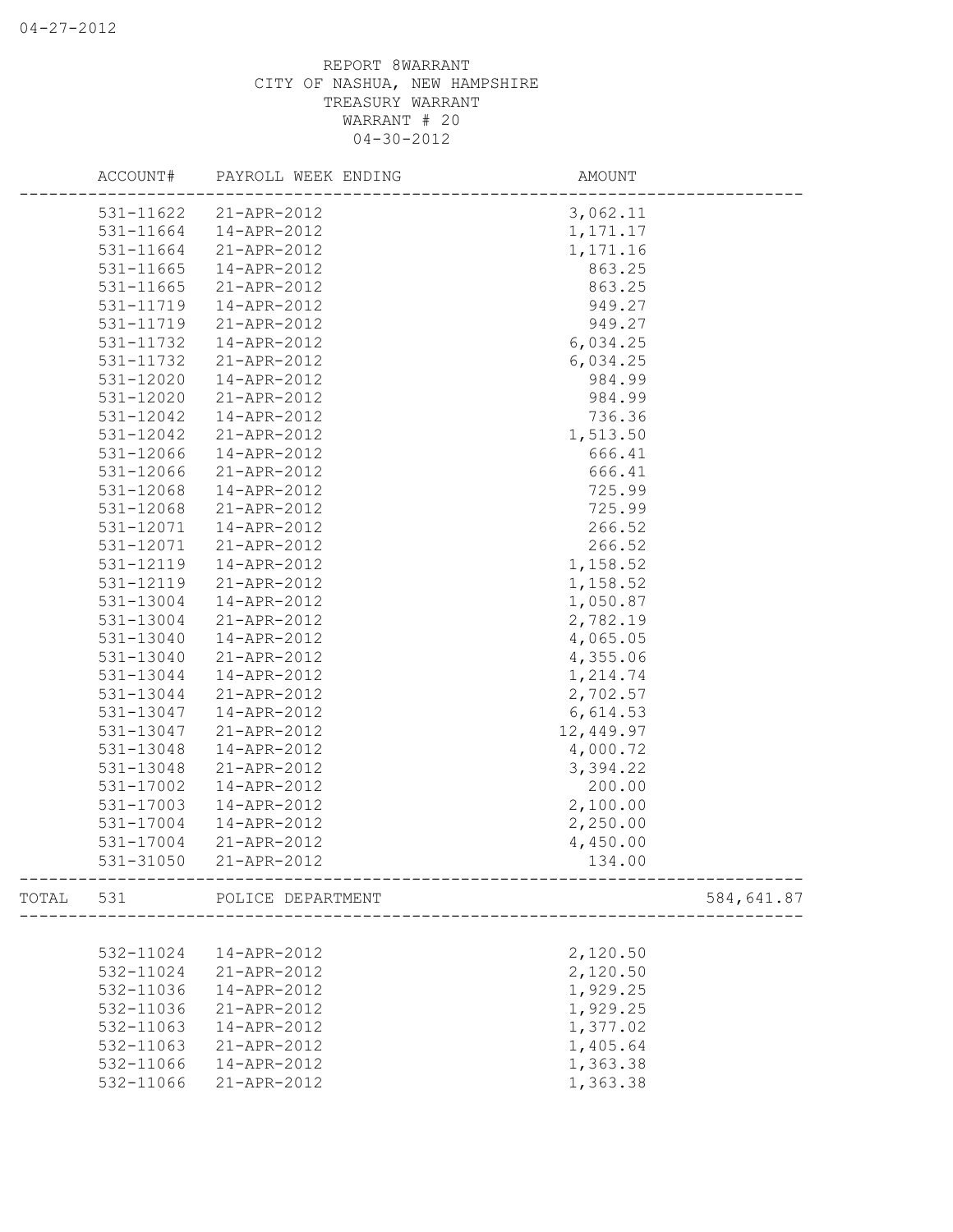| ACCOUNT#  | PAYROLL WEEK ENDING | AMOUNT     |  |
|-----------|---------------------|------------|--|
| 532-11069 | 14-APR-2012         | 2,740.40   |  |
| 532-11069 | 21-APR-2012         | 2,740.40   |  |
| 532-11111 | 14-APR-2012         | 2,240.77   |  |
| 532-11111 | 21-APR-2012         | 2,240.77   |  |
| 532-11207 | 14-APR-2012         | 6,793.69   |  |
| 532-11207 | 21-APR-2012         | 6,793.69   |  |
| 532-11281 | 14-APR-2012         | 1,005.79   |  |
| 532-11281 | 21-APR-2012         | 1,005.79   |  |
| 532-11285 | 14-APR-2012         | 8,414.52   |  |
| 532-11285 | 21-APR-2012         | 8,414.52   |  |
| 532-11291 | 14-APR-2012         | 7,980.32   |  |
| 532-11291 | 21-APR-2012         | 6,980.11   |  |
| 532-11298 | 21-APR-2012         | 1,104.55   |  |
| 532-11300 | 14-APR-2012         | 36,804.66  |  |
| 532-11300 | 21-APR-2012         | 37,751.20  |  |
| 532-11303 | 14-APR-2012         | 1,252.31   |  |
| 532-11303 | 21-APR-2012         | 1,252.32   |  |
| 532-11309 | 14-APR-2012         | 98, 937.84 |  |
| 532-11309 | 21-APR-2012         | 123,972.03 |  |
| 532-11660 | 14-APR-2012         | 1,535.86   |  |
| 532-11660 | 21-APR-2012         | 1,535.88   |  |
| 532-11663 | 14-APR-2012         | 1,535.88   |  |
| 532-11663 | 21-APR-2012         | 1,535.86   |  |
| 532-11666 | 14-APR-2012         | 1,535.86   |  |
| 532-11666 | 21-APR-2012         | 1,535.86   |  |
| 532-11668 | 14-APR-2012         | 1,551.21   |  |
| 532-11668 | 21-APR-2012         | 1,551.21   |  |
| 532-12070 | 14-APR-2012         | 27, 124.40 |  |
| 532-12070 | 21-APR-2012         | 34, 163.54 |  |
| 532-13003 | 14-APR-2012         | 108.05     |  |
| 532-13003 | 21-APR-2012         | 168.89     |  |
| 532-13004 | 14-APR-2012         | 102.27     |  |
| 532-13004 | 21-APR-2012         | 1,201.62   |  |
| 532-13018 | 14-APR-2012         | 2,219.57   |  |
| 532-13018 | 21-APR-2012         | 2,583.42   |  |
| 532-13024 | 14-APR-2012         | 209.12     |  |
| 532-13050 | 14-APR-2012         | 17,859.98  |  |
| 532-13050 | 21-APR-2012         | 12,371.20  |  |
| 532-19231 | 14-APR-2012         | 1,177.14   |  |
| 532-19231 | 21-APR-2012         | 1,177.14   |  |
| 532-19232 | 14-APR-2012         | 1,897.46   |  |
| 532-19232 | 21-APR-2012         | 1,899.45   |  |
| 532-19233 | 14-APR-2012         | 2,987.28   |  |
| 532-19233 | 21-APR-2012         | 2,989.27   |  |
| 532-19234 | 14-APR-2012         | 1,849.34   |  |
| 532-19234 | 21-APR-2012         | 1,849.34   |  |
| 532-31050 | 21-APR-2012         | 101.00     |  |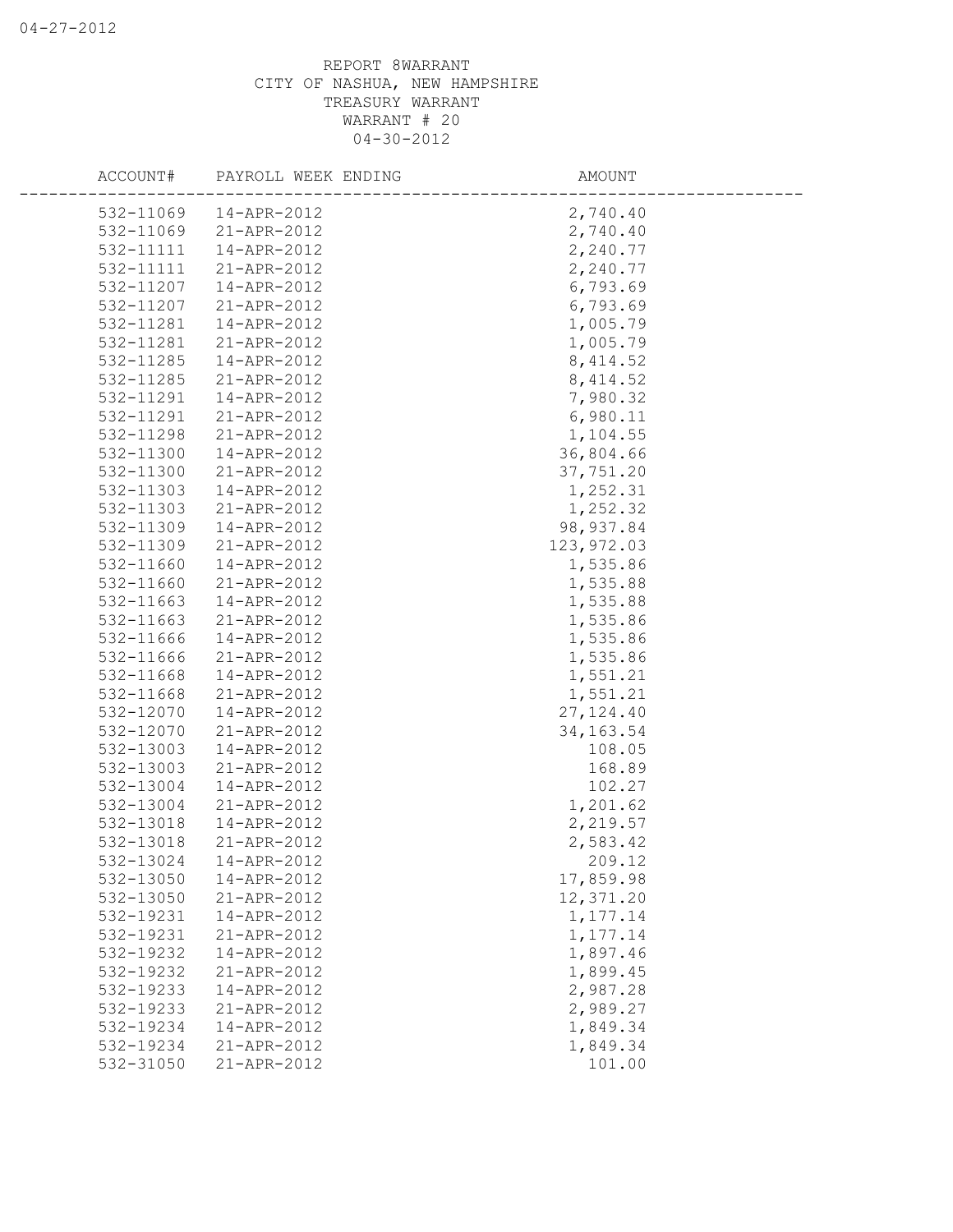| TOTAL 532 FIRE DEPARTMENT<br>_____________________<br>1,384.62<br>535-11436  14-APR-2012<br>535-11436<br>21-APR-2012<br>1,384.62<br>96.15<br>535-11980<br>14-APR-2012<br>96.15<br>535-11980 21-APR-2012<br>535-31050 21-APR-2012<br>100.00<br>TOTAL<br>535<br>EMERGENCY MANAGEMENT<br>___________________<br>536-11200  14-APR-2012<br>1,449.60<br>536-11200 21-APR-2012<br>1,449.60<br>536-12137  14-APR-2012<br>1,230.12<br>1,230.12<br>536-12137 21-APR-2012<br>536-31050 21-APR-2012<br>50.00<br>TOTAL<br>536<br>CITYWIDE COMMUNICATIONS<br>-------------------<br>541-11024  14-APR-2012<br>396.53<br>541-11024 21-APR-2012<br>396.53<br>541-11240  14-APR-2012<br>1,558.90<br>541-11240 21-APR-2012<br>1,558.90<br>541-11346  14-APR-2012<br>437.48<br>541-11346 21-APR-2012<br>437.48<br>541-31050 21-APR-2012<br>50.00<br>TOTAL<br>COMMUNITY SERVICES DIVISION<br>541<br>542-11024  14-APR-2012<br>660.88<br>542-11024 21-APR-2012<br>660.88<br>542-11426<br>14-APR-2012<br>1,286.72<br>542-11426<br>21-APR-2012<br>1,286.71<br>542-11484<br>14-APR-2012<br>44.80<br>156.80<br>542-11484<br>21-APR-2012<br>542-11584<br>3,853.59<br>14-APR-2012<br>542-11584<br>3,853.60<br>21-APR-2012<br>542-12044<br>212.10<br>14-APR-2012<br>542-12044<br>90.90<br>21-APR-2012<br>542-31050<br>21-APR-2012<br>50.00 | ACCOUNT# | PAYROLL WEEK ENDING | <b>AMOUNT</b> |            |
|-----------------------------------------------------------------------------------------------------------------------------------------------------------------------------------------------------------------------------------------------------------------------------------------------------------------------------------------------------------------------------------------------------------------------------------------------------------------------------------------------------------------------------------------------------------------------------------------------------------------------------------------------------------------------------------------------------------------------------------------------------------------------------------------------------------------------------------------------------------------------------------------------------------------------------------------------------------------------------------------------------------------------------------------------------------------------------------------------------------------------------------------------------------------------------------------------------------------------------------------------------------------------------------------------------------------|----------|---------------------|---------------|------------|
|                                                                                                                                                                                                                                                                                                                                                                                                                                                                                                                                                                                                                                                                                                                                                                                                                                                                                                                                                                                                                                                                                                                                                                                                                                                                                                                 |          |                     |               | 498,391.70 |
|                                                                                                                                                                                                                                                                                                                                                                                                                                                                                                                                                                                                                                                                                                                                                                                                                                                                                                                                                                                                                                                                                                                                                                                                                                                                                                                 |          |                     |               |            |
|                                                                                                                                                                                                                                                                                                                                                                                                                                                                                                                                                                                                                                                                                                                                                                                                                                                                                                                                                                                                                                                                                                                                                                                                                                                                                                                 |          |                     |               |            |
|                                                                                                                                                                                                                                                                                                                                                                                                                                                                                                                                                                                                                                                                                                                                                                                                                                                                                                                                                                                                                                                                                                                                                                                                                                                                                                                 |          |                     |               |            |
|                                                                                                                                                                                                                                                                                                                                                                                                                                                                                                                                                                                                                                                                                                                                                                                                                                                                                                                                                                                                                                                                                                                                                                                                                                                                                                                 |          |                     |               |            |
|                                                                                                                                                                                                                                                                                                                                                                                                                                                                                                                                                                                                                                                                                                                                                                                                                                                                                                                                                                                                                                                                                                                                                                                                                                                                                                                 |          |                     |               |            |
|                                                                                                                                                                                                                                                                                                                                                                                                                                                                                                                                                                                                                                                                                                                                                                                                                                                                                                                                                                                                                                                                                                                                                                                                                                                                                                                 |          |                     |               | 3,061.54   |
|                                                                                                                                                                                                                                                                                                                                                                                                                                                                                                                                                                                                                                                                                                                                                                                                                                                                                                                                                                                                                                                                                                                                                                                                                                                                                                                 |          |                     |               |            |
|                                                                                                                                                                                                                                                                                                                                                                                                                                                                                                                                                                                                                                                                                                                                                                                                                                                                                                                                                                                                                                                                                                                                                                                                                                                                                                                 |          |                     |               |            |
|                                                                                                                                                                                                                                                                                                                                                                                                                                                                                                                                                                                                                                                                                                                                                                                                                                                                                                                                                                                                                                                                                                                                                                                                                                                                                                                 |          |                     |               |            |
|                                                                                                                                                                                                                                                                                                                                                                                                                                                                                                                                                                                                                                                                                                                                                                                                                                                                                                                                                                                                                                                                                                                                                                                                                                                                                                                 |          |                     |               |            |
|                                                                                                                                                                                                                                                                                                                                                                                                                                                                                                                                                                                                                                                                                                                                                                                                                                                                                                                                                                                                                                                                                                                                                                                                                                                                                                                 |          |                     |               |            |
|                                                                                                                                                                                                                                                                                                                                                                                                                                                                                                                                                                                                                                                                                                                                                                                                                                                                                                                                                                                                                                                                                                                                                                                                                                                                                                                 |          |                     |               |            |
|                                                                                                                                                                                                                                                                                                                                                                                                                                                                                                                                                                                                                                                                                                                                                                                                                                                                                                                                                                                                                                                                                                                                                                                                                                                                                                                 |          |                     |               | 5,409.44   |
|                                                                                                                                                                                                                                                                                                                                                                                                                                                                                                                                                                                                                                                                                                                                                                                                                                                                                                                                                                                                                                                                                                                                                                                                                                                                                                                 |          |                     |               |            |
|                                                                                                                                                                                                                                                                                                                                                                                                                                                                                                                                                                                                                                                                                                                                                                                                                                                                                                                                                                                                                                                                                                                                                                                                                                                                                                                 |          |                     |               |            |
|                                                                                                                                                                                                                                                                                                                                                                                                                                                                                                                                                                                                                                                                                                                                                                                                                                                                                                                                                                                                                                                                                                                                                                                                                                                                                                                 |          |                     |               |            |
|                                                                                                                                                                                                                                                                                                                                                                                                                                                                                                                                                                                                                                                                                                                                                                                                                                                                                                                                                                                                                                                                                                                                                                                                                                                                                                                 |          |                     |               |            |
|                                                                                                                                                                                                                                                                                                                                                                                                                                                                                                                                                                                                                                                                                                                                                                                                                                                                                                                                                                                                                                                                                                                                                                                                                                                                                                                 |          |                     |               |            |
|                                                                                                                                                                                                                                                                                                                                                                                                                                                                                                                                                                                                                                                                                                                                                                                                                                                                                                                                                                                                                                                                                                                                                                                                                                                                                                                 |          |                     |               |            |
|                                                                                                                                                                                                                                                                                                                                                                                                                                                                                                                                                                                                                                                                                                                                                                                                                                                                                                                                                                                                                                                                                                                                                                                                                                                                                                                 |          |                     |               |            |
|                                                                                                                                                                                                                                                                                                                                                                                                                                                                                                                                                                                                                                                                                                                                                                                                                                                                                                                                                                                                                                                                                                                                                                                                                                                                                                                 |          |                     |               |            |
|                                                                                                                                                                                                                                                                                                                                                                                                                                                                                                                                                                                                                                                                                                                                                                                                                                                                                                                                                                                                                                                                                                                                                                                                                                                                                                                 |          |                     |               | 4,835.82   |
|                                                                                                                                                                                                                                                                                                                                                                                                                                                                                                                                                                                                                                                                                                                                                                                                                                                                                                                                                                                                                                                                                                                                                                                                                                                                                                                 |          |                     |               |            |
|                                                                                                                                                                                                                                                                                                                                                                                                                                                                                                                                                                                                                                                                                                                                                                                                                                                                                                                                                                                                                                                                                                                                                                                                                                                                                                                 |          |                     |               |            |
|                                                                                                                                                                                                                                                                                                                                                                                                                                                                                                                                                                                                                                                                                                                                                                                                                                                                                                                                                                                                                                                                                                                                                                                                                                                                                                                 |          |                     |               |            |
|                                                                                                                                                                                                                                                                                                                                                                                                                                                                                                                                                                                                                                                                                                                                                                                                                                                                                                                                                                                                                                                                                                                                                                                                                                                                                                                 |          |                     |               |            |
|                                                                                                                                                                                                                                                                                                                                                                                                                                                                                                                                                                                                                                                                                                                                                                                                                                                                                                                                                                                                                                                                                                                                                                                                                                                                                                                 |          |                     |               |            |
|                                                                                                                                                                                                                                                                                                                                                                                                                                                                                                                                                                                                                                                                                                                                                                                                                                                                                                                                                                                                                                                                                                                                                                                                                                                                                                                 |          |                     |               |            |
|                                                                                                                                                                                                                                                                                                                                                                                                                                                                                                                                                                                                                                                                                                                                                                                                                                                                                                                                                                                                                                                                                                                                                                                                                                                                                                                 |          |                     |               |            |
|                                                                                                                                                                                                                                                                                                                                                                                                                                                                                                                                                                                                                                                                                                                                                                                                                                                                                                                                                                                                                                                                                                                                                                                                                                                                                                                 |          |                     |               |            |
|                                                                                                                                                                                                                                                                                                                                                                                                                                                                                                                                                                                                                                                                                                                                                                                                                                                                                                                                                                                                                                                                                                                                                                                                                                                                                                                 |          |                     |               |            |
|                                                                                                                                                                                                                                                                                                                                                                                                                                                                                                                                                                                                                                                                                                                                                                                                                                                                                                                                                                                                                                                                                                                                                                                                                                                                                                                 |          |                     |               |            |
|                                                                                                                                                                                                                                                                                                                                                                                                                                                                                                                                                                                                                                                                                                                                                                                                                                                                                                                                                                                                                                                                                                                                                                                                                                                                                                                 |          |                     |               |            |
|                                                                                                                                                                                                                                                                                                                                                                                                                                                                                                                                                                                                                                                                                                                                                                                                                                                                                                                                                                                                                                                                                                                                                                                                                                                                                                                 |          |                     |               |            |
| TOTAL<br>542<br>COMMUNITY HEALTH<br>__________________                                                                                                                                                                                                                                                                                                                                                                                                                                                                                                                                                                                                                                                                                                                                                                                                                                                                                                                                                                                                                                                                                                                                                                                                                                                          |          |                     |               | 12,156.98  |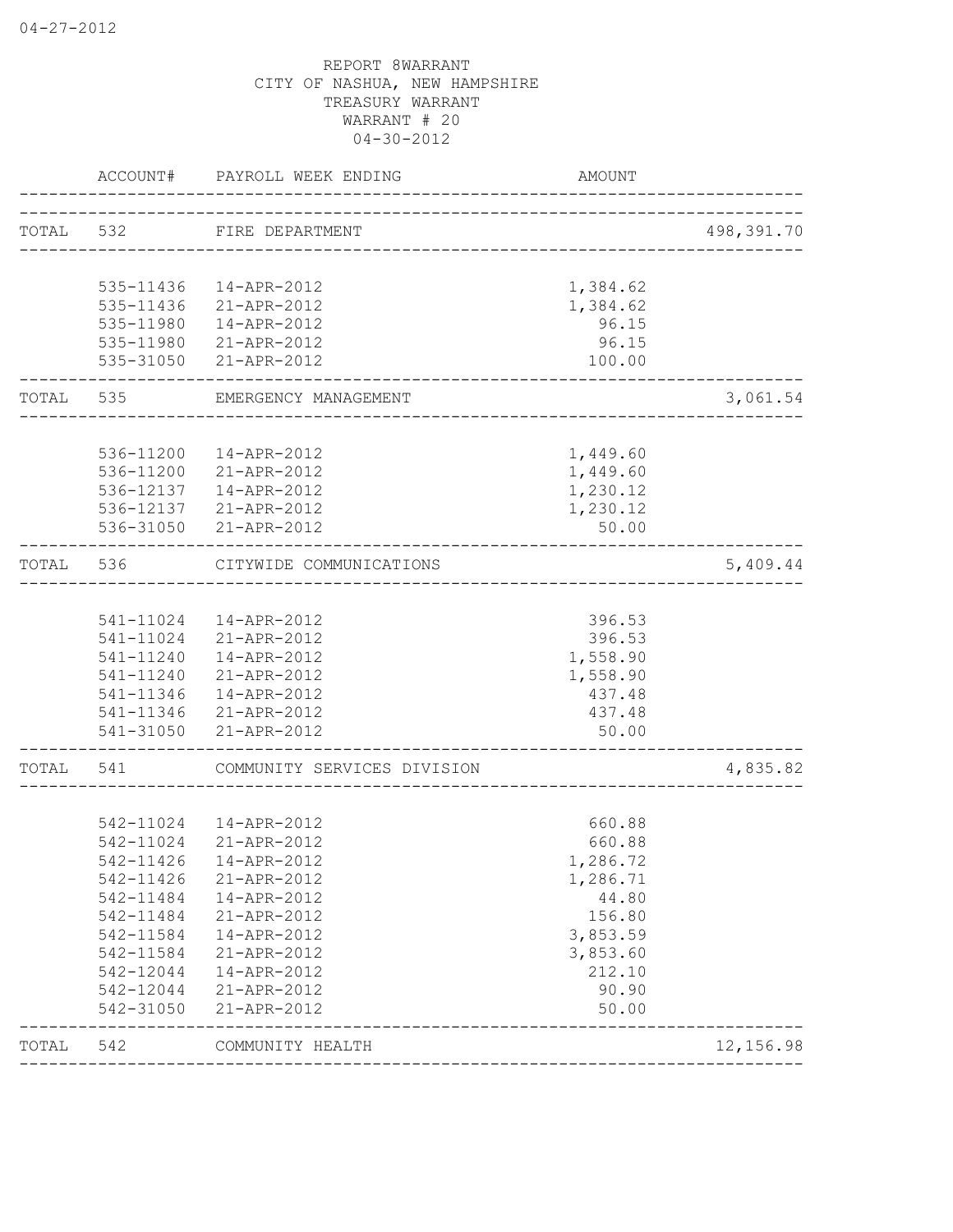|           |           | ACCOUNT# PAYROLL WEEK ENDING | AMOUNT                               |           |
|-----------|-----------|------------------------------|--------------------------------------|-----------|
|           | 543-11380 | 14-APR-2012                  | 993.15                               |           |
|           | 543-11380 | 21-APR-2012                  | 993.15                               |           |
|           | 543-11438 | 14-APR-2012                  | 1,331.51                             |           |
|           | 543-11438 | 21-APR-2012                  | 1,331.51                             |           |
|           | 543-11602 | 14-APR-2012                  | 914.39                               |           |
|           | 543-11602 | 21-APR-2012                  | 914.39                               |           |
|           | 543-11604 | 14-APR-2012                  | 790.75                               |           |
|           | 543-11604 | 21-APR-2012                  | 790.75                               |           |
|           | 543-11605 | 14-APR-2012                  | 990.06                               |           |
|           | 543-11605 | 21-APR-2012                  | 990.06                               |           |
|           |           | 543-31050 21-APR-2012        | 67.00                                |           |
| TOTAL 543 |           | ENVIRONMENTAL HEALTH DEPT.   | ____________________________________ | 10,106.72 |
|           |           |                              |                                      |           |
|           |           | 544-11008  14-APR-2012       | 770.29                               |           |
|           |           | 544-11008 21-APR-2012        | 770.29                               |           |
|           | 544-11099 | 14-APR-2012                  | 2,171.98                             |           |
|           | 544-11099 | 21-APR-2012                  | 2,171.96                             |           |
|           | 544-11112 | 14-APR-2012                  | 881.65                               |           |
|           | 544-11112 | 21-APR-2012                  | 881.65                               |           |
|           |           | 544-11367  14-APR-2012       | 862.73                               |           |
|           |           | 544-11367 21-APR-2012        | 862.73                               |           |
|           |           | 544-11777   14-APR-2012      | 1,334.81                             |           |
|           |           | 544-11777 21-APR-2012        | 1,334.81                             |           |
|           |           | 544-31050 21-APR-2012        | 50.00                                |           |
| TOTAL     | 544       | WELFARE ADMINISTRATION       |                                      | 12,092.90 |
|           |           |                              |                                      |           |
|           | 551-11024 | 14-APR-2012                  | 639.71                               |           |
|           | 551-11024 | 21-APR-2012                  | 639.71                               |           |
|           | 551-11057 | 14-APR-2012                  | 920.69                               |           |
|           | 551-11057 | 21-APR-2012                  | 920.70                               |           |
|           | 551-11094 | 14-APR-2012                  | 313.79                               |           |
|           | 551-11094 | 21-APR-2012                  | 313.79                               |           |
|           | 551-11097 | 14-APR-2012                  | 1,101.98                             |           |
|           | 551-11097 | 21-APR-2012                  | 1,101.98                             |           |
|           | 551-11211 | 14-APR-2012                  | 635.27                               |           |
|           | 551-11211 | 21-APR-2012                  | 635.27                               |           |
|           | 551-11249 | 14-APR-2012                  | 1,359.29                             |           |
|           | 551-11249 | 21-APR-2012                  | 1,359.29                             |           |
|           | 551-11268 | 14-APR-2012                  | 650.13                               |           |
|           | 551-11268 | 21-APR-2012                  | 650.13                               |           |
|           | 551-11273 | 14-APR-2012                  | 1,735.80                             |           |
|           | 551-11273 | 21-APR-2012                  | 1,735.80                             |           |
|           | 551-11435 | 14-APR-2012                  | 941.42                               |           |
|           | 551-11435 | 21-APR-2012                  | 941.42                               |           |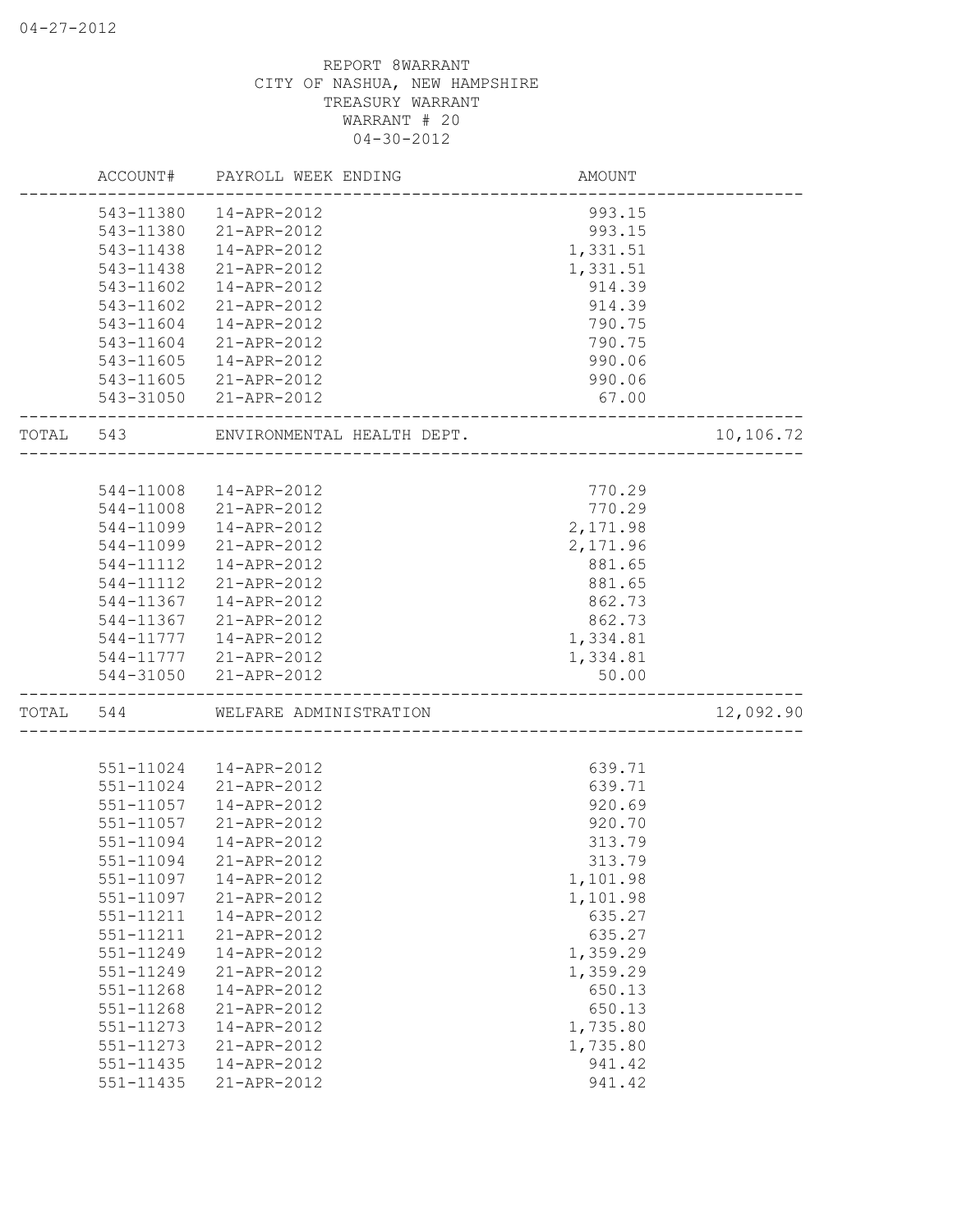|           | ACCOUNT# PAYROLL WEEK ENDING   | AMOUNT    |            |
|-----------|--------------------------------|-----------|------------|
| 551-11462 | 14-APR-2012                    | 1,059.21  |            |
| 551-11462 | 21-APR-2012                    | 1,059.21  |            |
| 551-11620 | 14-APR-2012                    | 1,190.53  |            |
| 551-11620 | 21-APR-2012                    | 1,190.53  |            |
| 551-11638 | 14-APR-2012                    | 1,218.11  |            |
| 551-11638 | 21-APR-2012                    | 1,218.12  |            |
| 551-13004 | 14-APR-2012                    | 123.97    |            |
| 551-13004 | 21-APR-2012                    | 116.08    |            |
| 551-31050 | 21-APR-2012                    | 134.00    |            |
| 551-91010 | 21-APR-2012                    | 1,290.00  |            |
| TOTAL 551 | PUBLIC WORKS DIV & ENGINEERING |           | 25, 195.93 |
|           |                                |           |            |
|           | 552-11024  14-APR-2012         | 706.27    |            |
|           | 552-11024 21-APR-2012          | 706.26    |            |
| 552-11077 | 14-APR-2012                    | 1,338.14  |            |
| 552-11077 | 21-APR-2012                    | 1,338.13  |            |
| 552-11087 | 14-APR-2012                    | 863.64    |            |
| 552-11087 | 21-APR-2012                    | 840.40    |            |
| 552-11143 | 14-APR-2012                    | 878.01    |            |
| 552-11143 | 21-APR-2012                    | 878.00    |            |
| 552-11324 | 14-APR-2012                    | 3, 177.63 |            |
| 552-11324 | 21-APR-2012                    | 4,236.84  |            |
| 552-11339 | 14-APR-2012                    | 3,497.68  |            |
| 552-11339 | 21-APR-2012                    | 2,744.48  |            |
| 552-11342 | 14-APR-2012                    | 790.80    |            |
| 552-11342 | 21-APR-2012                    | 790.80    |            |
| 552-11343 | 14-APR-2012                    | 1,643.54  |            |
| 552-11343 | 21-APR-2012                    | 2,332.05  |            |
| 552-11407 | 14-APR-2012                    | 5,469.60  |            |
| 552-11407 | 21-APR-2012                    | 5,469.60  |            |
| 552-11492 | 14-APR-2012                    | 836.40    |            |
| 552-11492 | 21-APR-2012                    | 836.40    |            |
| 552-11562 | 14-APR-2012                    | 441.55    |            |
| 552-11562 | 21-APR-2012                    | 420.52    |            |
| 552-11580 | 14-APR-2012                    | 1,019.76  |            |
| 552-11580 | 21-APR-2012                    | 1,019.76  |            |
| 552-11672 | 14-APR-2012                    | 1,575.29  |            |
| 552-11672 | 21-APR-2012                    | 1,575.29  |            |
| 552-11750 | 14-APR-2012                    | 814.48    |            |
| 552-11750 | 21-APR-2012                    | 820.88    |            |
| 552-12156 | 14-APR-2012                    | 362.50    |            |
| 552-12156 | 21-APR-2012                    | 380.00    |            |
| 552-13004 | 14-APR-2012                    | 1,196.70  |            |
| 552-13004 | 21-APR-2012                    | 3,831.48  |            |
| 552-17002 | 14-APR-2012                    | 500.00    |            |
| 552-31050 | 21-APR-2012                    | 67.00     |            |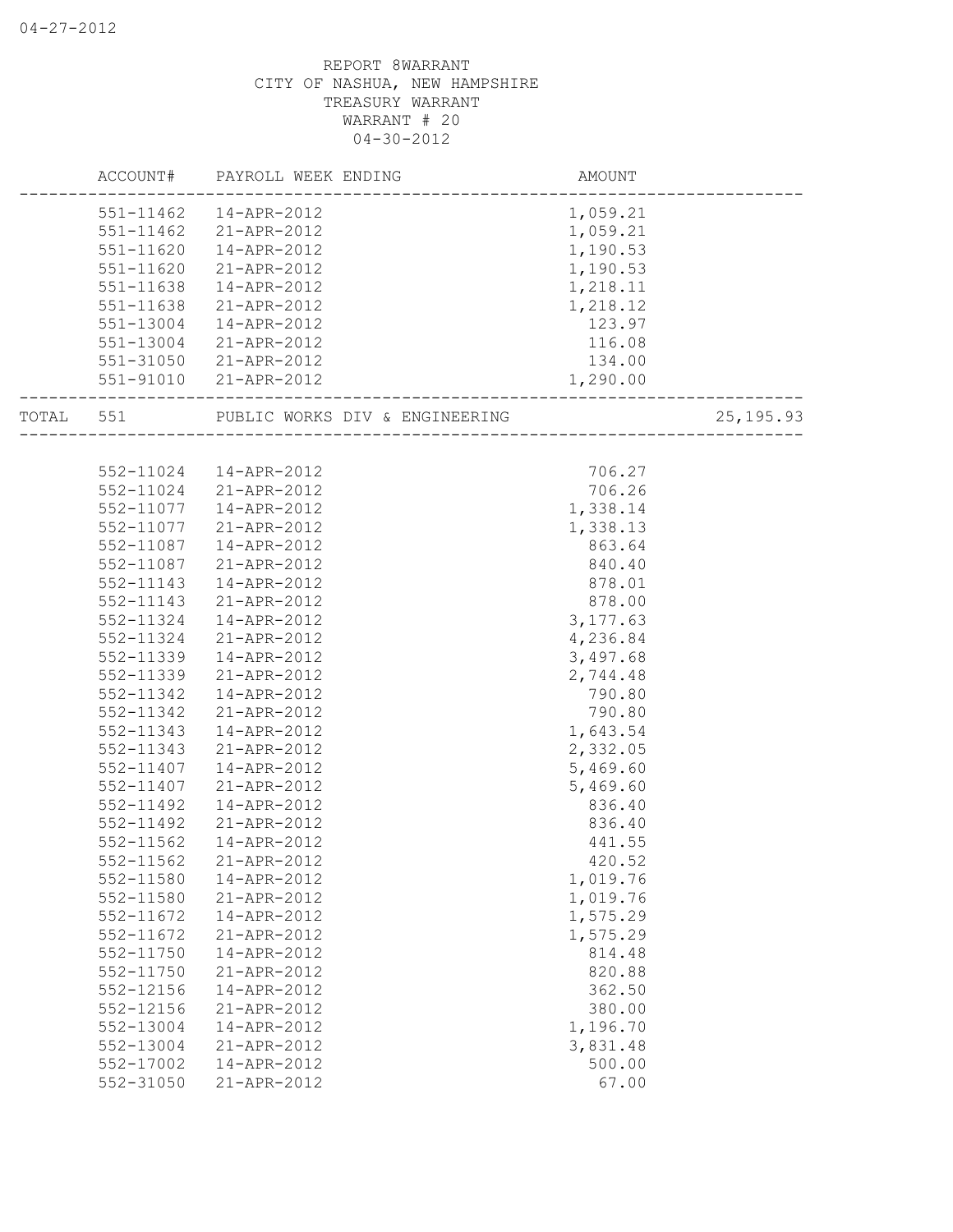|       | ACCOUNT#  | PAYROLL WEEK ENDING            | AMOUNT                    |            |
|-------|-----------|--------------------------------|---------------------------|------------|
|       |           | TOTAL 552 PARKS AND RECREATION |                           | 53,399.88  |
|       |           |                                | _________________________ |            |
|       | 553-11024 | 14-APR-2012                    | 336.29                    |            |
|       | 553-11024 | 21-APR-2012                    | 344.49                    |            |
|       | 553-11078 | 14-APR-2012                    | 1,374.43                  |            |
|       | 553-11078 | 21-APR-2012                    | 1,374.43                  |            |
|       | 553-11098 | 14-APR-2012                    | 1,038.42                  |            |
|       | 553-11098 | 21-APR-2012                    | 1,038.42                  |            |
|       | 553-11192 | 14-APR-2012                    | 977.05                    |            |
|       | 553-11192 | 21-APR-2012                    | 977.05                    |            |
|       | 553-11279 | 14-APR-2012                    | 7,162.57                  |            |
|       | 553-11279 | 21-APR-2012                    | 7,127.93                  |            |
|       | 553-11327 | 14-APR-2012                    | 4,236.83                  |            |
|       | 553-11327 | 21-APR-2012                    | 4,236.84                  |            |
|       | 553-11336 | 14-APR-2012                    | 1,059.21                  |            |
|       | 553-11336 | 21-APR-2012                    | 1,059.21                  |            |
|       | 553-11375 | 14-APR-2012                    | 753.20                    |            |
|       | 553-11375 | 21-APR-2012                    | 774.00                    |            |
|       | 553-11465 | 14-APR-2012                    | 2,174.64                  |            |
|       | 553-11465 | 21-APR-2012                    | 2,509.20                  |            |
|       |           | 14-APR-2012                    | 2,891.60                  |            |
|       | 553-11474 |                                |                           |            |
|       | 553-11474 | 21-APR-2012                    | 2,891.60                  |            |
|       | 553-11475 | 14-APR-2012                    | 2,931.60                  |            |
|       | 553-11475 | 21-APR-2012                    | 2,931.60                  |            |
|       | 553-11477 | 14-APR-2012                    | 1,756.00                  |            |
|       | 553-11477 | 21-APR-2012                    | 1,756.00                  |            |
|       | 553-11478 | 14-APR-2012                    |                           |            |
|       | 553-11478 | 21-APR-2012                    | 178.00                    |            |
|       | 553-11648 | 14-APR-2012                    | 860.56                    |            |
|       | 553-11648 | 21-APR-2012                    | 860.56                    |            |
|       | 553-11678 | 14-APR-2012                    | 1,622.11                  |            |
|       | 553-11678 | 21-APR-2012                    | 1,622.11                  |            |
|       | 553-11759 | 14-APR-2012                    | 13,818.64                 |            |
|       | 553-11759 | 21-APR-2012                    | 13,606.96                 |            |
|       | 553-11771 | 14-APR-2012                    | 1,901.60                  |            |
|       | 553-11771 | 21-APR-2012                    | 1,901.60                  |            |
|       | 553-13004 | 14-APR-2012                    | 538.64                    |            |
|       | 553-13004 | 21-APR-2012                    | 686.74                    |            |
|       | 553-31050 | 21-APR-2012                    | 17.00                     |            |
| TOTAL | 553       | STREET DEPARTMENT              |                           | 91, 327.13 |
|       |           |                                |                           |            |
|       | 555-11024 | 14-APR-2012                    | 336.30                    |            |
|       | 555-11024 | 21-APR-2012                    | 344.49                    |            |
|       | 555-11461 | 14-APR-2012                    | 1,446.40                  |            |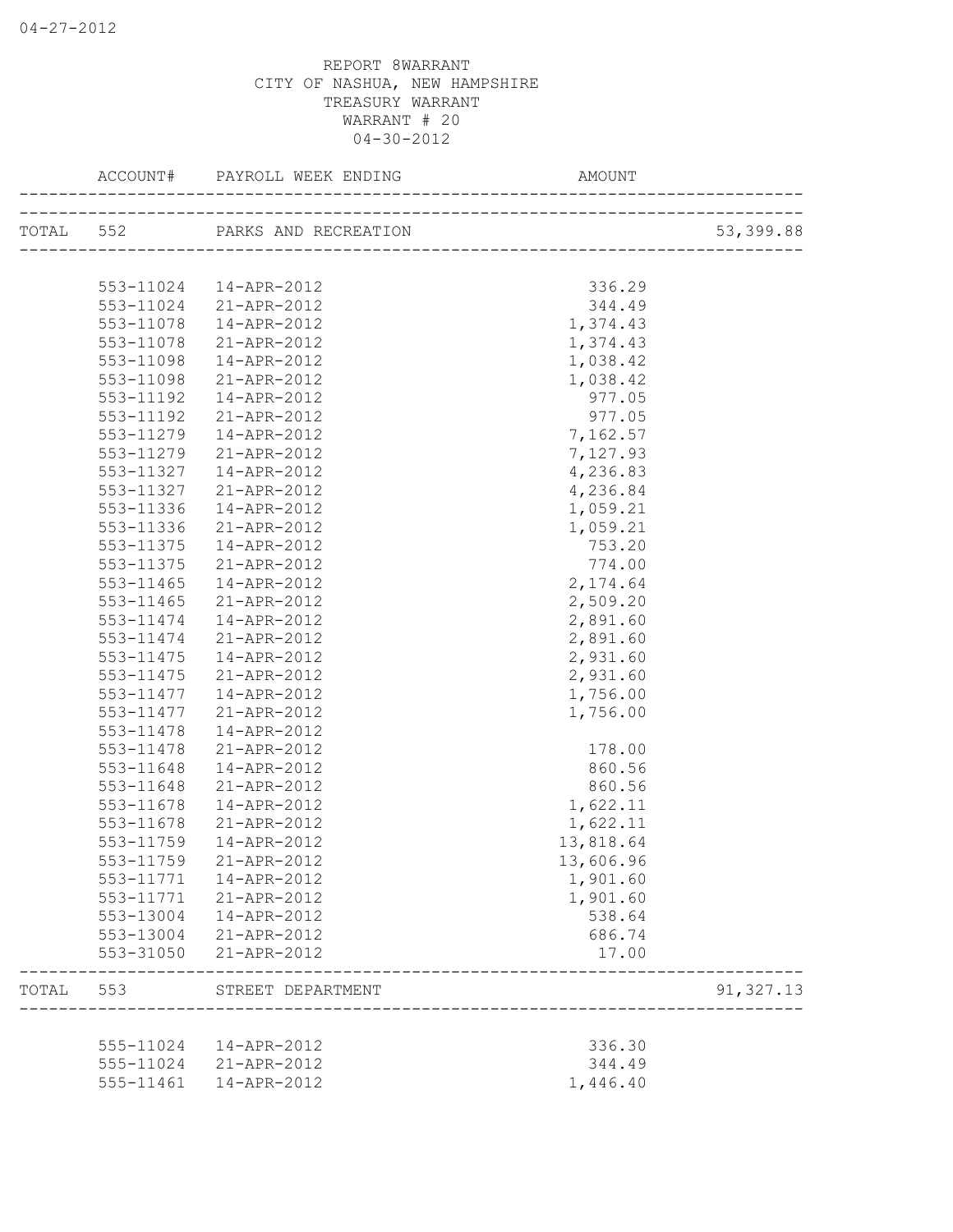|           | ACCOUNT#  | PAYROLL WEEK ENDING    | AMOUNT   |           |
|-----------|-----------|------------------------|----------|-----------|
|           | 555-11461 | 21-APR-2012            | 1,446.40 |           |
|           | 555-11505 | 14-APR-2012            | 1,255.87 |           |
|           | 555-11505 | 21-APR-2012            | 1,255.87 |           |
|           | 555-11639 | 14-APR-2012            | 1,672.80 |           |
|           | 555-11639 | 21-APR-2012            | 1,672.80 |           |
|           | 555-11738 | 14-APR-2012            | 2,000.00 |           |
|           | 555-11738 | 21-APR-2012            | 2,000.00 |           |
|           | 555-11745 | 14-APR-2012            | 831.60   |           |
|           | 555-11745 | 21-APR-2012            | 831.60   |           |
|           | 555-12154 | 14-APR-2012            | 66.00    |           |
|           |           | 555-13004 21-APR-2012  | 377.26   |           |
|           |           | 555-13068  14-APR-2012 | 263.15   |           |
|           |           | 555-13068 21-APR-2012  | 263.37   |           |
| TOTAL     | 555       | TRAFFIC DEPARTMENT     |          | 16,063.91 |
|           |           |                        |          |           |
|           |           | 557-11024  14-APR-2012 | 639.71   |           |
|           |           | 557-11024 21-APR-2012  | 639.71   |           |
|           |           | 557-11161  14-APR-2012 | 1,268.16 |           |
|           |           | 557-11161 21-APR-2012  | 1,268.16 |           |
|           |           | 557-11751  14-APR-2012 | 72.86    |           |
|           |           | 557-11751 21-APR-2012  | 72.86    |           |
|           |           | 557-13004 21-APR-2012  | 213.99   |           |
|           |           | 557-31050 21-APR-2012  | 51.00    |           |
| TOTAL 557 |           | PARKING LOTS           |          | 4,226.45  |
|           |           | 560-12153 21-APR-2012  | 632.31   |           |
| TOTAL     | 560       | PINE WOOD CEMETERY     |          | 632.31    |
|           |           |                        |          |           |
|           |           | 561-11345  14-APR-2012 | 1,247.10 |           |
|           | 561-11345 | 21-APR-2012            | 1,247.10 |           |
|           | 561-11651 | 14-APR-2012            | 890.19   |           |
|           | 561-11651 | 21-APR-2012            | 890.19   |           |
|           | 561-11658 | 14-APR-2012            | 1,080.99 |           |
|           | 561-11658 | 21-APR-2012            | 1,080.99 |           |
|           | 561-13004 | 14-APR-2012            | 93.62    |           |
|           | 561-91010 | 21-APR-2012            | 100.00   |           |
| TOTAL     | 561       | EDGEWOOD CEMETERY      |          | 6,630.18  |
|           |           |                        |          |           |
|           | 563-11345 | 14-APR-2012            | 1,199.46 |           |
|           | 563-11345 | 21-APR-2012            | 772.16   |           |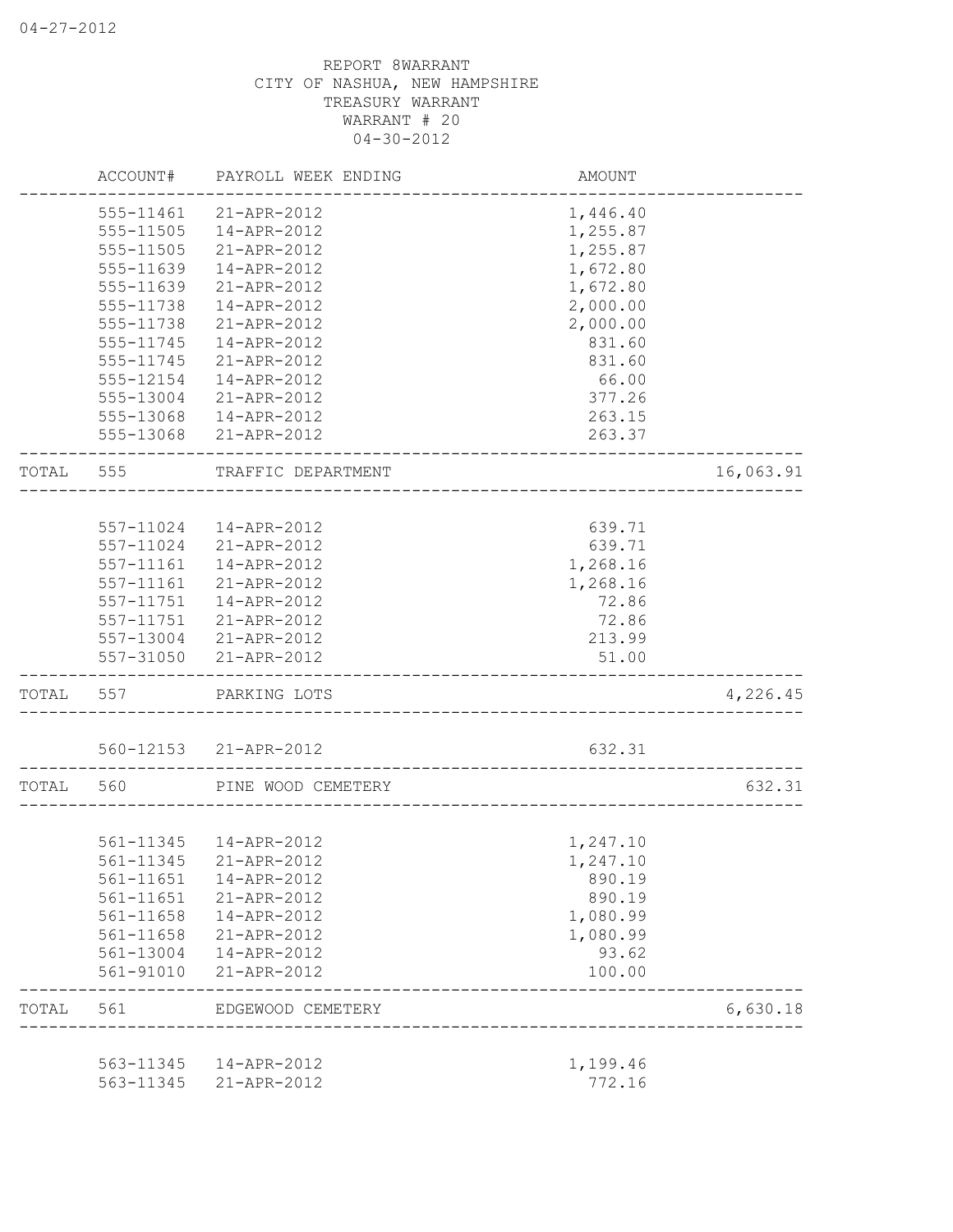|       | ACCOUNT#<br>PAYROLL WEEK ENDING |                                                 | <b>AMOUNT</b>                     |           |  |
|-------|---------------------------------|-------------------------------------------------|-----------------------------------|-----------|--|
|       | 563-11651                       | 14-APR-2012                                     | 792.54                            |           |  |
|       | 563-11651                       | 21-APR-2012                                     | 792.54                            |           |  |
|       | 563-12153                       | $14 - APR - 2012$                               | 540.00                            |           |  |
|       | 563-12153                       | 21-APR-2012                                     | 445.00                            |           |  |
|       | 563-13004                       | 14-APR-2012                                     | 29.72                             |           |  |
|       |                                 | 563-13004 21-APR-2012                           | 89.16                             |           |  |
| TOTAL | 563                             | WOODLAWN CEMETERY                               |                                   | 4,660.58  |  |
|       |                                 |                                                 |                                   |           |  |
|       |                                 | 571-11024  14-APR-2012                          | 639.71                            |           |  |
|       |                                 | 571-11024 21-APR-2012                           | 639.71                            |           |  |
|       |                                 | 571-11237  14-APR-2012<br>571-11237 21-APR-2012 | 2,059.24<br>2,059.24              |           |  |
| TOTAL | 571                             | COMMUNITY DEVELOPMENT                           |                                   | 5,397.90  |  |
|       |                                 |                                                 |                                   |           |  |
|       | 572-11024                       | 14-APR-2012                                     | 672.17                            |           |  |
|       | 572-11024                       | 21-APR-2012                                     | 672.17                            |           |  |
|       | 572-11215                       | 14-APR-2012                                     | 3,727.01                          |           |  |
|       | 572-11215                       | 21-APR-2012                                     | 3,727.01                          |           |  |
|       | 572-11238                       | 14-APR-2012                                     | 882.38                            |           |  |
|       | 572-11238                       | 21-APR-2012                                     | 882.39                            |           |  |
|       | $572 - 11450$                   | 14-APR-2012                                     | 1,780.04                          |           |  |
|       | $572 - 11450$                   | 21-APR-2012                                     | 1,780.04                          |           |  |
|       | 572-11522                       | 14-APR-2012                                     | 858.42                            |           |  |
|       | 572-11522                       | 21-APR-2012                                     | 858.42                            |           |  |
|       | 572-11525                       | 14-APR-2012                                     | 1,058.00                          |           |  |
|       | 572-11525                       | 21-APR-2012                                     | 1,058.00                          |           |  |
|       | 572-31050                       | 21-APR-2012                                     | 17.00                             |           |  |
|       | 572-58005                       | 14-APR-2012                                     | 100.00                            |           |  |
|       | 572-58005                       | 21-APR-2012                                     | 300.00                            |           |  |
| TOTAL | 572                             | PLANNING DEPARTMENT                             | --------------------------------- | 18,373.05 |  |
|       |                                 |                                                 |                                   |           |  |
|       | 573-11444                       | 14-APR-2012                                     | 1,715.72                          |           |  |
|       | 573-11444                       | 21-APR-2012                                     | 1,715.72                          |           |  |
|       | 573-11646                       | 14-APR-2012                                     | 370.43                            |           |  |
|       | 573-11646<br>573-31050          | 21-APR-2012<br>21-APR-2012                      | 370.43<br>50.00                   |           |  |
| TOTAL | 573                             | ECONOMIC DEVELOPMENT                            |                                   | 4,222.30  |  |
|       |                                 |                                                 |                                   |           |  |
|       | 575-11032                       | 14-APR-2012                                     | 742.01                            |           |  |
|       | 575-11032                       | 21-APR-2012                                     | 742.01                            |           |  |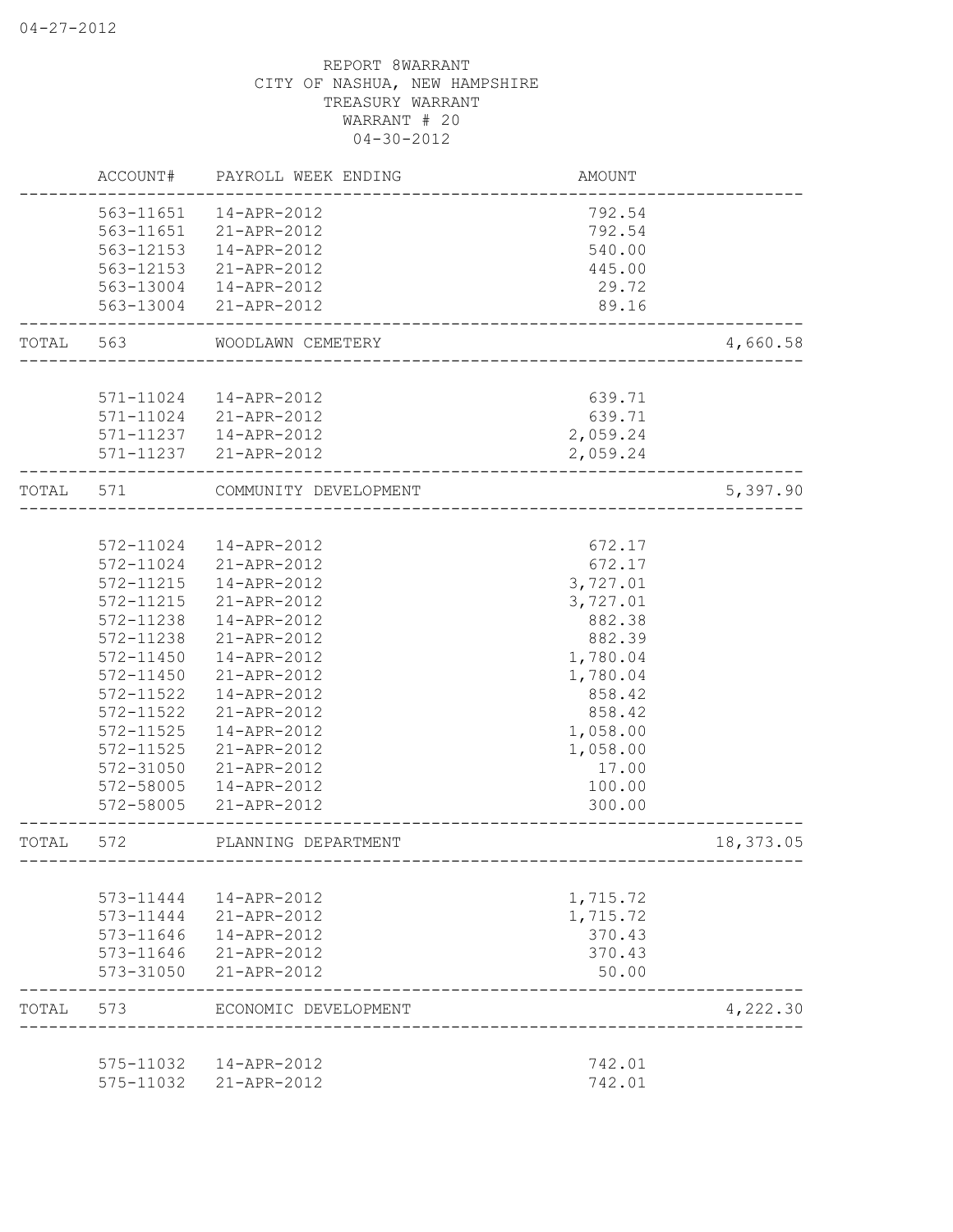|       | ACCOUNT#  | PAYROLL WEEK ENDING | AMOUNT      |           |
|-------|-----------|---------------------|-------------|-----------|
|       | 575-11042 | 14-APR-2012         | 1,478.66    |           |
|       | 575-11042 | 21-APR-2012         | 1,478.66    |           |
|       | 575-11189 | 14-APR-2012         | 1,135.75    |           |
|       | 575-11189 | 21-APR-2012         | 1,135.75    |           |
|       | 575-11246 | 14-APR-2012         | 1,735.56    |           |
|       | 575-11246 | 21-APR-2012         | 1,735.56    |           |
|       | 575-11365 | 14-APR-2012         | 462.30      |           |
|       | 575-11365 | 21-APR-2012         | 462.30      |           |
|       | 575-11387 | 14-APR-2012         | 6,008.31    |           |
|       | 575-11387 | 21-APR-2012         | 6,008.32    |           |
|       | 575-11393 | 14-APR-2012         | 3,696.25    |           |
|       | 575-11393 | 21-APR-2012         | 3,696.26    |           |
|       | 575-11400 | 14-APR-2012         | 8,465.61    |           |
|       | 575-11400 | 21-APR-2012         | 8,465.63    |           |
|       | 575-11401 | 14-APR-2012         | 3,311.89    |           |
|       | 575-11401 | 21-APR-2012         | 3, 311.91   |           |
|       | 575-11403 | 14-APR-2012         | 790.75      |           |
|       | 575-11403 | 21-APR-2012         | 790.75      |           |
|       | 575-11404 | 14-APR-2012         | 803.50      |           |
|       | 575-11404 | 21-APR-2012         | 803.49      |           |
|       | 575-11627 | 14-APR-2012         | 646.72      |           |
|       | 575-11627 | 21-APR-2012         | 646.72      |           |
|       | 575-12090 | 14-APR-2012         | 1,174.57    |           |
|       | 575-12090 | 21-APR-2012         | 1,174.58    |           |
|       | 575-12114 | 14-APR-2012         | 1,436.03    |           |
|       | 575-12114 | 21-APR-2012         | 1,551.73    |           |
|       | 575-13035 | 21-APR-2012         | 1,233.70    |           |
|       | 575-59100 | 14-APR-2012         | 100.00      |           |
| TOTAL | 575       | PUBLIC LIBRARIES    |             | 65,225.28 |
|       |           |                     |             |           |
|       | 576-11059 | 14-APR-2012         | 1,334.82    |           |
|       | 576-11059 | 21-APR-2012         | 1,334.82    |           |
|       | 576-11221 | 14-APR-2012         | 1,092.14    |           |
|       | 576-11221 | 21-APR-2012         | 1,092.14    |           |
|       | 576-11315 | 14-APR-2012         | 698.94      |           |
|       | 576-11315 | 21-APR-2012         | $-1,842.49$ |           |
|       | 576-11361 | 14-APR-2012         | 3, 113.65   |           |
|       | 576-11361 | 21-APR-2012         | 3, 113.65   |           |
|       | 576-11362 | 14-APR-2012         | 1, 114.73   |           |
|       | 576-11362 | 21-APR-2012         | 1, 114.74   |           |
|       | 576-12045 | 14-APR-2012         | 304.26      |           |
|       | 576-12045 | 21-APR-2012         | 308.26      |           |
|       | 576-12134 | 14-APR-2012         | 494.60      |           |
|       | 576-12134 | 21-APR-2012         | 494.60      |           |
|       | 576-12149 | 14-APR-2012         | 399.20      |           |
|       | 576-12149 | 21-APR-2012         | 413.72      |           |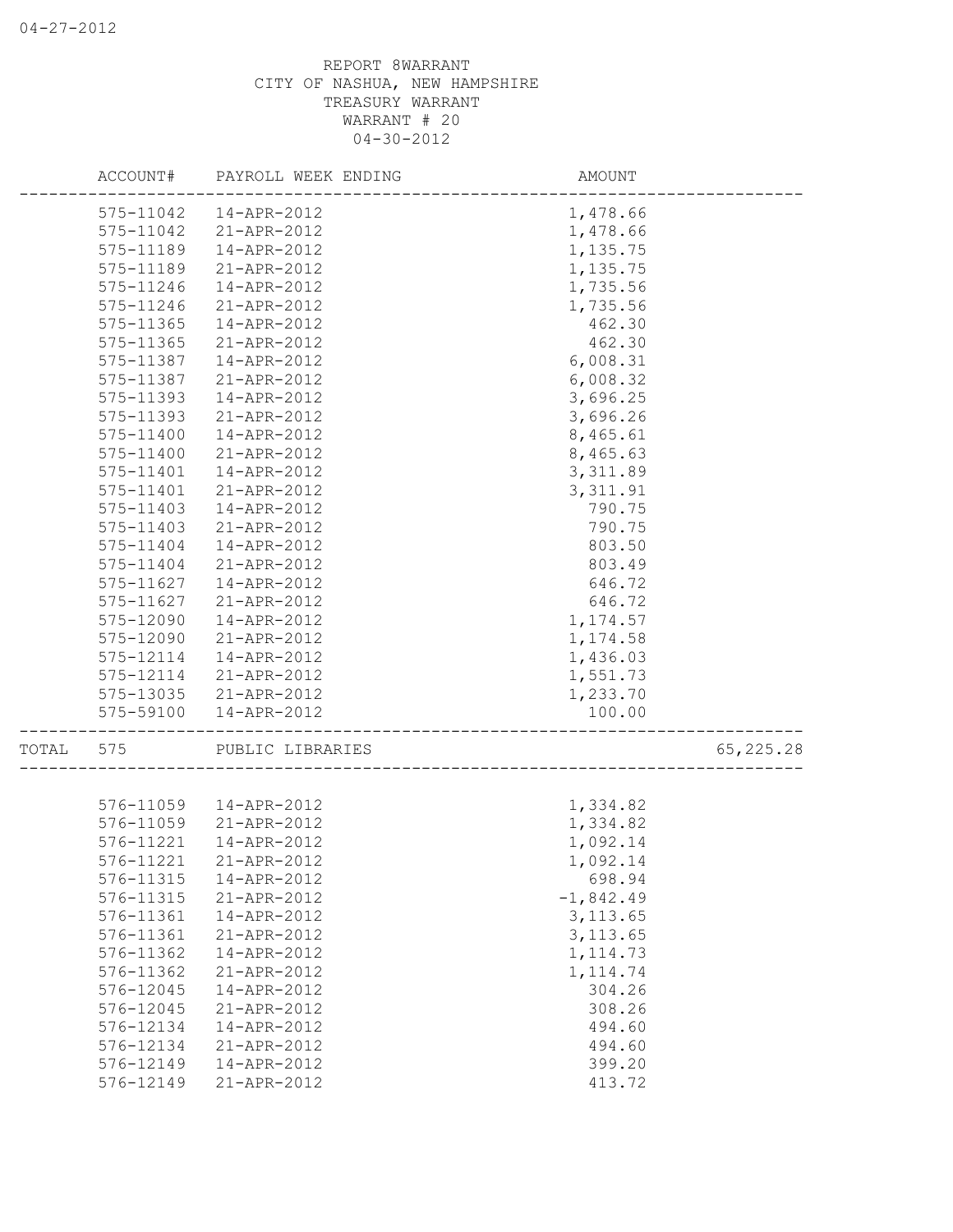|       | ACCOUNT#  | PAYROLL WEEK ENDING           | AMOUNT       |            |
|-------|-----------|-------------------------------|--------------|------------|
|       |           | 576-31050 21-APR-2012         | 17.00        |            |
|       |           | 576-91010 21-APR-2012         | 1,548.00     |            |
|       |           | TOTAL 576 BUILDING DEPARTMENT |              | 16, 146.78 |
|       |           |                               |              |            |
|       | 577-11067 | 14-APR-2012                   | 1,222.78     |            |
|       | 577-11067 | 21-APR-2012                   | 1,222.78     |            |
|       | 577-11183 | 14-APR-2012                   | 1,957.45     |            |
|       | 577-11183 | 21-APR-2012                   | 4,498.89     |            |
|       | 577-91010 | 21-APR-2012                   | 610.00       |            |
| TOTAL | 577       | CODE ENFORCEMENT              |              | 9,511.90   |
|       |           |                               |              |            |
|       | 581-11012 | 21-APR-2012                   | 3,791.85     |            |
|       | 581-11076 | 21-APR-2012                   | 3,907.92     |            |
|       | 581-11162 | 14-APR-2012                   | 54,602.77    |            |
|       | 581-11162 | 21-APR-2012                   | 55, 223.89   |            |
|       | 581-11204 | 14-APR-2012                   | 12,322.20    |            |
|       | 581-11204 | 21-APR-2012                   | 13,839.63    |            |
|       | 581-11347 | 21-APR-2012                   | 2,472.35     |            |
|       | 581-11348 | 21-APR-2012                   | 86,580.70    |            |
|       | 581-11366 | 14-APR-2012                   | 54, 224. 22  |            |
|       | 581-11366 | 21-APR-2012                   | 52,069.60    |            |
|       | 581-11396 | 21-APR-2012                   | 40,563.60    |            |
|       | 581-11402 | 14-APR-2012                   | 3,453.48     |            |
|       | 581-11402 | 21-APR-2012                   | 3,453.47     |            |
|       | 581-11408 | 14-APR-2012                   | 17,436.35    |            |
|       | 581-11408 | 21-APR-2012                   | 17,939.74    |            |
|       | 581-11486 | 21-APR-2012                   | 42,394.37    |            |
|       | 581-11570 | 21-APR-2012                   | 65,045.93    |            |
|       | 581-11572 | 21-APR-2012                   | 56,900.47    |            |
|       | 581-11579 | 21-APR-2012                   | 41, 112.19   |            |
|       | 581-11628 | 14-APR-2012                   | 3,870.46     |            |
|       | 581-11628 | 21-APR-2012                   | 3,452.93     |            |
|       | 581-11675 | 21-APR-2012                   | 5,223.46     |            |
|       | 581-11709 | 21-APR-2012                   | 5,838.12     |            |
|       | 581-11711 | 21-APR-2012                   | 2,946.52     |            |
|       | 581-11726 | 21-APR-2012                   | 1,670,500.18 |            |
|       | 581-11800 | 21-APR-2012                   | 36, 187.98   |            |
|       | 581-11801 | 14-APR-2012                   | 274.50       |            |
|       | 581-11801 | 21-APR-2012                   | 20,538.77    |            |
|       | 581-11802 | 21-APR-2012                   | 12,663.49    |            |
|       | 581-11803 | 14-APR-2012                   | 731.55       |            |
|       | 581-11803 | 21-APR-2012                   | 16,264.27    |            |
|       | 581-11805 | 21-APR-2012                   | 38, 392.70   |            |
|       | 581-11812 | 21-APR-2012                   | 2,693.55     |            |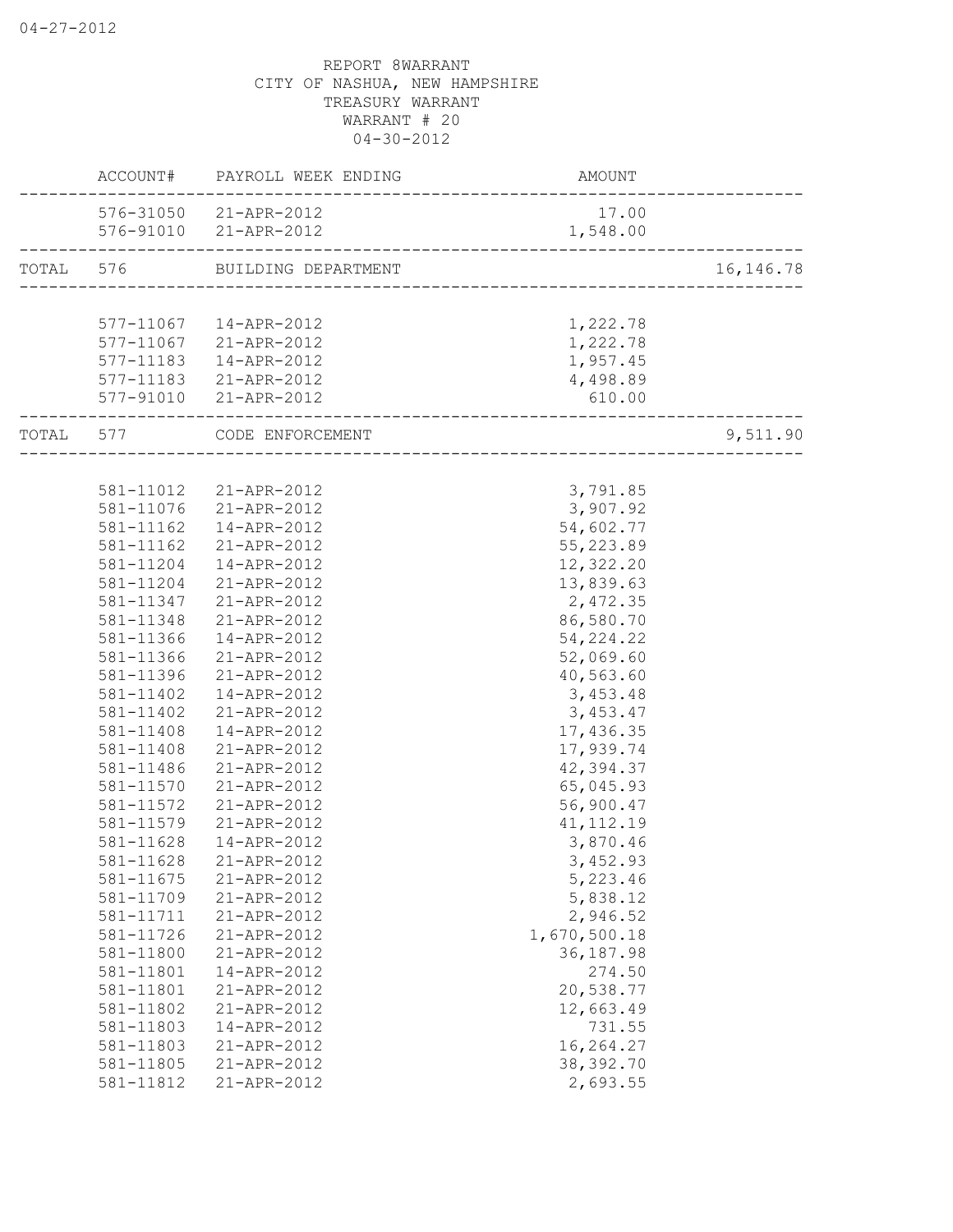| ACCOUNT#               | PAYROLL WEEK ENDING        | AMOUNT               |
|------------------------|----------------------------|----------------------|
| 581-11830              | 21-APR-2012                | 5,853.95             |
| 581-11845              | 14-APR-2012                | 491.89               |
| 581-11845              | 21-APR-2012                | 144.67               |
| 581-11850              | 14-APR-2012                | 1,946.70             |
| 581-11850              | 21-APR-2012                | 1,946.70             |
| 581-11860              | 21-APR-2012                | 8,491.77             |
| 581-12021              | 21-APR-2012                | 2,730.25             |
| 581-12060              | 14-APR-2012                | 3,213.85             |
| 581-12060              | 21-APR-2012                | 3,189.41             |
| 581-12078              | 14-APR-2012                | 900.00               |
| 581-12078              | 21-APR-2012                | 4,312.50             |
| 581-12081              | 21-APR-2012                | 2,463.73             |
| 581-12084              | 14-APR-2012                | 1,900.00             |
| 581-12084              | 21-APR-2012                | 2,300.00             |
| 581-12111              | 14-APR-2012                | 151,982.06           |
| 581-12111              | 21-APR-2012                | 152,594.26           |
| 581-12112              | 14-APR-2012                | 6,906.93             |
| 581-12112              | 21-APR-2012                | 7,083.81             |
| 581-12126              | 14-APR-2012                | 4,412.92             |
| 581-12126              | 21-APR-2012<br>14-APR-2012 | 4,430.84             |
| 581-12135<br>581-12135 | 21-APR-2012                | 6,582.81<br>7,409.31 |
| 581-12136              | 14-APR-2012                | 808.38               |
| 581-12136              | 21-APR-2012                | 701.50               |
| 581-12138              | 14-APR-2012                | 593.01               |
| 581-12138              | 21-APR-2012                | 622.96               |
| 581-12141              | 14-APR-2012                | 100.00               |
| 581-12141              | 21-APR-2012                | 100.00               |
| 581-12153              | 14-APR-2012                | 25.00                |
| 581-12153              | 21-APR-2012                | 32.50                |
| 581-12198              | 21-APR-2012                | 35,804.68            |
| 581-12201              | 14-APR-2012                | 25,908.23            |
| 581-12201              | 21-APR-2012                | 31,632.18            |
| 581-13021              | 14-APR-2012                | 639.09               |
| 581-13021              | 21-APR-2012                | 241.33               |
|                        | 581-13032  14-APR-2012     | 605.90               |
| 581-13032              | 21-APR-2012                | 1,272.89             |
| 581-13120              | 14-APR-2012                | 5,934.37             |
| 581-13120              | 21-APR-2012                | 4,737.75             |
| 581-13133              | 14-APR-2012                | 5,333.79             |
| 581-13133              | 21-APR-2012                | 2,226.84             |
| 581-19000              | 21-APR-2012                | 8,200.90             |
| 581-19210              | 21-APR-2012                | 622.30               |
| 581-19230              | 21-APR-2012                | 500.00               |
| 581-19240              | 21-APR-2012                | 300.30               |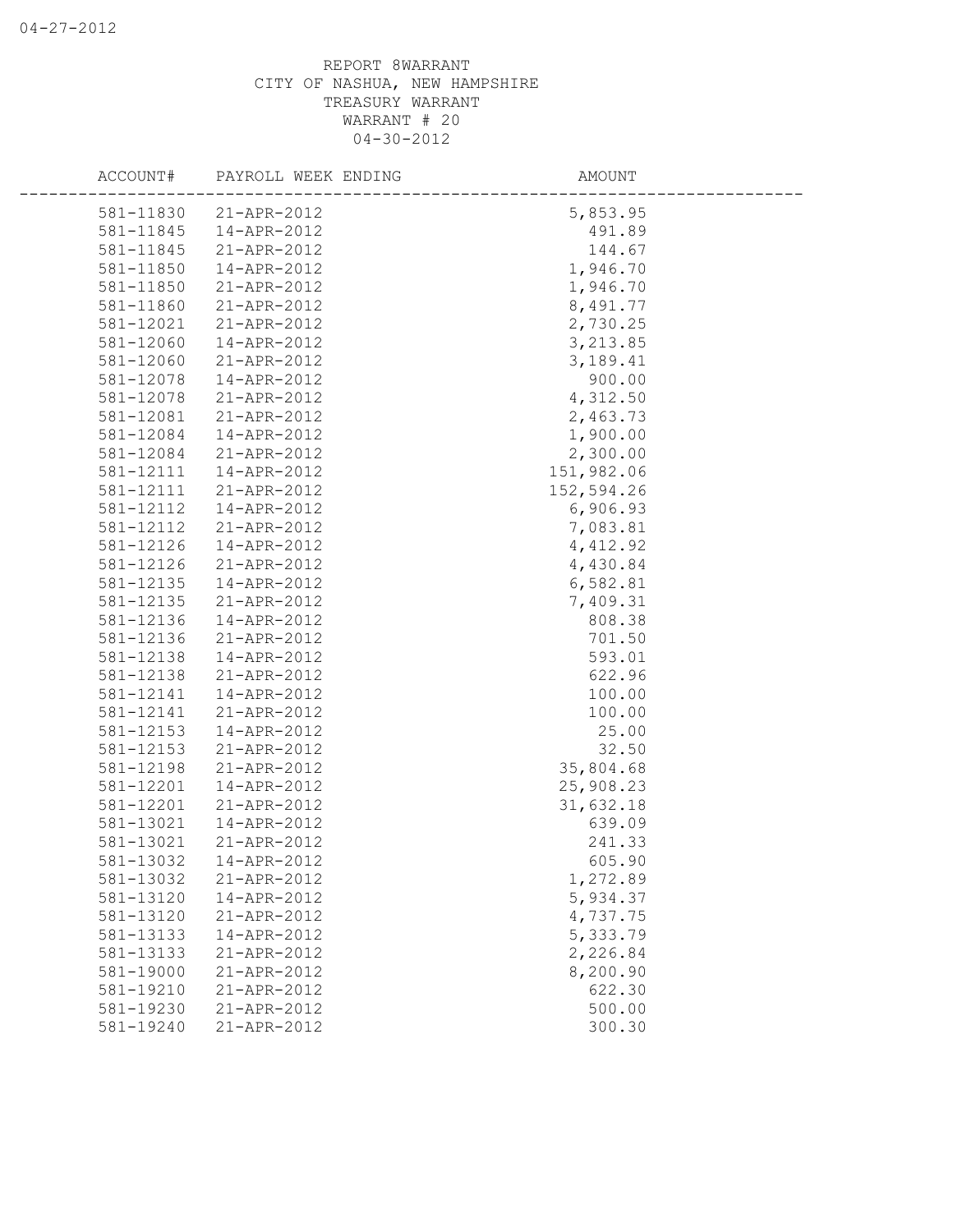|  | ТОТАІ. 581 |  | SCHOOL DEPARTMENT | 2,955,145.47 |
|--|------------|--|-------------------|--------------|
|  |            |  |                   |              |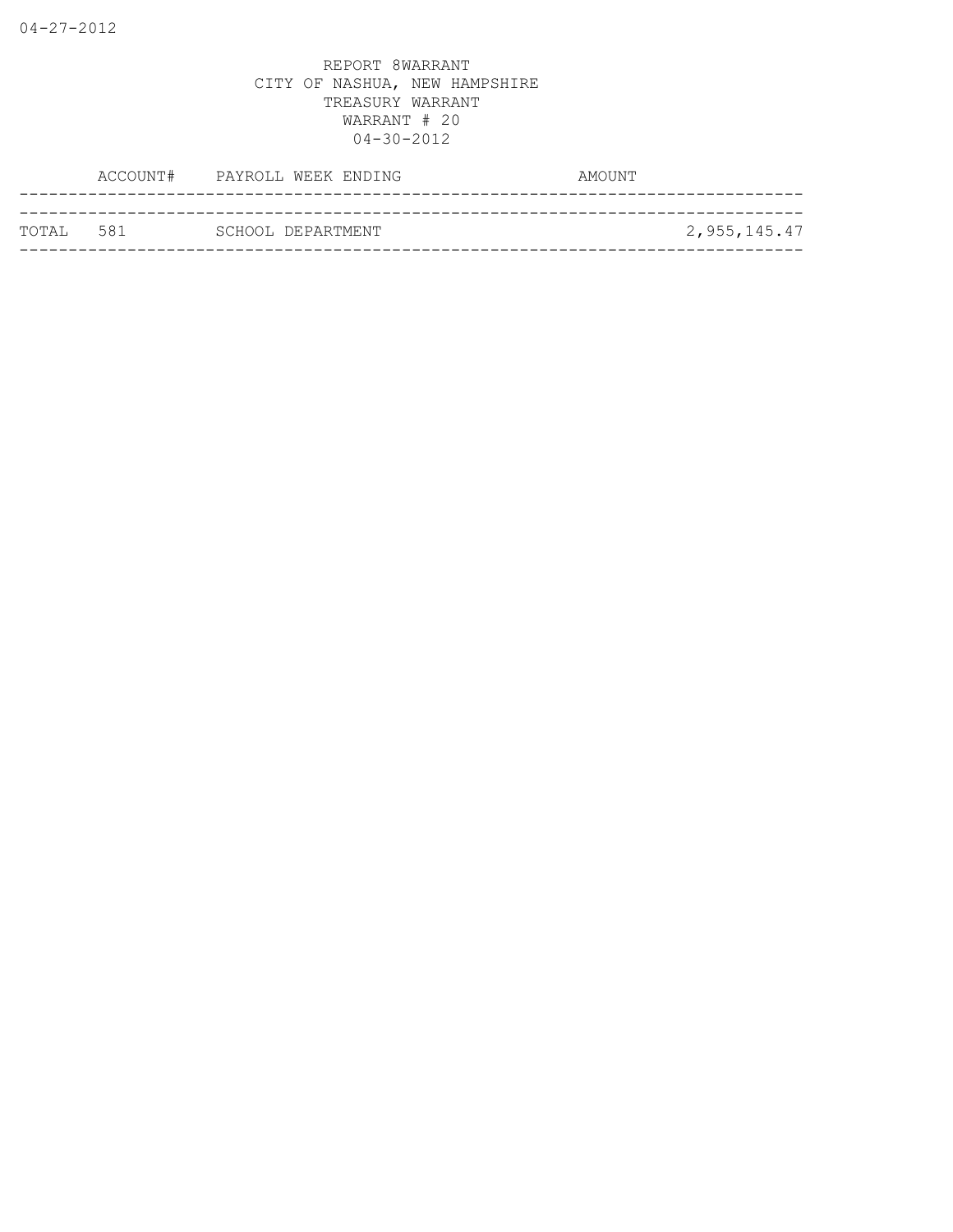|        | ACCOUNT#               | PAYROLL WEEK ENDING        | AMOUNT             |          |
|--------|------------------------|----------------------------|--------------------|----------|
|        | 722-12890<br>722-12890 | 14-APR-2012<br>21-APR-2012 | 822.36<br>1,170.29 |          |
| TOTAL  | 722                    | CPF-INFORMATION TECHNOLOGY |                    | 1,992.65 |
|        |                        | 792-13004 21-APR-2012      | 123.97             |          |
| TOTAI, | 792                    | CPF-WASTEWATER USER FUND   |                    | 123.97   |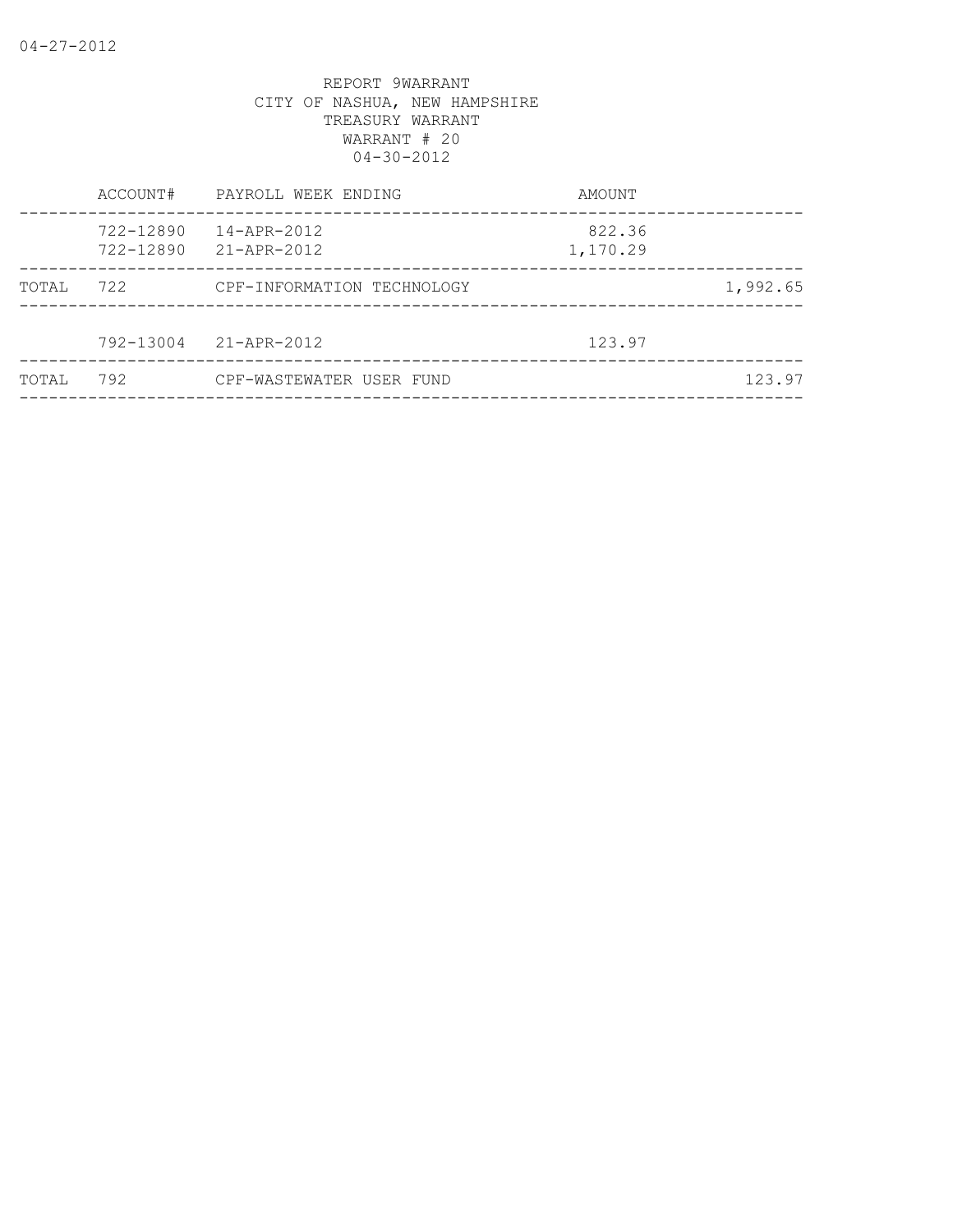| ACCOUNT#  | PAYROLL WEEK ENDING | AMOUNT   |  |
|-----------|---------------------|----------|--|
| 801-11008 | 14-APR-2012         | 608.42   |  |
| 801-11008 | 21-APR-2012         | 608.42   |  |
| 801-11024 | 14-APR-2012         | 639.71   |  |
| 801-11024 | 21-APR-2012         | 639.71   |  |
| 801-11064 | 14-APR-2012         | 145.36   |  |
| 801-11064 | 21-APR-2012         | 145.36   |  |
| 801-11094 | 14-APR-2012         | 104.60   |  |
| 801-11094 | 21-APR-2012         | 104.60   |  |
| 801-11190 | 14-APR-2012         | 421.45   |  |
| 801-11190 | 21-APR-2012         | 421.45   |  |
| 801-11193 | 14-APR-2012         | 1,179.27 |  |
| 801-11193 | 21-APR-2012         | 1,025.44 |  |
| 801-11211 | 14-APR-2012         | 70.59    |  |
| 801-11211 | 21-APR-2012         | 70.59    |  |
| 801-11222 | 14-APR-2012         | 218.59   |  |
| 801-11222 | 21-APR-2012         | 218.59   |  |
| 801-11249 | 14-APR-2012         | 194.19   |  |
| 801-11249 | 21-APR-2012         | 194.19   |  |
| 801-11268 | 14-APR-2012         | 139.31   |  |
| 801-11268 | 21-APR-2012         | 139.31   |  |
| 801-11271 | 14-APR-2012         | 1,190.53 |  |
| 801-11271 | 21-APR-2012         | 1,190.53 |  |
| 801-11276 | 14-APR-2012         | 5,463.79 |  |
| 801-11276 | 21-APR-2012         | 5,516.71 |  |
| 801-11289 | 14-APR-2012         | 350.05   |  |
| 801-11289 | 21-APR-2012         | 350.06   |  |
| 801-11431 | 14-APR-2012         | 351.17   |  |
| 801-11431 | 21-APR-2012         | 351.17   |  |
| 801-11435 | 14-APR-2012         | 282.43   |  |
| 801-11435 | 21-APR-2012         | 282.43   |  |
| 801-11595 | 14-APR-2012         | 4,172.88 |  |
| 801-11595 | 14-APR-2012         | 4,153.99 |  |
| 801-11595 | 21-APR-2012         | 4,191.76 |  |
| 801-11595 | 21-APR-2012         | 4,153.99 |  |
| 801-11596 | 14-APR-2012         | 3,512.00 |  |
| 801-11596 | 21-APR-2012         | 3,512.00 |  |
| 801-11598 | 14-APR-2012         | 870.00   |  |
| 801-11598 | 21-APR-2012         | 870.00   |  |
| 801-11599 | 14-APR-2012         | 1,371.95 |  |
| 801-11599 | 14-APR-2012         | 1,371.95 |  |
| 801-11599 | 21-APR-2012         | 1,371.95 |  |
| 801-11599 | 21-APR-2012         | 1,371.95 |  |
| 801-11606 | 14-APR-2012         | 1,106.71 |  |
| 801-11606 | 21-APR-2012         | 1,106.71 |  |
| 801-12085 | 21-APR-2012         | 321.75   |  |
| 801-12594 | 14-APR-2012         | 2,775.50 |  |
| 801-12594 | 21-APR-2012         | 3,097.25 |  |
| 801-13004 | 14-APR-2012         | 399.78   |  |
|           |                     |          |  |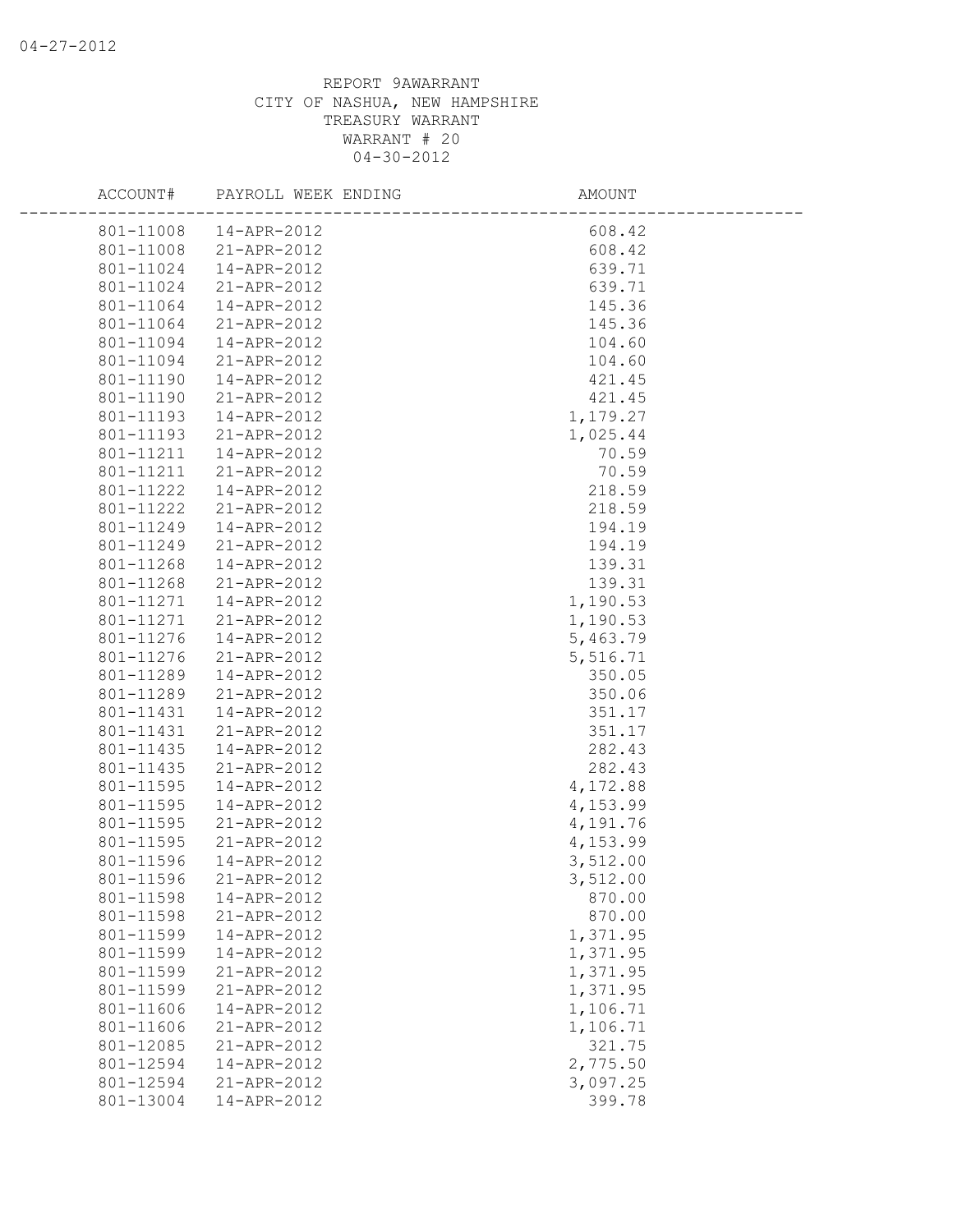|       | ACCOUNT#  | PAYROLL WEEK ENDING  | AMOUNT    |           |
|-------|-----------|----------------------|-----------|-----------|
|       | 801-13004 | 14-APR-2012          | 1,798.25  |           |
|       | 801-13004 | 14-APR-2012          | 237.63    |           |
|       | 801-13004 | 14-APR-2012          | 556.03    |           |
|       | 801-13004 | 21-APR-2012          | $-399.78$ |           |
|       | 801-13004 | 21-APR-2012          | 1,357.04  |           |
|       | 801-13004 | 21-APR-2012          | 393.05    |           |
|       | 801-13004 | 21-APR-2012          | 236.73    |           |
|       | 801-31050 | 21-APR-2012          | 17.00     |           |
| TOTAL | 801       | SOLID WASTE DISPOSAL |           | 66,546.09 |
|       |           |                      |           |           |
|       | 802-11024 | 14-APR-2012          | 155.94    |           |
|       | 802-11024 | 14-APR-2012          | 623.77    |           |
|       | 802-11024 | 21-APR-2012          | 155.94    |           |
|       | 802-11024 | 21-APR-2012          | 623.77    |           |
|       | 802-11064 | 14-APR-2012          | 145.36    |           |
|       | 802-11064 | 14-APR-2012          | 145.36    |           |
|       | 802-11064 | 21-APR-2012          | 145.36    |           |
|       | 802-11064 | 21-APR-2012          | 145.36    |           |
|       | 802-11091 | 14-APR-2012          | 1,145.45  |           |
|       | 802-11091 | 21-APR-2012          | 1,145.45  |           |
|       | 802-11092 | 14-APR-2012          | 401.80    |           |
|       | 802-11092 | 21-APR-2012          | 401.80    |           |
|       | 802-11094 | 14-APR-2012          | 313.77    |           |
|       | 802-11094 | 14-APR-2012          | 313.79    |           |
|       | 802-11094 | 21-APR-2012          | 313.77    |           |
|       | 802-11094 | 21-APR-2012          | 313.79    |           |
|       | 802-11096 | 14-APR-2012          | 959.79    |           |
|       | 802-11096 | 21-APR-2012          | 959.79    |           |
|       | 802-11102 | 14-APR-2012          | 824.00    |           |
|       | 802-11102 | 21-APR-2012          | 824.00    |           |
|       | 802-11105 | 21-APR-2012          | 1,051.16  |           |
|       | 802-11124 | 14-APR-2012          | 760.65    |           |
|       | 802-11124 | 21-APR-2012          | 760.65    |           |
|       | 802-11155 | 14-APR-2012          | 1,050.42  |           |
|       | 802-11155 | 21-APR-2012          | 1,050.42  |           |
|       | 802-11157 | 14-APR-2012          | 2,626.00  |           |
|       | 802-11157 | 21-APR-2012          | 2,638.89  |           |
|       | 802-11158 | 14-APR-2012          | 1,884.80  |           |
|       | 802-11158 | 21-APR-2012          | 1,884.80  |           |
|       | 802-11190 | 14-APR-2012          | 421.44    |           |
|       | 802-11190 | 21-APR-2012          | 421.44    |           |
|       | 802-11211 | 14-APR-2012          | 282.34    |           |
|       | 802-11211 | 14-APR-2012          | 423.52    |           |
|       | 802-11211 | 21-APR-2012          | 282.34    |           |
|       | 802-11211 | 21-APR-2012          | 423.52    |           |
|       | 802-11222 | 14-APR-2012          | 218.59    |           |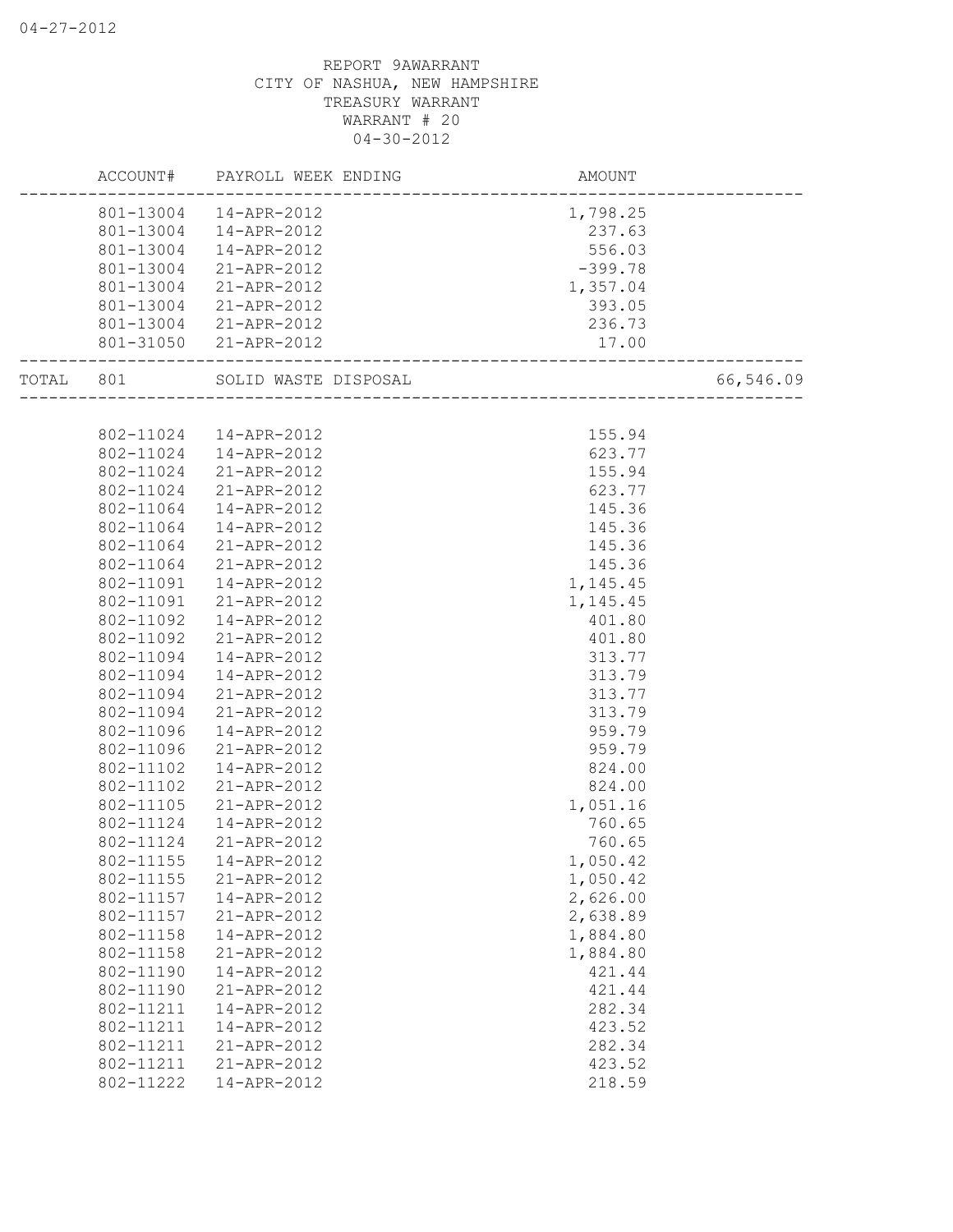| ACCOUNT#  | PAYROLL WEEK ENDING   | AMOUNT    |  |
|-----------|-----------------------|-----------|--|
|           | 802-11222 21-APR-2012 | 218.59    |  |
| 802-11249 | 14-APR-2012           | 194.19    |  |
| 802-11249 | 14-APR-2012           | 194.19    |  |
| 802-11249 | 21-APR-2012           | 194.19    |  |
| 802-11249 | 21-APR-2012           | 194.19    |  |
| 802-11260 | 14-APR-2012           | 2,008.00  |  |
| 802-11260 | 21-APR-2012           | 2,008.00  |  |
| 802-11268 | 14-APR-2012           | 46.44     |  |
| 802-11268 | 14-APR-2012           | 92.88     |  |
| 802-11268 | 21-APR-2012           | 46.44     |  |
| 802-11268 | 21-APR-2012           | 92.88     |  |
| 802-11270 | 14-APR-2012           | 1, 114.74 |  |
| 802-11270 | 21-APR-2012           | 1, 114.73 |  |
| 802-11289 | 14-APR-2012           | 350.06    |  |
| 802-11289 | 21-APR-2012           | 350.06    |  |
| 802-11330 | 14-APR-2012           | 1, 114.71 |  |
| 802-11330 | 21-APR-2012           | 1, 114.71 |  |
| 802-11333 | 14-APR-2012           | 1,092.86  |  |
| 802-11333 | 21-APR-2012           | 1,092.86  |  |
| 802-11431 | 14-APR-2012           | 351.17    |  |
| 802-11431 | 21-APR-2012           | 351.17    |  |
| 802-11435 | 14-APR-2012           | 470.71    |  |
| 802-11435 | 14-APR-2012           | 188.29    |  |
| 802-11435 | 21-APR-2012           | 470.71    |  |
| 802-11435 | 21-APR-2012           | 188.28    |  |
| 802-11480 | 14-APR-2012           | 2,901.60  |  |
| 802-11480 | 21-APR-2012           | 2,127.84  |  |
| 802-11513 | 14-APR-2012           | 6,382.72  |  |
| 802-11513 | 21-APR-2012           | 6,766.40  |  |
| 802-11514 | 14-APR-2012           | 3,036.40  |  |
| 802-11514 | 21-APR-2012           | 3,036.40  |  |
| 802-11681 | 14-APR-2012           | 326.04    |  |
| 802-11681 | 14-APR-2012           | 1,304.18  |  |
| 802-11681 | 21-APR-2012           | 326.04    |  |
| 802-11681 | 21-APR-2012           | 1,304.18  |  |
| 802-11693 | 14-APR-2012           | 1, 114.73 |  |
| 802-11693 | 21-APR-2012           | 1, 114.74 |  |
| 802-11764 | 14-APR-2012           | 1,225.81  |  |
| 802-11764 | 21-APR-2012           | 1,225.81  |  |
| 802-12154 | 14-APR-2012           | 192.00    |  |
| 802-12154 | 14-APR-2012           | 408.00    |  |
| 802-12154 | 21-APR-2012           | 480.00    |  |
| 802-12154 | 21-APR-2012           | 324.00    |  |
| 802-13004 | 14-APR-2012           | 1,009.26  |  |
| 802-13004 | 14-APR-2012           | 2,243.72  |  |
| 802-13004 | 21-APR-2012           | 1,339.63  |  |
| 802-13004 | 21-APR-2012           | 1,577.56  |  |
| 802-31050 | 21-APR-2012           | 34.00     |  |
|           |                       |           |  |